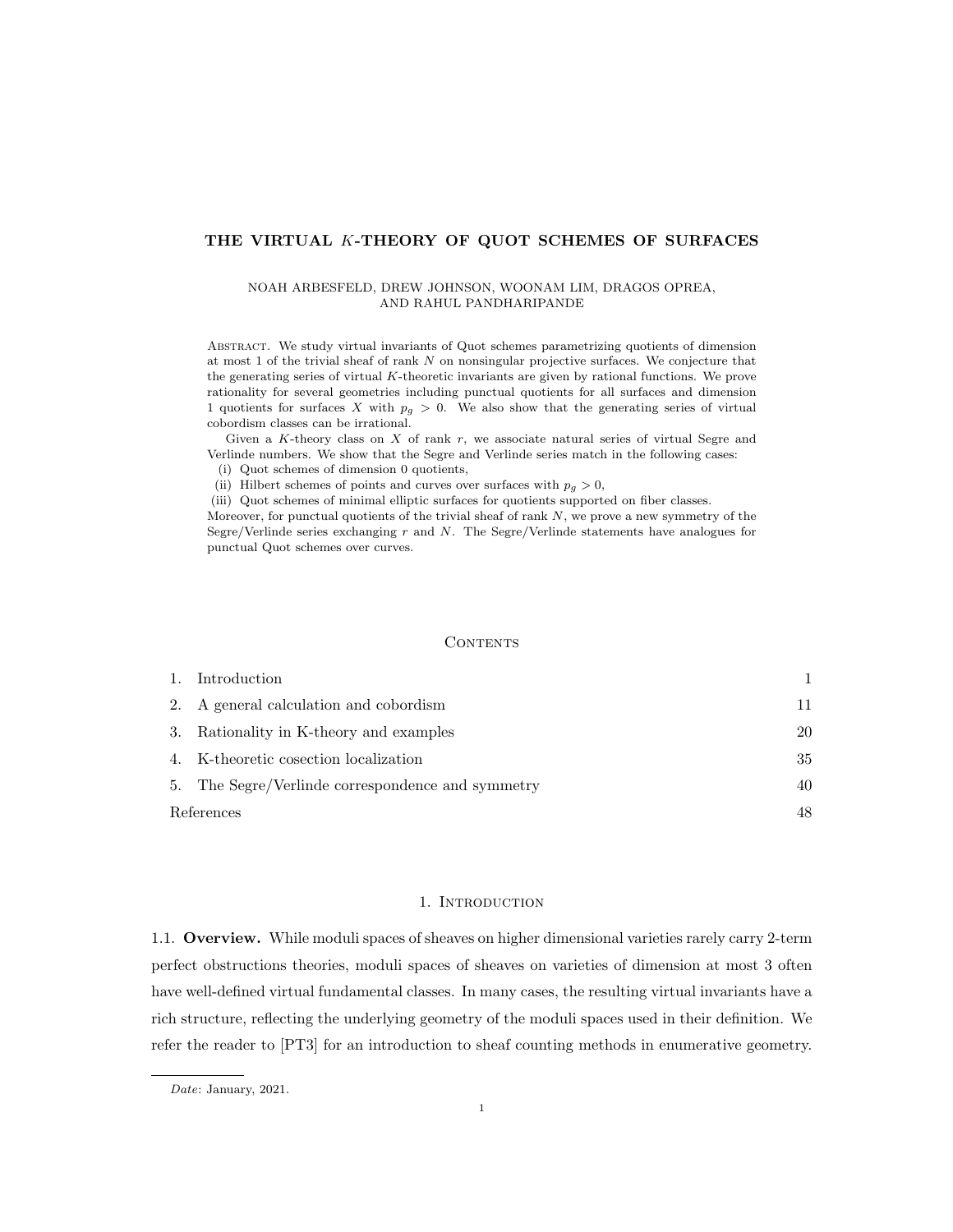An example whose virtual geometry can be studied effectively is the Quot scheme of 1-dimensional quotients over surfaces. If X is a nonsingular projective surface and  $\beta \in H_2(X,\mathbb{Z})$  is an effective curve class, we let  $\mathsf{Quot}_X(\mathbb{C}^N,\beta,n)$  parametrize short exact sequences

(1) 
$$
0 \to S \to \mathbb{C}^N \otimes \mathcal{O}_X \to Q \to 0,
$$

where

rank 
$$
Q = 0
$$
,  $c_1(Q) = \beta$ ,  $\chi(Q) = n$ .

By [MOP1], Quot<sub>X</sub>( $\mathbb{C}^N$ ,  $\beta$ , n) carries a canonical 2-term perfect obstruction theory and a virtual fundamental class of dimension

$$
vdim = \chi(S, Q) = Nn + \beta^2.
$$

The virtual fundamental class of Quot schemes over curves had been constructed previously in [MO1]. Due to connections with Seiberg-Witten theory, the virtual fundamental class of Quot schemes over surfaces with  $p_g > 0$  is typically more accessible, while the case  $p_g = 0$  is less understood.

For the Quot schemes of 1-dimensional quotients over surfaces, the generating series of the following invariants have been considered in [OP, L, JOP] respectively:

- (i) virtual Euler characteristics,
- (ii) virtual  $\chi_y$ -genera,
- (iii) descendent invariants.

Conjecturally, series (i) – (iii) are always given by rational functions. Rationality was shown for arbitrary surfaces when  $\beta = 0$ , see [JOP, L, OP]. For non-zero curve classes, rationality was confirmed for (i) and (ii) for all surfaces with  $p_g > 0$ , see [L, OP]. Furthermore, series (i) and (iii) were also proven to be rational for simply connected surfaces with  $p_g = 0$  when  $N = 1$  in [JOP].

We refine here the techniques of  $[JOP, L, OP]$  to study the virtual K-theory of  $Quot<sub>X</sub>(\mathbb{C}^N, \beta, n)$ . A central result is the rationality of natural series of virtual  $K$ -theoretic invariants for many geometries. The methods also allow us to prove several new identities and symmetries satisfied by the virtual Segre and Verlinde series. Along the way, we take up the series of cobordism classes, and study the virtual structure sheaf for punctual quotients.

1.2. Seiberg-Witten invariants. Let X be a nonsingular projective surface. Curve classes  $\beta$  of Seiberg-Witten length N were introduced in [L]. By definition,  $\beta \in H_2(X, \mathbb{Z})$  is of Seiberg-Witten length  $N$  if for all effective decompositions

$$
\beta = \beta_1 + \ldots + \beta_N
$$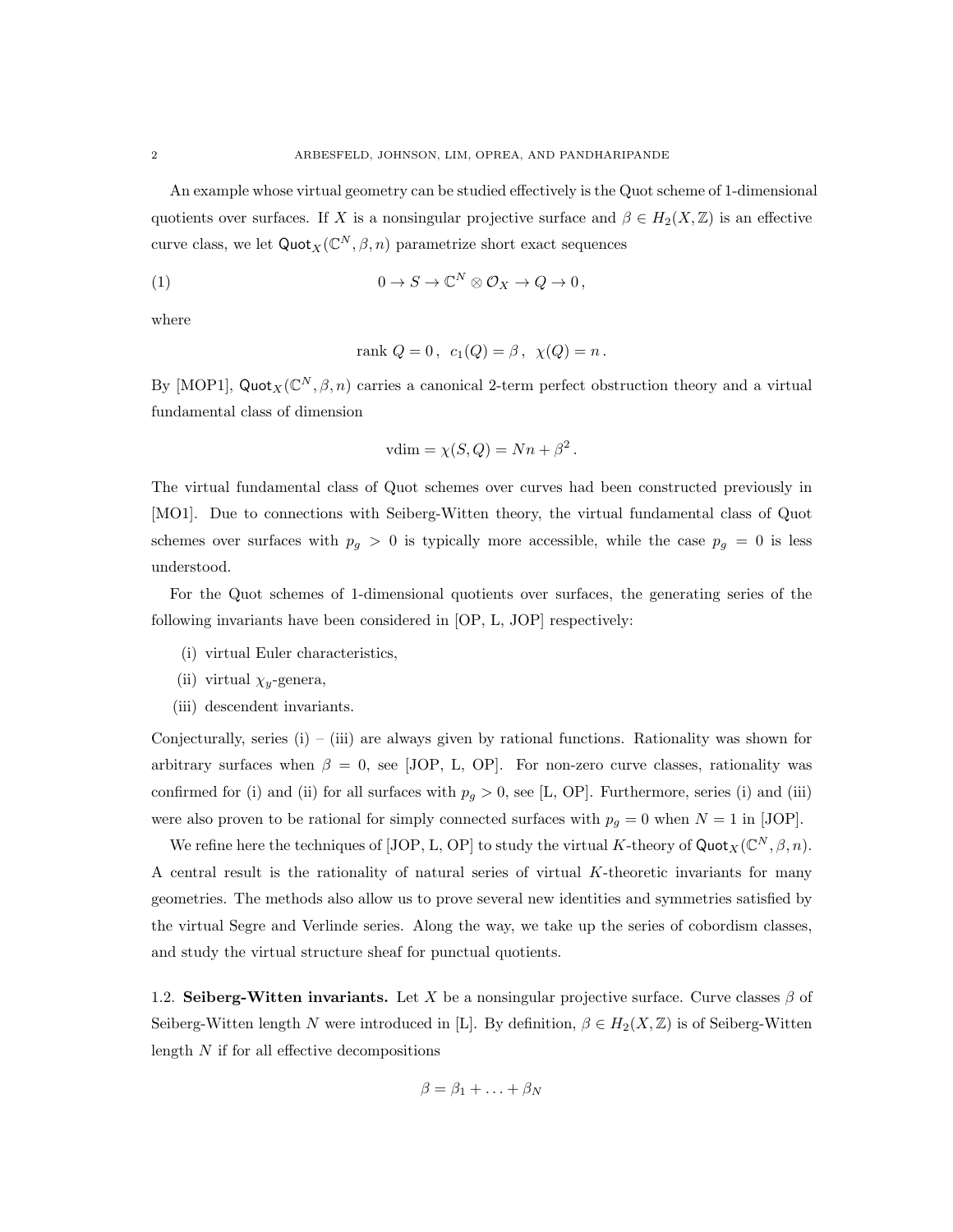such that  $\mathsf{SW}(\beta_i) \neq 0$  for all i, we have

$$
\beta_i \cdot (K_X - \beta_i) = 0
$$
 for all  $i$ .

Here,  $\mathsf{SW}(\beta_i) \in H_\star(\mathrm{Pic}(X)) = \wedge^{\star} H^1(X)$  denotes the Seiberg-Witten invariant of [DKO] constructed via the Hilbert scheme of curves  $\text{Hilb}_{\beta_i}(X)$  of class  $\beta_i$  and the associated Abel-Jacobi map

$$
\mathsf{AJ}: \mathsf{Hilb}_{\beta_i}(X) \to \mathrm{Pic}^{\beta_i}(X).
$$

When the condition  $\beta_i \cdot (K_X - \beta_i) = 0$  is satisfied, the Hilbert scheme of curves admits a virtual fundamental class of dimension zero whose length is

$$
\mathsf{SW}(\beta_i) = \deg \left[\mathsf{Hilb}_{\beta_i}(X)\right]^{\text{vir}} \in \mathbb{Z}.
$$

As noted in [DKO, L], examples of curve classes of Seiberg-Witten length  $N$ , for all  $N$ , include:

- (i)  $\beta = 0$  for all surfaces,
- (ii) arbitrary curve classes  $\beta$  for surfaces with  $p_g > 0$ ,
- (iii) curve classes supported on fibers for relatively minimal elliptic surfaces.

1.3. K-theory. For a scheme S with a 2-term perfect obstruction theory, let  $\mathcal{O}_S^{\text{vir}}$  denote the virtual structure sheaf, see [BF, CFK, Lee]. Given a K-theory class  $V \rightarrow S$ , write

$$
\chi^{\rm vir}(S,V)=\chi(S,V\otimes{\mathcal O}_S^{\rm vir})\,.
$$

For  $\alpha \in K^0(X)$ , we define the tautological classes

$$
\alpha^{[n]} = \mathrm{R}\pi_{1*}(\mathcal{Q}\otimes \pi_2^*\alpha) \in K^0(\mathsf{Quot}_X(\mathbb{C}^N,\beta,n)).
$$

Here,

$$
\mathcal{Q}\to {\sf Quot}_X(\mathbb{C}^N,\beta,n)\times X
$$

is the universal quotient, and  $\pi_1, \pi_2$  are the two projections.

The Riemann-Roch numbers of exterior and symmetric powers of tautological sheaves over the Hilbert schemes of points  $X^{[n]}$  (with its usual geometry) were studied in [A, D, EGL, K, Sc, Z], among others. Closed-form expressions are difficult to write down. By working with the virtual class, we cover more general Quot scheme geometries and obtain answers that satisfy simpler structural results. We first prove

**Theorem 1.** Fix integers  $k_1, \ldots, k_\ell \geq 0$ , and let  $\alpha_1, \ldots, \alpha_\ell$  be K-theory classes on a nonsingular projective surface X. If  $\beta \in H_2(X, \mathbb{Z})$  is a curve class of Seiberg-Witten length N, the series

$$
\mathsf{Z}^K_{X,N,\beta}(\alpha_1,\ldots,\alpha_\ell\,|\,k_1,\ldots,k_\ell) = \sum_{n\in\mathbb{Z}} q^n\chi^{\mathrm{vir}}\left(\mathsf{Quot}_X(\mathbb{C}^N,\beta,n),\wedge^{k_1}\alpha_1^{[n]}\otimes\ldots\otimes\wedge^{k_\ell}\alpha_\ell^{[n]}\right)
$$

is the Laurent expansion of a rational function in q.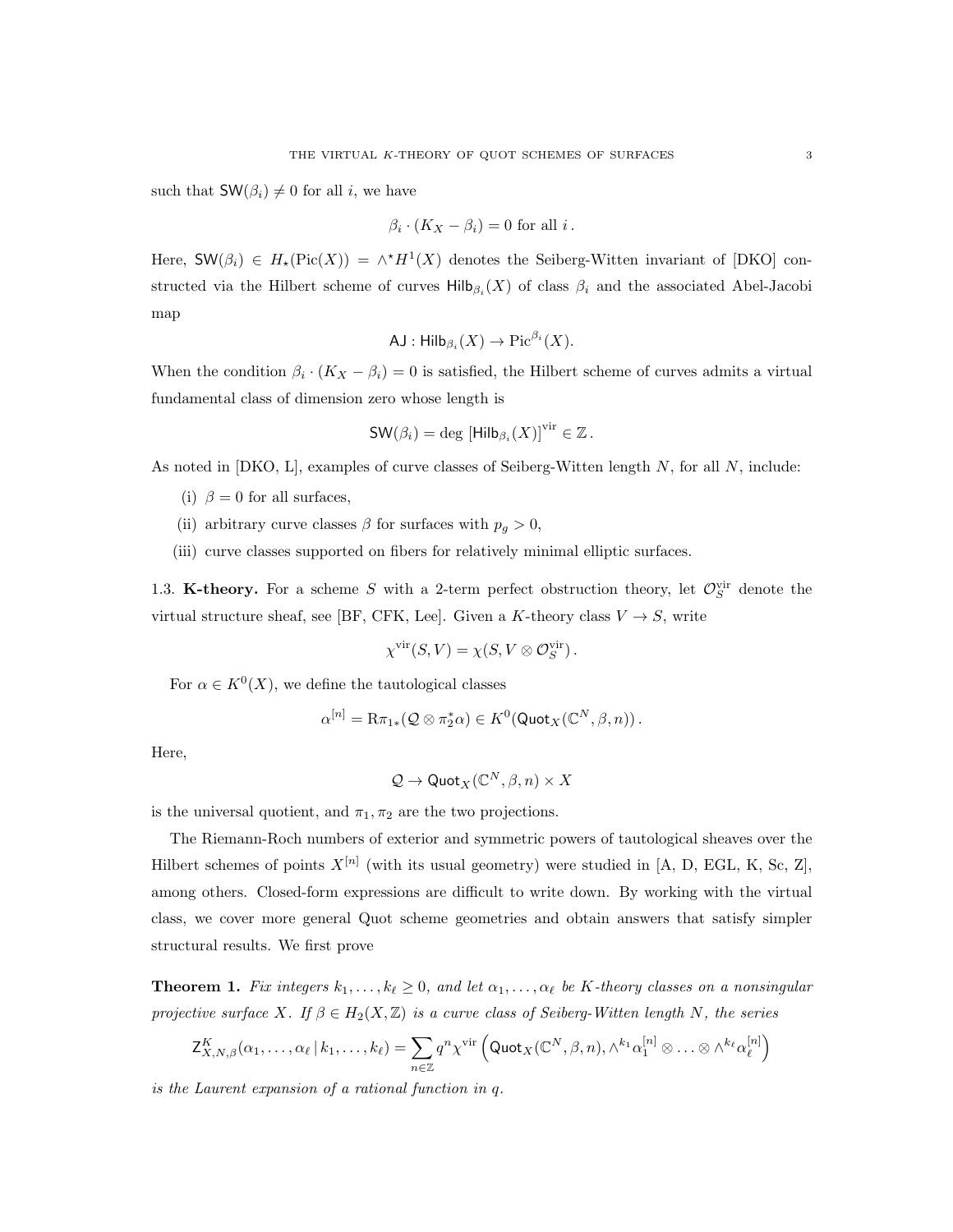By taking  $\alpha$  of negative rank, we also access the symmetric powers of the tautological sheaves via the identities

$$
\wedge_t \alpha = \sum_k t^k \wedge^k \alpha, \quad \mathsf{S}_t(\alpha) = \sum_k t^k \operatorname{Sym}^k \alpha, \ \wedge_{-t}(-\alpha) = \mathsf{S}_t(\alpha).
$$

Theorem 1 applies to all curve classes on surfaces with  $p_g > 0$ . The case of surfaces with  $p_g = 0$ is more complicated, and our results are not as general. Nonetheless, when  $N = 1$ , we show

**Theorem 2.** For all nonsingular simply connected surfaces X with  $p_g = 0$  and all  $\alpha \in K^0(X)$ , the series

$$
\mathsf{Z}^K_{X,1,\beta}=\sum_{n\in\mathbb{Z}}q^n\chi^{\text{vir}}\left(\mathsf{Quot}_X(\mathbb{C}^1,\beta,n),\,\alpha^{[n]}\right)
$$

is the Laurent expansion of a rational function in q.

Based on Theorems 1 and 2, we formulate the following

**Conjecture 3.** Let  $k_1, \ldots, k_\ell \geq 0$  be integers, and let  $\alpha_1, \ldots, \alpha_\ell$  be K-theory classes on a nonsingular projective surface X. For every  $\beta \in H_2(X,\mathbb{Z})$ , the series

$$
\mathsf{Z}^K_{X,N,\beta}(\alpha_1,\ldots,\alpha_\ell\,|\,k_1,\ldots,k_\ell) = \sum_{n\in\mathbb{Z}} q^n\chi^{\text{vir}}\left(\mathsf{Quot}_X(\mathbb{C}^N,\beta,n),\wedge^{k_1}\alpha_1^{[n]}\otimes\ldots\otimes\wedge^{k_\ell}\alpha_\ell^{[n]}\right)
$$

is the Laurent expansion of a rational function in q.

Several other variations are possible. We can dualize some of the factors of the tensor product. We could also consider twists by the virtual cotangent bundle

$$
\widetilde{\mathsf{Z}}_{X,N,\beta}^K(\alpha_1,\ldots,\alpha_\ell\,|\,k_1,\ldots,k_\ell) = \sum_{n\in\mathbb{Z}} q^n \chi^{\text{vir}} \left( \mathsf{Quot}_X(\mathbb{C}^N,\beta,n),\wedge^{k_1} \alpha_1^{[n]} \otimes \ldots \otimes \wedge^{k_\ell} \alpha_\ell^{[n]} \otimes \wedge_y \Omega^{\text{vir}} \right) .
$$

These variations can be studied by the same methods, yielding rational functions in  $q$ , though we do not explicitly record the answers.

It is natural to ask about the locations and orders of the poles of the K-theoretic generating series. In case  $N = 1$ , we have a complete answer.

**Theorem 4.** If  $\beta \in H_2(X, \mathbb{Z})$  is a curve class of Seiberg-Witten length  $N = 1$ , the shifted series

$$
\overline{Z}_{X,1,\beta}^K(\alpha_1,\ldots,\alpha_\ell\,|\,k_1,\ldots,k_\ell) = q^{\beta\cdot K_X} \sum_{n\in\mathbb{Z}} q^n \chi^{\text{vir}}\left(\mathsf{Quot}_X(\mathbb{C}^1,\beta,n),\wedge^{k_1}\alpha_1^{[n]}\otimes\ldots\otimes\wedge^{k_\ell}\alpha_\ell^{[n]}\right)
$$

is the Laurent expansion of a rational function with a pole only at  $q = 1$  of order at most

$$
2(k_1+\ldots+k_\ell).
$$

We formulate the following non-virtual analogue of Theorem 4.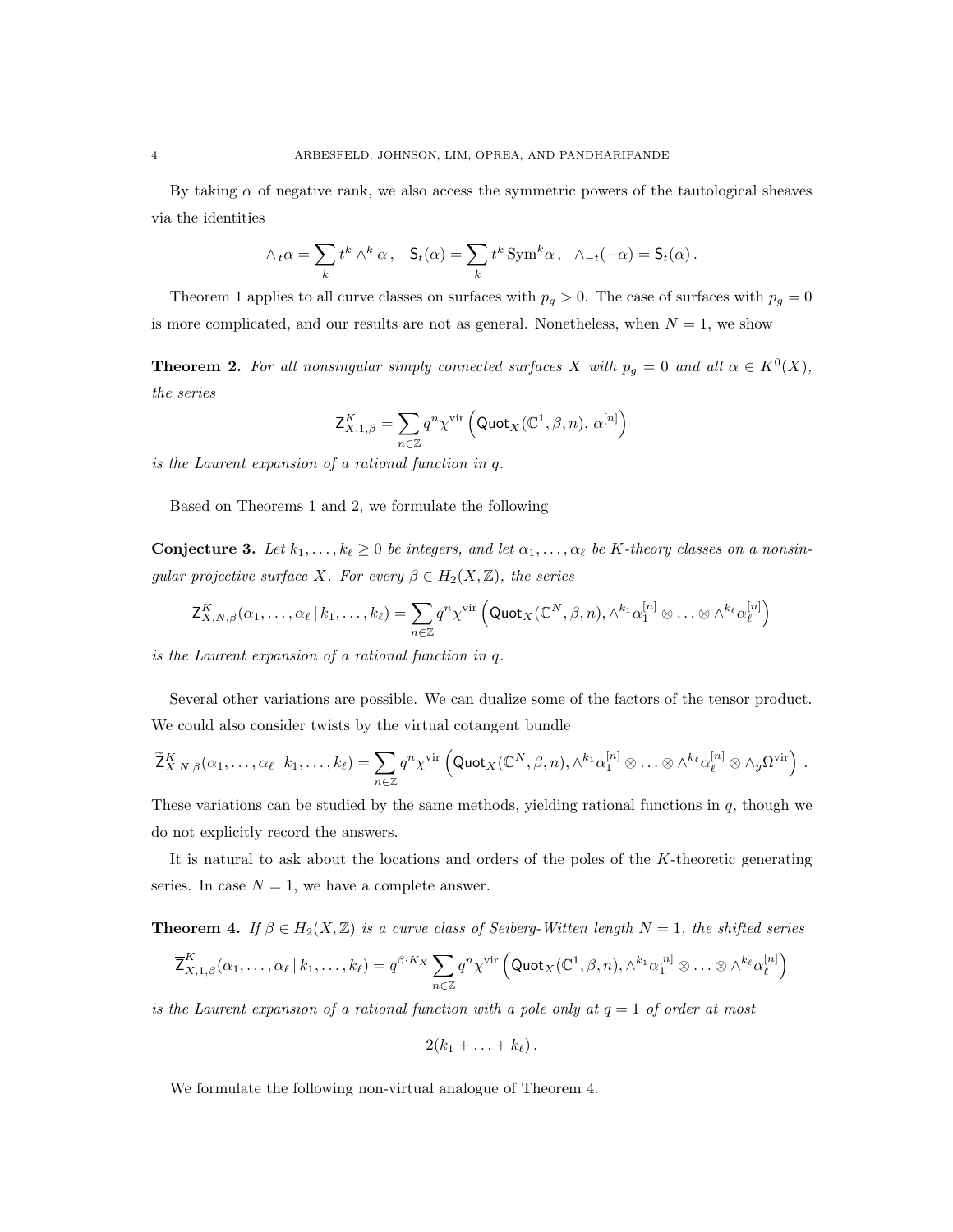**Question 5.** For integers  $k_1, \ldots, k_\ell \geq 0$  and K-theory classes  $\alpha_1, \ldots, \alpha_\ell$ , is the series

$$
\sum_{n=0}^{\infty} q^n \chi \left( X^{[n]}, \wedge^{k_1} \alpha_1^{[n]} \otimes \ldots \otimes \wedge^{k_\ell} \alpha_\ell^{[n]} \right)
$$

the Laurent expansion of a rational function in q?

Explicit calculations in [A, Section 6], [EGL, Section 5], [K, Section 8] , [Sc, Section 5], [Z, Section 7] answer Question 5 in the affirmative for several values of the parameters  $\ell$ ,  $k_i$  and rank  $\alpha_i$ . We will investigate the general case in future work.

**Example 6.** The simplest case of Theorem 1 occurs when  $k_i = 0$  for all i. By the results of [L],

(2) 
$$
\mathsf{Z}_{X,N}^K = \sum_{n \in \mathbb{Z}} q^n \chi^{\text{vir}} \left( \text{Quot}_X(\mathbb{C}^N, n), \mathcal{O} \right) = 1,
$$

and, in general,

$$
\mathsf{Z}^K_{X,N,\beta} = \sum_{n \in \mathbb{Z}} q^n \chi^{\text{vir}} \left( \mathsf{Quot}_X(\mathbb{C}^N, \beta,n), \mathcal{O} \right)
$$

is rational whenever  $\beta$  is of Seiberg-Witten length N.

**Example 7.** Let  $\beta = 0$ , and take  $\ell = 1$ ,  $k_1 = 1$ . To illustrate Theorems 1 and 4, we compute<sup>1</sup>

(3) 
$$
\sum_{n=0}^{\infty} q^n \chi^{\text{vir}}(X^{[n]}, \alpha^{[n]}) = -\text{rk } \alpha \cdot K_X^2 \cdot \frac{q^2}{(1-q)^2} - \langle K_X, c_1(\alpha) \rangle \cdot \frac{q}{1-q}.
$$

Here,  $\langle, \rangle$  is the intersection pairing on X. For  $N > 1$ , we find the surprising identity

(4) 
$$
\sum_{n=0}^{\infty} q^n \chi^{\text{vir}}(\text{Quot}_X(\mathbb{C}^N,n),\alpha^{[n]}) = N \sum_{n=0}^{\infty} q^n \chi^{\text{vir}}(X^{[n]},\alpha^{[n]}).
$$

Since the above series vanish for K-trivial surfaces, the following question is natural.

Question 8. What are the corresponding series for the reduced tangent-obstruction theory of Quot schemes of K3 surfaces?

Example 9. Perhaps the simplest example with  $\beta \neq 0$  is the case of relatively minimal elliptic surfaces  $X \to C$  with  $\beta$  supported on fibers. We have

$$
(5) \quad \sum_{n=0}^{\infty} q^n \chi^{\text{vir}}(\text{Quot}_X(\mathbb{C}^N, \beta, n), \alpha^{[n]}) = \text{sw}_{\beta} \cdot \left( -N \cdot \langle K_X, c_1(\alpha) \rangle \cdot \frac{q}{1-q} + \langle \beta, c_1(\alpha) \rangle \cdot \frac{1}{1-q} \right) \,,
$$

where

$$
\mathsf{sw}_{\beta} = \sum_{\beta_1 + ... + \beta_N = \beta} \mathsf{SW}(\beta_1) \cdots \mathsf{SW}(\beta_N) \,.
$$

The Seiberg-Witten invariants of fiber classes are known by [DKO, Proposition 5.8].

$$
\sum_{n=1}^{\infty} q^{n-1} \chi(X^{[n]}, \alpha^{[n]}) = \frac{\chi(\alpha)}{(1-q)^{\chi(\mathcal{O}_X)}}
$$

.

<sup>&</sup>lt;sup>1</sup>Non-virtually, we can compare  $(3)$  with Proposition 5.6 in [EGL]: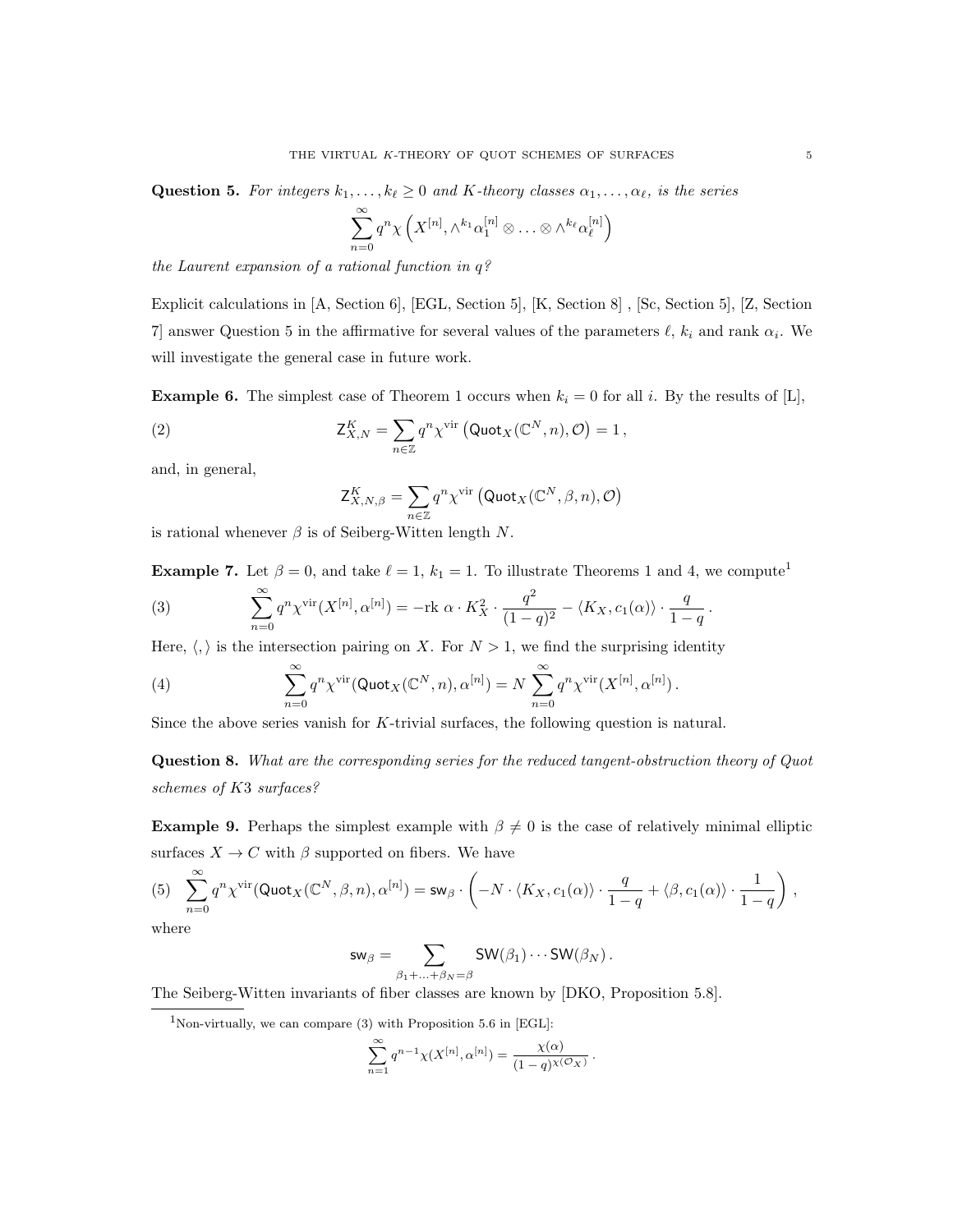Example 10. For a more complicated example, let X be a minimal surface of general type with  $p_q > 0$ , and let  $\beta = K_X$ . We find

(6) 
$$
\sum_{n\in\mathbb{Z}}q^n\chi^{\text{vir}}(\text{Quot}_X(\mathbb{C}^N,K_X,n),\alpha^{[n]})=\text{SW}(K_X)\cdot\left(-\frac{N}{1-q}\right)^{K_X^2}\left(\sum_{i=1}^Nz_i^{-K_X^2}\cdot\mathsf{p}_{\alpha}(z_i)\right).
$$

Here,  $z_1, \ldots, z_N$  are the roots of the equation

$$
z^N - q(z-1)^N = 0.
$$

In general,  $p_{\alpha}$  is an explicit rational function, but the simplest expressions occur when rank  $\alpha = 0$ :

$$
\mathsf{p}_{\alpha}(z) = \langle K_X, c_1(\alpha) \rangle \left( \frac{1 - (N+1)q}{1-q} - z \right).
$$

1.4. Stable pairs. The Quot schemes studied here can be compared to the moduli space of higher rank stable pairs on surfaces X,

$$
\mathbb{C}^N \otimes \mathcal{O}_X \stackrel{s}{\longrightarrow} F, \quad [F] = \beta \,, \quad \chi(F) = n \,,
$$

whose virtual fundamental class was constructed in [Lin]. The tautological classes  $\alpha^{[n]}$  can be defined analogously. It is natural to inquire whether the above rationality results still hold.

Increasing the dimension, let X be a smooth projective threefold, and let  $P_n(X, \beta)$  denote the moduli space of stable pairs

$$
\mathcal{O}_X \stackrel{s}{\longrightarrow} F, \quad [F] = \beta, \quad \chi(F) = n,
$$

as defined in [PT1]. In cohomology, the series of descendant invariants<sup>2</sup>

(7) 
$$
\sum_{n\in\mathbb{Z}}q^n\cdot\int_{[P_n(X,\beta)]^{\text{vir}}} \mathsf{ch}_{k_1}(\alpha_1^{[n]})\ldots \mathsf{ch}_{k_\ell}(\alpha_\ell^{[n]})
$$

is conjectured to be rational [MNOP, P, PP1, PP2, PT1, PT2]. Rationality is proven for toric threefolds in [PP1, PP2] via localization of the virtual class [GP]. The analogous conjecture in K-theory reads

**Conjecture 11.** For all integers  $k_1, \ldots, k_\ell \geq 0$ , and K-theory classes  $\alpha_1, \ldots, \alpha_\ell$  on a smooth projective threefold  $X$ , the series

$$
\mathsf{Z}^K_{X,\beta}(\alpha_1,\ldots,\alpha_\ell\,|\,k_1,\ldots,k_\ell) = \sum_{n\in\mathbb{Z}} q^n \chi^{\text{vir}}\left(P_n(X,\beta),\wedge^{k_1}\alpha_1^{[n]}\otimes\ldots\otimes\wedge^{k_\ell}\alpha_\ell^{[n]}\right)
$$

is the Laurent expansion of a rational function in q.

 $2$ The descendent series (7) is in a slightly different form than the descendent series in the stable pairs references, but the rationality of (7) follows from the descendent study in the references by an application of Grothendieck-Riemann-Roch.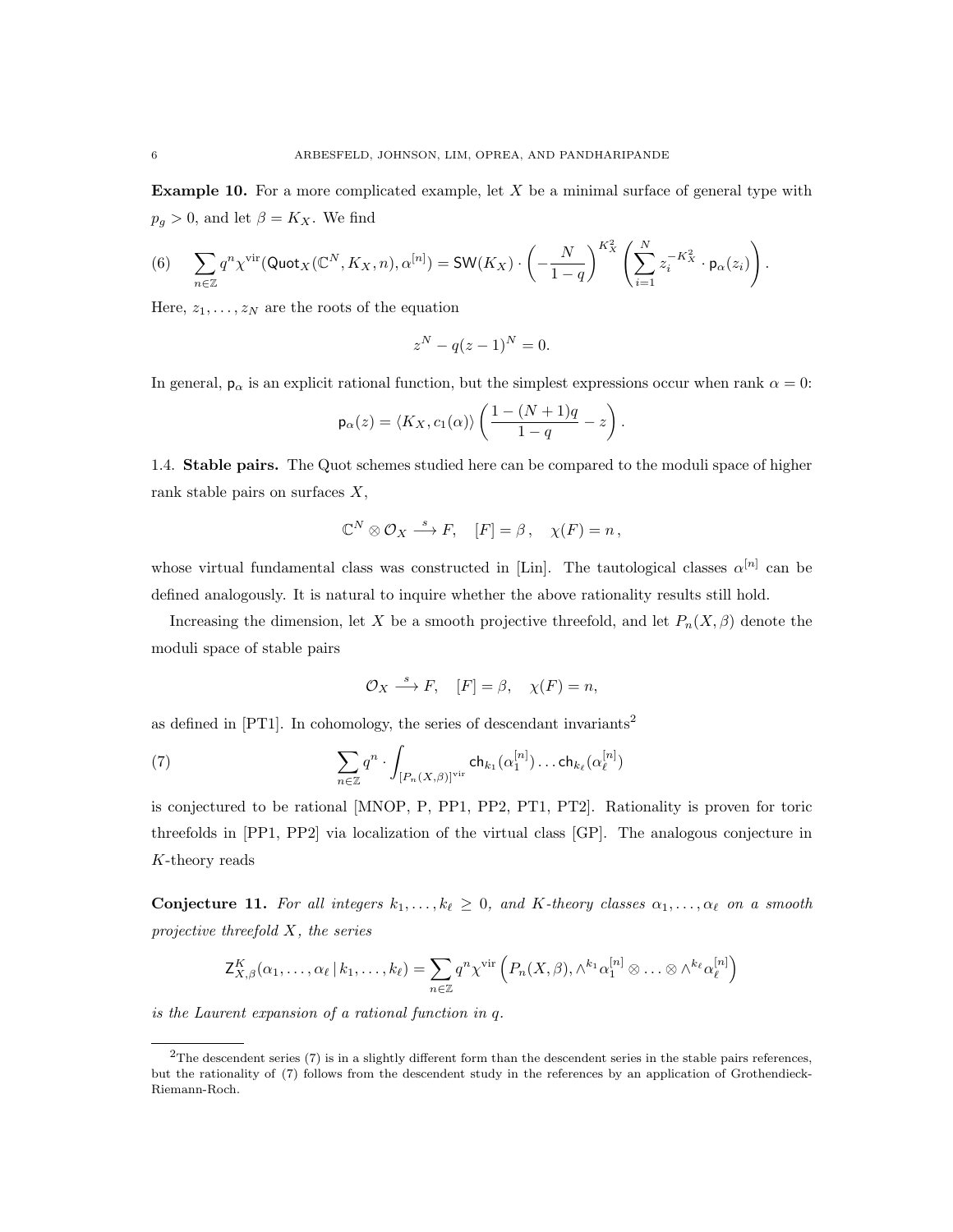For stable pairs on threefolds, rationality of the descendent series in cohomology *implies*<sup>3</sup> the rationality of Conjecture 11 for K-theory via the virtual Hirzebruch-Riemann-Roch theorem [FG]. Indeed, the K-theoretic invariants can be expressed solely in terms of the Chern characters  $\ch_k(\alpha^{[n]})$ appearing in the descendent series. The Chern classes of the virtual tangent bundle appearing in the calculation can be written in terms of descendent invariants in a form which does not depend on n, see [Sh, Section 3.1]. The result crucially relies on the independence of the virtual dimension of  $P_n(X,\beta)$  on n.

For Quot schemes of surfaces, the descendent rationality of [JOP] does not obviously imply Conjecture 3. The virtual dimension of the Quot scheme on a surface grows with  $n$ . Therefore, we cannot bound the degree of the descendent classes appearing in Hirzerbruch-Riemann-Roch independently of  $n$ , and hence the K-theoretic series are not expressed in terms of finitely many descendent series

(8) 
$$
\sum_{n\in\mathbb{Z}}q^n\cdot\int_{[\mathsf{Quot}_X(\mathbb{C}^N,\beta,n)]^{\text{vir}}} \mathsf{ch}_{k_1}(\alpha_1^{[n]})\ldots \mathsf{ch}_{k_\ell}(\alpha_\ell^{[n]}) c(T^{\text{vir}}\mathsf{Quot})
$$

of [JOP]. Nevertheless, we will remark in Section 3 that the methods used in the proof of Theorem 1 also establish rationality of the Quot scheme descendent series for all surfaces with  $p_g > 0$ , partially answering Conjecture 2 of [JOP].

1.5. Cobordism. It is natural to inquire whether the rationality results proven in cohomology or K-theory also hold at the level of virtual cobordism.<sup>4</sup> We show that this is not the case:

Theorem 12. The series

$$
\mathsf{Z}^{\mathsf{cob}}_{X,\beta} = \sum_{n \in \mathbb{Z}} q^n \left[ \mathsf{Quot}_X(\mathbb{C}^1,\beta,n) \right]^\mathrm{vir}_{\mathrm{cob}} \in \Omega^\star((q))
$$

is not given by a rational function, in general.

In particular, we show that the virtual Pontryagin series is given by an explicit algebraic irrational function when  $N = 1$  for surfaces with  $p<sub>g</sub> > 0$ . Under the same assumptions, Theorem 18 of Section 2 provides an explicit expression for the cobordism series.

1.6. A virtual Segre/Verlinde correspondence. Let  $X$  be a nonsingular projective surface, and let  $\alpha \in K^0(X)$ . Using the usual (non-virtual) geometry of the Hilbert scheme of points, we define Segre and Verlinde series as follows:

$$
\mathsf{S}^{\mathsf{Hilb}}_{\alpha} \;\; = \;\; \sum_{n=0}^{\infty} q^n \int_{X^{[n]}} s(\alpha^{[n]}) \,,
$$

 ${}^{3}$ See also [Sm] for a direct approach to the rationality of the 1-leg descendent vertex in K-theory via quasimaps.

<sup>4</sup>For the parallel theory of stable pairs over 3-folds, both the series of invariants and the series of cobordism classes [Sh] are conjectured to be rational.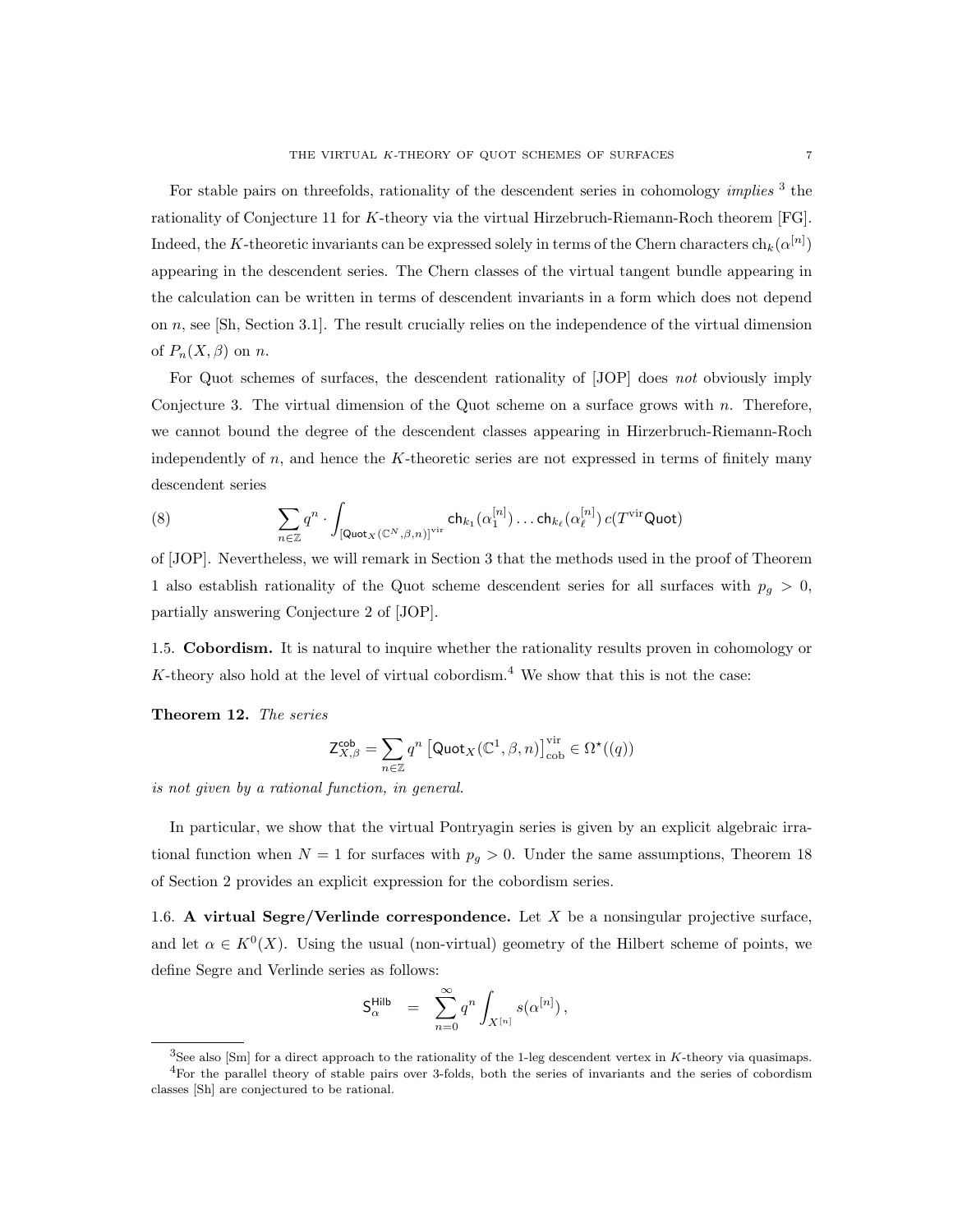$$
\mathsf{V}^{\mathsf{Hilb}}_\alpha \ \ = \ \ \sum_{n=0}^\infty q^n \cdot \chi(X^{[n]},\det\alpha^{[n]}) \, .
$$

Precise closed-form expressions for  $S_{\alpha}^{\text{Hilb}}$  and  $V_{\alpha}^{\text{Hilb}}$  are in general difficult to write down, but see [EGL, Le, MOP1, MOP3, V] for results and conjectures when  $\alpha$  has small rank. Nevertheless, in the absence of explicit expressions, a connection

$$
\mathsf{S}^{\mathsf{Hilb}}_{\alpha} \; \leftrightarrow \; \mathsf{V}^{\mathsf{Hilb}}_{\widetilde{\alpha}}
$$

after an explicit change of variables, for pairs  $(\alpha, \tilde{\alpha})$  related in an explicit fashion, was proposed in [J, MOP2]. The resulting Segre/Verlinde correspondence is aligned with the larger conjectural framework of strange duality. An extension to higher rank moduli spaces of sheaves was announced in [GK].

In the virtual context, the Segre/Verlinde correspondence takes a simpler form. We define the  $(\text{shifted})^5$  virtual Segre and Verlinde series  $^6$  by

$$
\begin{array}{rcl} \mathsf{S}_{\alpha}(q) & = & q^{\beta.K_X} \sum_{n \in \mathbb{Z}} q^n \int_{\left[\mathsf{Quot}_X(\mathbb{C}^N,\beta,n)\right]^{\mathrm{vir}}} s(\alpha^{[n]}) \, , \\ \mathsf{V}_{\alpha}(q) & = & q^{\beta.K_X} \sum_{n \in \mathbb{Z}} q^n \, \chi^{\mathrm{vir}}(\mathsf{Quot}_X(\mathbb{C}^N,\beta,n),\, \det \alpha^{[n]}) \, . \end{array}
$$

The more precise notation  $\mathsf{S}_{N,\alpha}$  and  $\mathsf{V}_{N,\alpha}$  also keeps track of the dimension of  $\mathbb{C}^N$ .

Theorem 13. The virtual Segre and Verlinde series match

$$
\mathsf{S}_{N,\alpha}\left((-1)^Nq\right) = \mathsf{V}_{N,\alpha}(q)
$$

in the following three cases:

- (i) X is a nonsingular projective surface,  $\beta = 0$ , N is arbitrary,
- (ii) X is a nonsingular projective surface with  $p_g > 0$ ,  $N = 1$  and  $\beta$  is arbitrary,
- (iii) X is a relatively minimal elliptic surface,  $\beta$  is supported on fibers, N is arbitrary.

However, the virtual Segre/Verlinde correspondence does not always hold. The simplest counterexample occurs for minimal surfaces of general type,  $N = 2$  and  $\beta = K_X$ , with discrepancy even at the first few terms.

1.7. **Symmetry.** For  $\beta = 0$ , we show that the expressions for the Segre series  $S_{N, \alpha}$  are symmetric when the rank  $r = \text{rk } \alpha$  and the dimension of  $\mathbb{C}^N$  are interchanged.

<sup>&</sup>lt;sup>5</sup>The shift is needed to ensure a uniform statement in Theorem 13.

 ${}^{6}$ By contrast with the series considered in Section 1.3, the Segre/Verlinde series are given by algebraic functions; see Section 5 for details.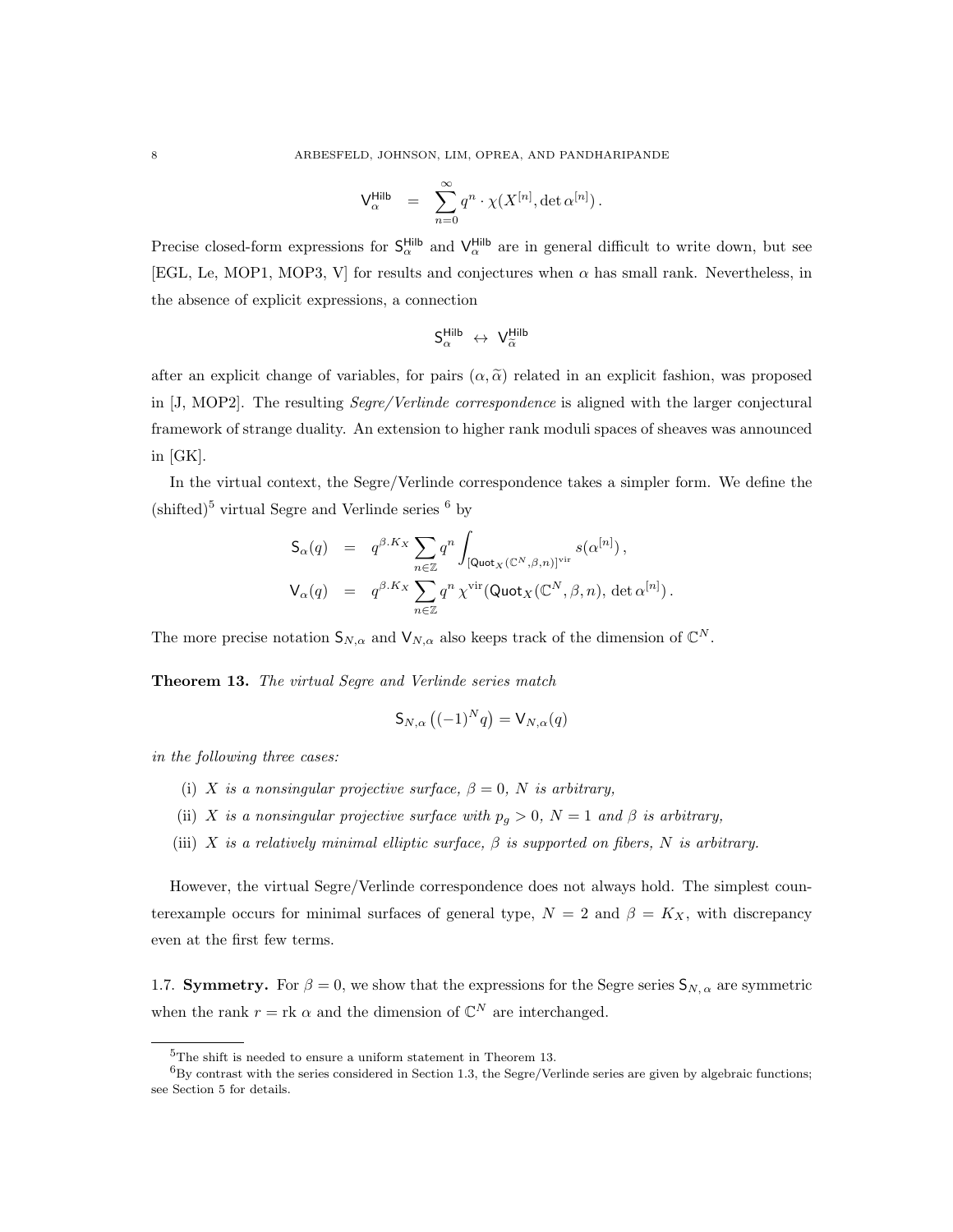**Theorem 14.** Let X be a nonsingular projective surface, and let  $\alpha, \tilde{\alpha} \in K^0(X)$  satisfy

$$
\mathsf{rk}\,\alpha = r, \quad \mathsf{rk}\,\widetilde{\alpha} = N\,, \qquad \frac{\langle K_X, c_1(\alpha)\rangle}{\mathsf{rk}\,\alpha} = \frac{\langle K_X, c_1(\widetilde{\alpha})\rangle}{\mathsf{rk}\,\widetilde{\alpha}}\,.
$$

Then, the following symmetry holds:

$$
S_{N,\alpha} ((-1)^N q) = S_{r,\widetilde{\alpha}} ((-1)^r q) .
$$

1.8. The virtual structure sheaf. Our calculations crucially rely on the simpler form of the virtual fundamental class of Quot schemes for curve classes of Seiberg-Witten length N. When  $\beta = 0$ , the following result was proven in [OP, Section 4.2.3]. Let  $C \in |K_X|$  be a nonsingular canonical curve, and let

$$
\iota: {\sf Quot}_C(\mathbb{C}^N, n) \hookrightarrow {\sf Quot}_X(\mathbb{C}^N, n)
$$

denote the natural inclusion. Then, the virtual class localizes on the canonical curve:

(9) 
$$
\left[\text{Quot}_X(\mathbb{C}^N,n)\right]^{\text{vir}} = (-1)^n \iota_* \left[\text{Quot}_C(\mathbb{C}^N,n)\right]
$$

We provide a similar expression for the virtual structure sheaf. Let  $\Theta = N_{C/X}$  denote the theta characteristic. Write

.

$$
\mathcal{D}_n = p^\star \det \left( \Theta^{[n]} \right)
$$

for the pullback via the support morphism

$$
p: \mathsf{Quot}_C(\mathbb{C}^N, n) \to C^{[n]}, \ Q \mapsto \mathrm{supp} \ Q.
$$

**Theorem 15.** Assume  $C \subset X$  is a nonsingular canonical curve. In rational K-theory, the virtual structure sheaf localizes on the canonical curve

$$
{\mathcal O}^{\mathrm{vir}} _{\mathrm{Quot}_X({\mathbb C}^N, n)} = (-1)^n \iota_\star \, {\mathcal D}_n \, .
$$

Furthermore, letting  $\mathcal{N}^{\text{vir}}$  denote the virtual normal bundle of the embedding *ι*, the sheaf  $\mathcal{D}_n$  is a square root of  $\det \mathcal{N}^{\text{vir}}$ .

1.9. The 8-fold equivalence. Let X be a nonsingular projective surface with a nonsingular canonical curve  $C \subset X$ . Putting together Theorems 13 and 14, we match the following 4 virtual invariants of Quot schemes of X in the  $\beta = 0$  case:

- (i) the Segre integrals  $(-1)^{Nn} \int_{\left[ \text{Quot}_X(\mathbb{C}^N,n) \right]^{\text{vir}}} s(\alpha^{[n]})$
- (ii) the Segre integrals  $(-1)^{rn} \int_{\left[ \text{Quot}_X(\mathbb{C}^r,n) \right]^{\text{vir}}} s(\tilde{\alpha}^{[n]})$
- (iii) the virtual Verlinde numbers  $\chi^{\text{vir}}(\text{Quot}_X(\mathbb{C}^N,n), \det \alpha^{[n]})$
- (iv) the virtual Verlinde numbers  $\chi^{\text{vir}}(\text{Quot}_X(\mathbb{C}^r, n), \det \tilde{\alpha}^{[n]})$ .

With the aid of Theorem 15 and equation (9), the same results can be stated over the canonical curve. For simplicity, let  $\alpha = L^{\oplus r}$ ,  $\widetilde{\alpha} = L^{\oplus N}$ , where  $L \to C$  is a line bundle. We match: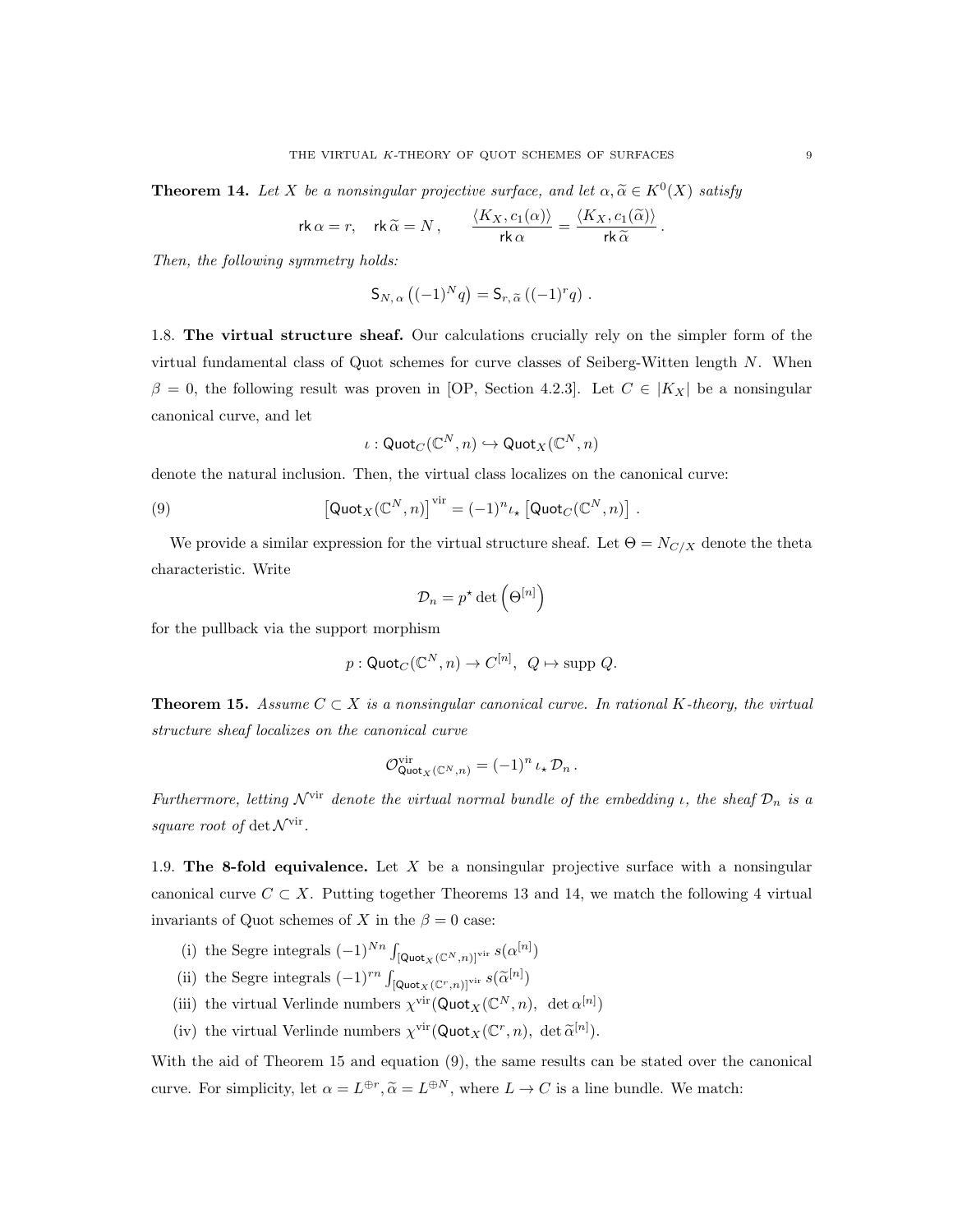

FIGURE 1. The Segre/Verlinde series for curves/surfaces and their symmetry

(i)' the Segre integrals  $(-1)^{Nn} \int_{\mathsf{Quot}_C(\mathbb{C}^N,n)} s(L^{[n]})^r$ (ii)' the Segre integrals  $(-1)^{rn} \int_{\text{Quot}_C(\mathbb{C}^r,n)} s(L^{[n]})^N$ (iii)' the twisted Verlinde numbers  $\chi(\text{Quot}_C(\mathbb{C}^N,n))$ ,  $(\det L^{[n]})^r \otimes \mathcal{D}_n$ ) (iv)' the twisted Verlinde numbers  $\chi\left(\text{Quot}_C(\mathbb{C}^r,n), \left(\det L^{[n]}\right)^N \otimes \mathcal{D}_n\right)$ .

The diagram in Figure 1 summarizes the above 8-fold equivalence.

Question 16. Find a geometric interpretation of the above equalities.

It would be satisfying to see  $(i)'$ - $(iv)'$  as solutions to the same enumerative problem. The match between (iii)' and (iv)':

$$
\chi\left(\mathsf {Quot}_C(\mathbb C^N,n),\;\left(\det L^{[n]}\right)^r\otimes \mathcal D_n\right)=\chi\left(\mathsf {Quot}_C(\mathbb C^r,n),\;\left(\det L^{[n]}\right)^N\otimes \mathcal D_n\right)
$$

is reminiscent of strange duality for bundles over curves [Be, MO2]. We will investigate these matters elsewhere.

1.10. Plan of the paper. Section 2 is the most demanding computationally, but it plays a central role in our arguments. It generalizes the techniques of [JOP, L, OP] and records structural results for the series of invariants we consider. It also contains a proof of Theorem 12 regarding the cobordism series. Section 3 shows the rationality of the K-theoretic series in several contexts: punctual quotients, curve classes of Seiberg-Witten length N, surfaces with  $p_g = 0$ , and certain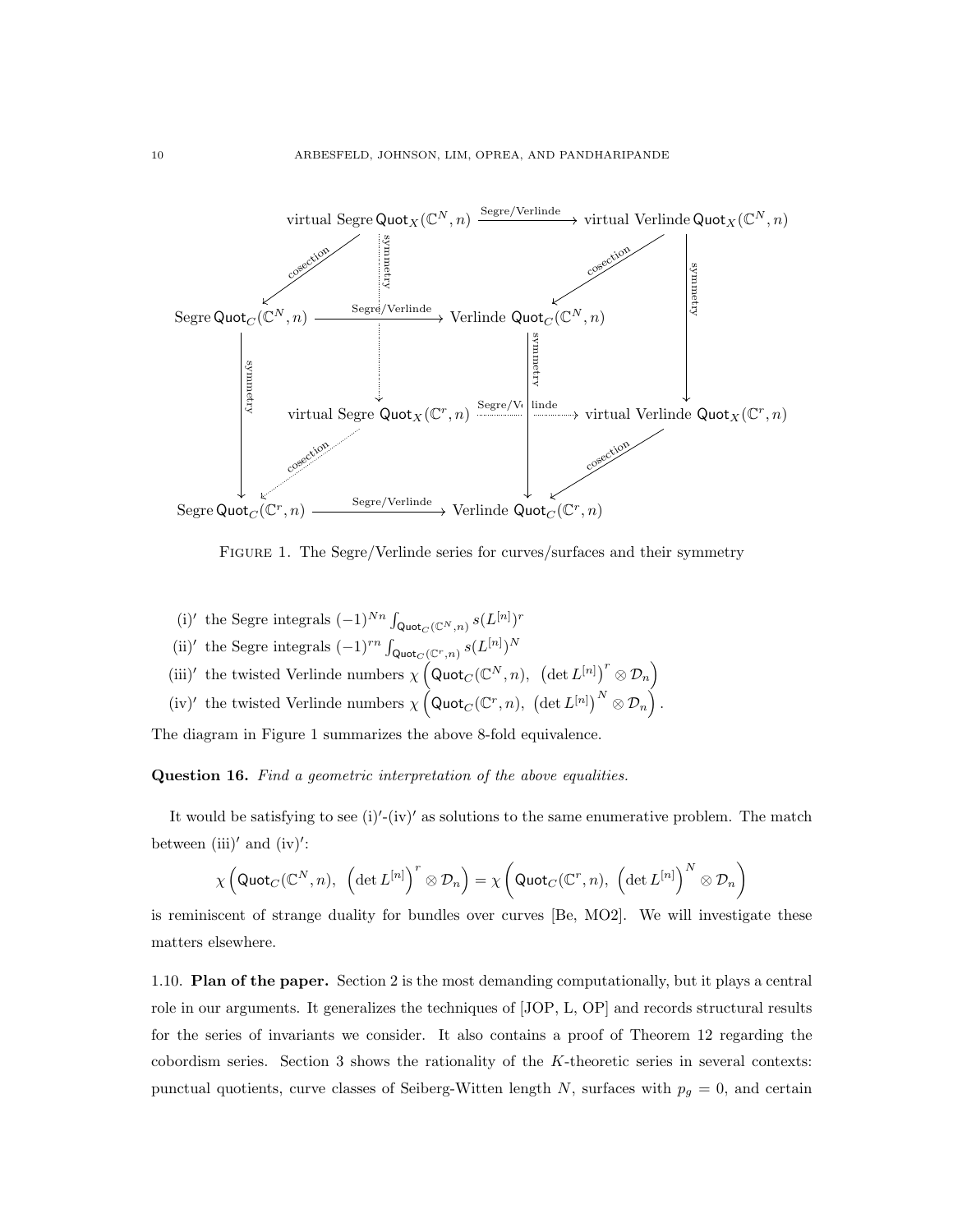rank 1 quotients. Section 4 establishes Theorem 15 regarding cosection localization for punctual quotients. Finally, Section 5 discusses the Segre/Verlinde correspondence and the symmetry of the Segre/Verlinde series, proving Theorems 13 and 14.

1.11. Acknowledgements. We thank A. Marian, M. Kool, T. Laarakker, A. Oblomkov, A. Okounkov, M. Savvas, S. Stark, R. Thomas and M. Zhang for related discussions. We are especially grateful to A. Marian for conversations regarding the symmetries and equivalences in Section 1.9. Our collaboration started at the *Algebraic Geometry and Moduli Zoominar* at ETH Zürich in the Spring of 2020.

N. A. was supported by the NSF through grant DMS-1902717. D. J. was supported by SNF-200020-182181. D. O. was supported by the NSF through grant DMS 1802228. R.P. was supported by the Swiss National Science Foundation and the European Research Council through grants SNF-200020-182181, ERC-2017-AdG-786580-MACI. R.P. was also supported by SwissMAP.

The project has received funding from the European Research Council (ERC) under the European Union Horizon 2020 Research and Innovation Program (grant No. 786580).

## 2. A general calculation and cobordism

2.1. Setup. While our interest here lies foremost in the series which appear in Theorems 1, 4 and 12 and 13, it is useful to work more generally. Let

$$
f(x) \in F[\![x]\!]
$$

be an invertible power series with coefficients in a field  $F$ . For our purposes,  $F$  will be either the field of complex numbers or the field of rational functions in one or several variables. For a vector bundle V over a complex projective scheme  $S$ , we consider the corresponding genus

$$
f(V) = \prod_i f(x_i) \in H^*(S, F),
$$

where  $x_i$  are the Chern roots of V. This definition extends multiplicatively to K-theory.

Fix invertible power series

$$
f_1, \ldots, f_{\ell}, g \in F[\![x]\!], \quad g(0) = 1
$$

and classes

$$
\alpha_1, \ldots, \alpha_\ell \in K^0(X)
$$
 with rank  $\alpha_s = r_s$ ,  $1 \le s \le \ell$ .

As explained in Section 1.3, this yields

$$
\alpha_1^{[n]},\ldots,\alpha_\ell^{[n]} \to \text{Quot}_X(\mathbb{C}^N,\beta,n),
$$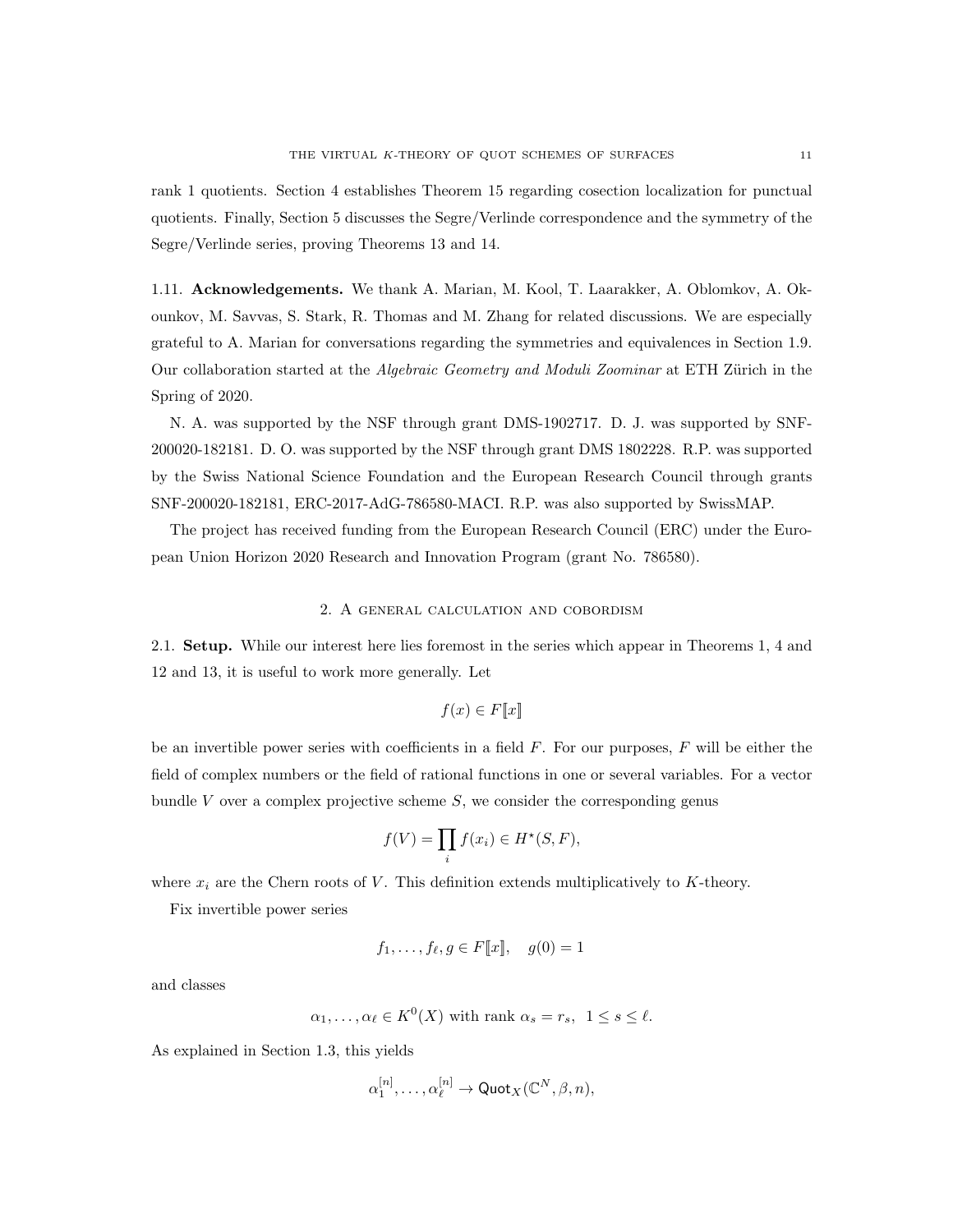and we may consider the associated characteristic classes

$$
f_1(\alpha_1^{[n]}),\ldots,f_\ell(\alpha_\ell^{[n]})
$$

in the cohomology of  $\text{Quot}_X(\mathbb{C}^N, \beta, n)$ . Recall furthermore that the standard deformation-obstruction theory of the Quot scheme is governed by

$$
Ext0(S, Q), Ext1(S, Q), Ext22(S, Q) = 0.
$$

Here, we keep the notation in  $(1)$ , with  $S, Q$  denoting the subsheaf and the quotient respectively. The last Ext vanishes by Serre duality and the assumption that rank  $Q = 0$ , see [MOP1]. In particular, the virtual tangent bundle is given by the alternating sum

$$
T^{\text{vir}}\text{Quot} = \text{Ext}^{\bullet}(S, Q) = \text{Ext}^{0}(S, Q) - \text{Ext}^{1}(S, Q).
$$

We consider the following general expression mixing the tautological classes and the virtual tangent bundle

(10) 
$$
\mathsf{Z}^{f_1,\ldots,f_\ell,g}_{X,N,\beta}(q \mid \alpha_1,\ldots,\alpha_\ell) = \sum_{n \in \mathbb{Z}} q^n \int_{[\mathsf{Quot}_X(\mathbb{C}^N,\beta,n)]^{\mathrm{vir}}} f_1(\alpha_1^{[n]}) \cdots f_\ell(\alpha_\ell^{[n]}) \cdot g(T^{\mathrm{vir}} \mathsf{Quot}).
$$

As we will see below, the examples in Theorems 1, 4, 12, 13 correspond to

- (i) the virtual tautological series:  $f_s(x) = 1 + y_s e^x$  and  $g(x) = \frac{x}{1 e^{-x}}$ ,
- (ii) the virtual Verlinde series:  $f(x) = e^x$  and  $g(x) = \frac{x}{1-e^{-x}}$ ,
- (iii) the virtual Segre series:  $f(x) = \frac{1}{1+x}$  and  $g(x) = 1$ ,
- (iv) the virtual cobordism class:  $f(x) = 1$  and g arbitrary.

An example covered by (iv), but not considered in further detail here is given by

(v) the virtual elliptic genus:  $f(x) = 1$  and  $g(x) = x \cdot \frac{\theta(\frac{x}{2\pi i} - z, \tau)}{\theta(\frac{x}{2\pi i})}$  $\frac{\left( \frac{2\pi i}{2}, \frac{2\pi i}{\sigma} \right)}{\theta\left(\frac{x}{2\pi i}, \tau\right)},$  with  $\theta$  denoting the Jacobi theta function.<sup>7</sup>

2.2. Calculation. We compute (10) explicitly for curve classes  $\beta$  of Seiberg-Witten length N following the approach in [L, OP, JOP]. The strategy is to combine torus localization with universality arguments over the Hilbert scheme of points. Specifically, we let  $\mathbb{C}^*$  act with distinct weights

$$
w_1,\ldots,w_N
$$

$$
K_{X^{[n]}}^{\mathrm{vir}}=(\det TX^{[n]})^{\vee}\otimes \det \mathrm{Obs}=(K_{X})_{(n)}\otimes \det \left((K_{X})^{[n]}\right)^{\vee}=E^{\vee}
$$

where E is  $-\frac{1}{2}$  of the exceptional divisor. To get weak Jacobi forms, the modified elliptic genus can be used:

$$
g(x) = x \cdot \frac{\theta\left(\frac{x}{2\pi i} - z, \tau\right)}{\theta\left(\frac{x}{2\pi i}, \tau\right)} \cdot \exp\left(-\frac{x}{2\pi i} \cdot \frac{\theta'}{\theta}(z, \tau)\right).
$$

<sup>7</sup>The virtual elliptic genus has interesting automorphic properties for virtual Calabi-Yau manifolds. However, for  $N = 1, \beta = 0$ , the virtual canonical bundle

Alternatively, weak Jacobi forms can be obtained by twisting with pure classes coming from the symmetric product; these pair trivially with  $K^{\mathrm{vir}}_{X^{[n]}}$  and Theorem 5.4 of [FG] applies.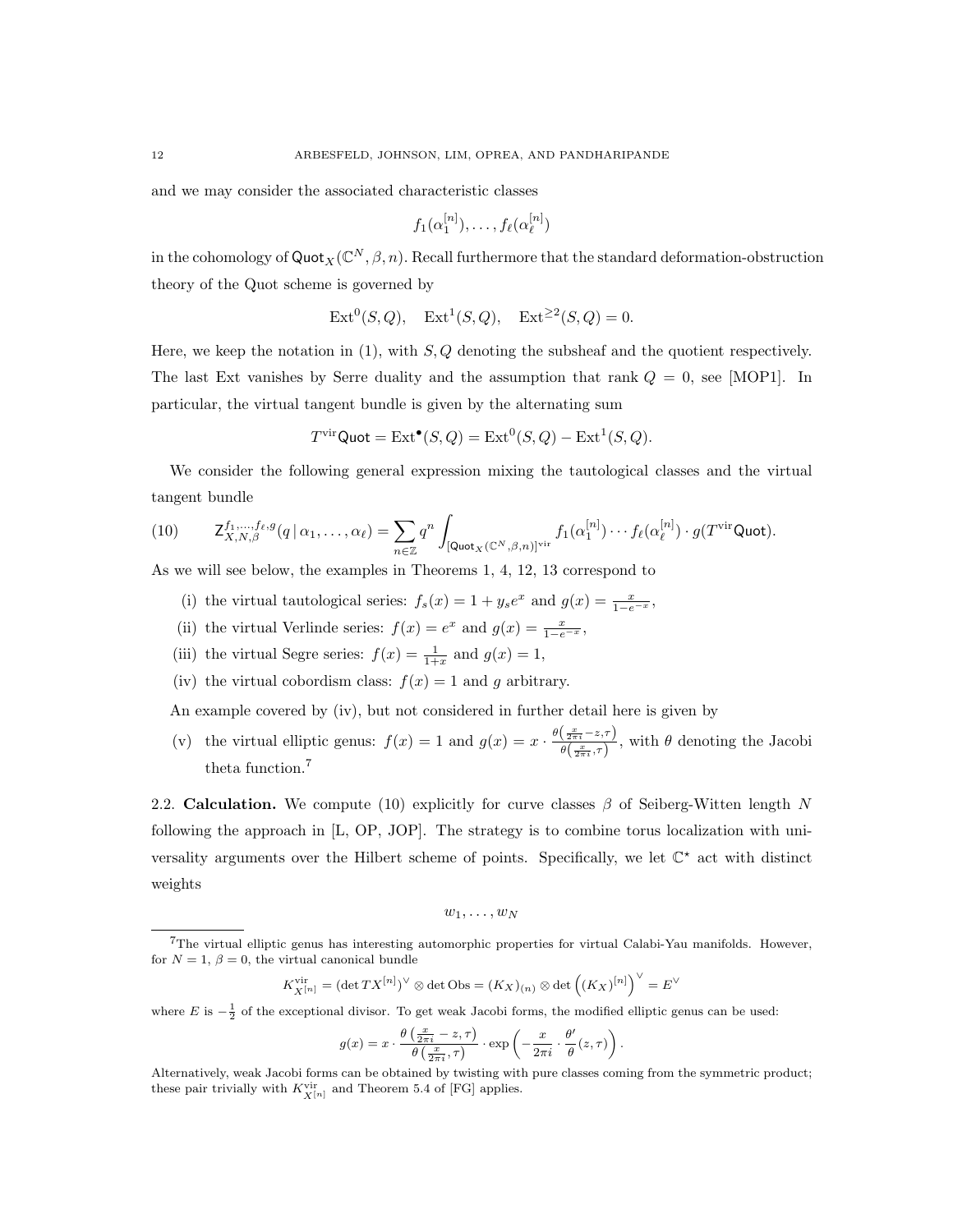on the middle term of the exact sequence

$$
0 \to S \to \mathbb{C}^N \otimes \mathcal{O}_X \to Q \to 0,
$$

thus inducing an action on  $\text{Quot}_X(\mathbb{C}^N, \beta, n)$ . The series (10) admits a natural equivariant lift. Writing  $K$  for the canonical bundle of  $X$  to ease notation, we show

**Theorem 17.** For fixed N,  $r_1, \ldots, r_\ell$ , there are universal series

$$
A, \quad B_s, \quad U_i, \quad V_{i,s}, \quad W_{i,j}
$$

such that for all nonsingular projective surfaces X, all curve classes  $\beta$  of Seiberg-Witten length N, and all classes  $\alpha_1, \ldots, \alpha_\ell$  of ranks  $r_1, \ldots, r_\ell$ , the equivariant series above takes the form

$$
(11) \quad Z_{X,N,\beta}^{f_1,\ldots,f_\ell,g}(q \mid \alpha_1,\ldots,\alpha_\ell) = q^{-\beta.K} \sum_{\beta=\beta_1+\cdots+\beta_N} SW(\beta_1) \cdot \ldots \cdot SW(\beta_N)
$$

$$
\cdot \left(A^{K^2} \cdot \prod_{s=1}^\ell B_s^{c_1(\alpha_s).K} \cdot \prod_{i=1}^N U_i^{\beta_i.K} \cdot \prod_{\substack{1 \le i \le N \\ 1 \le s \le \ell}} V_{i,s}^{\beta_i.c_1(\alpha_s)} \cdot \prod_{i < j} W_{i,j}^{\beta_i.\beta_j} \right).
$$

The universal expressions appearing in the answer are explicitly recorded in equations  $(15) - (20)$ below.

*Proof.* Under the above torus action, the  $\mathbb{C}^*$ -fixed subsheaves split

$$
S = \bigoplus_{i=1}^{N} I_{Z_i}(-D_i), \quad [D_i] = \beta_i, \quad \text{length}(Z_i) = m_i
$$

where

$$
\beta = \beta_1 + \ldots + \beta_N
$$
,  $m = m_1 + \ldots + m_N$ ,  $m = n + \frac{1}{2} \sum_{i=1}^N \beta_i (\beta_i + K)$ .

Thus, the fixed loci in  $\text{Quot}_X(\mathbb{C}^N, \beta, n)$  are isomorphic to products of Hilbert schemes of points and curves

$$
F[\underline{m}, \beta] = X^{[\underline{m}]} \times \text{Hilb}_{\beta}(X).
$$

The underline notation

$$
\underline{m} = (m_1, \ldots, m_N), \quad \underline{\beta} = (\beta_1, \ldots, \beta_N)
$$

is used to denote vectors of integers, curve classes etc. We set

$$
X^{[\underline{m}]} = X^{[m_1]} \times \ldots \times X^{[m_N]}, \quad \text{Hilb}_{\underline{\beta}}(X) = \text{Hilb}_{\beta_1}(X) \times \ldots \times \text{Hilb}_{\beta_N}(X).
$$

Crucially, the arguments of Section 2 in [L], originally written for the integrals computing the virtual  $\chi_y$ -genus, apply verbatim to the more general expressions considered here. Indeed, via the virtual localization theorem in [GP], the integrals (11) can be written as sums of contributions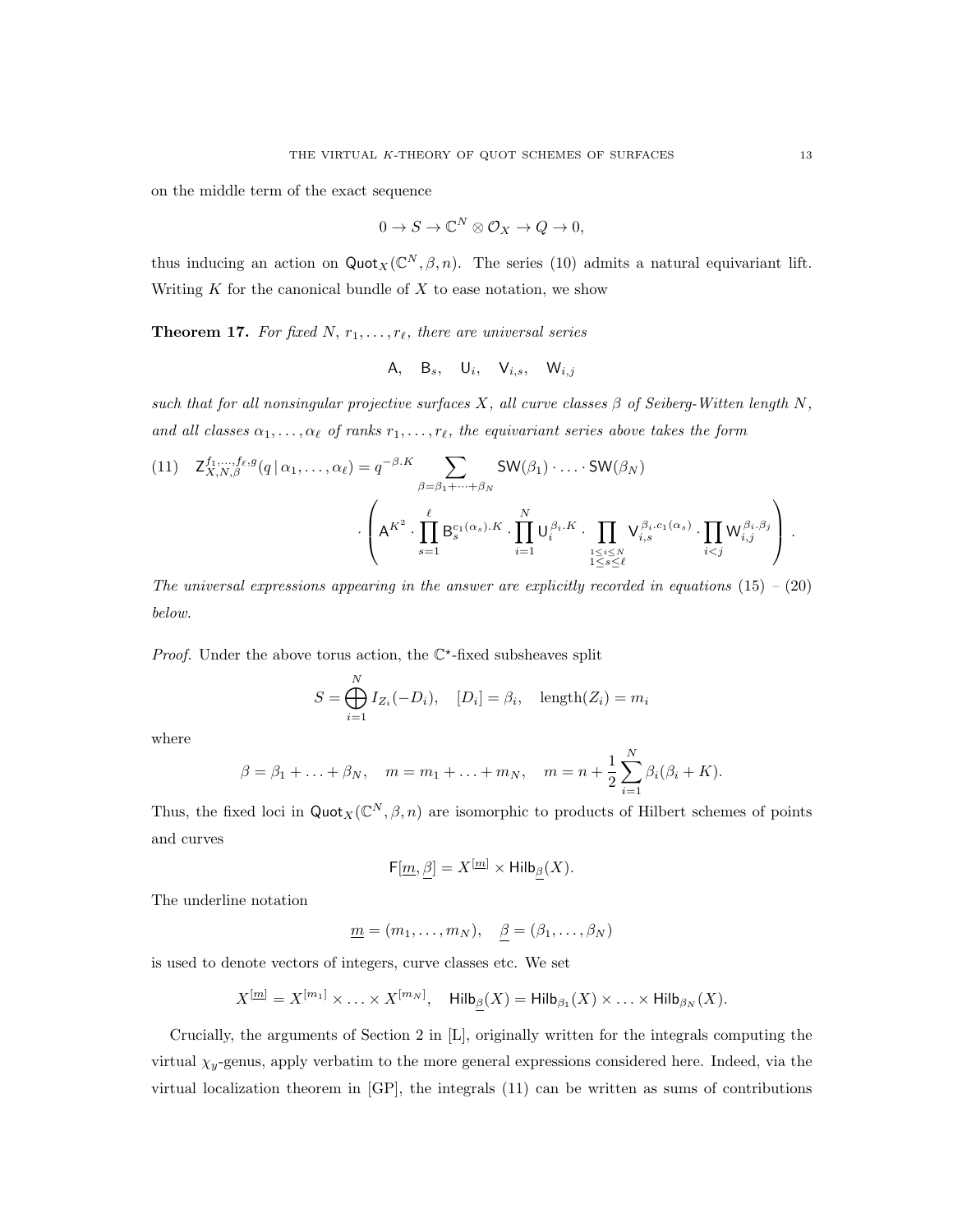from the fixed loci  $F[m,\beta]$ . Whenever  $\beta$  is a curve class of Seiberg-Witten length N, nonvanishing contributions only arise from splittings satisfying

$$
\beta_i \cdot (K - \beta_i) = 0.
$$

In all other cases, the Seiberg-Witten invariants in the class  $\beta_i$  vanish. As explained in [L], this in turn forces the vanishing of the corresponding localization terms. Furthermore, when (12) is satisfied, the Hilbert schemes of curves  $\mathsf{Hilb}_{\beta_i}(X)$  carry virtual fundamental classes of dimension zero and of length  $\mathsf{SW}(\beta_i)$ . Thus

(13) 
$$
\left[\mathsf{F}[\underline{m},\underline{\beta}]\right]^{\text{vir}} = \mathsf{SW}(\beta_1)\cdots\mathsf{SW}(\beta_N)\cdot\left[X^{[\underline{m}]}\right]^{\text{vir}}\times\left[\text{point}\right].
$$

The virtual class of  $X^{[m]}$  is determined by the obstruction bundle

$$
Obs = \sum_{i} Obs_{i}, \quad Obs_{i} = ((K - \beta_{i})^{[m_{i}]}')^{\vee}.
$$

Note that  $m = n + \beta \cdot K_X$ . The equivariant series  $Z_{X,N,\beta}$  takes the following structure

$$
\mathsf{Z}^{f,g}_{X,N,\beta}(q \mid \underline{\alpha}) = q^{-\beta \cdot K_X} \sum_{\beta = \beta_1 + \dots + \beta_N} \mathsf{SW}(\beta_1) \cdots \mathsf{SW}(\beta_N) \cdot \widehat{\mathsf{Z}}^{f,g}_{X,N,(\beta_1,\dots,\beta_N)}(q,\underline{w} \mid \underline{\alpha}),
$$

where we used the above convention to underline quantities understood as vectors. The last term in the expression above arises via equivariant localization [GP] and is given by

$$
\widehat{Z}_{X,N,\underline{\beta}}^{f,g}(q,\underline{w}\,|\,\underline{\alpha}) = \sum_{m_i\geq 0} q^{\sum m_i} \int_{X^{[m]}} \prod_{s=1}^{\ell} f_s\left(\iota^{\star}\alpha_s^{[n]}\right) \cdot \frac{\mathsf{e}}{g}\left(\sum_{i=1}^N \mathrm{Obs}_i\right) \cdot \frac{g}{\mathsf{e}}(N^{\mathrm{vir}}) \cdot g\left(\sum_{i=1}^N T_{X^{[m_i]}}\right)
$$

where  $e$  is the equivariant Euler class and  $N^{\text{vir}}$  denotes the virtual normal bundle. Furthermore,

(i)  $\text{Obs}_i = ((K - D_i)^{[m_i]})^{\vee},$ 

ing in (13). The integral does not depend on this choice.

(ii) 
$$
N^{\text{vir}} = \sum_{i \neq j} N_{ij} [w_j - w_i],
$$
 where  $N_{ij} = \text{RHom}_{\pi}(I_{\mathcal{Z}_i}(-D_i), \mathcal{O} - I_{\mathcal{Z}_j}(-D_j)),$  (iii)  $\iota^{\star} \alpha^{[n]} = \sum_{i=1}^{N} \alpha_{\beta_i}^{[m_i]} [w_i],$  with  $\alpha_{\beta_i}^{[m_i]} = \text{R}\pi_*(\mathcal{Q}_i \otimes q^{\ast} \alpha) = \alpha(-D_i)^{[m_i]} + \mathbb{C}^{\chi(\alpha|_{D_i})}.$ 

Here  $\mathcal{Z}_i$  denotes the universal subscheme of  $X^{[m_i]} \times X$ , and the equivariant weights are recorded within brackets. Furthermore,  $D_i \in \mathsf{Hilb}_{\beta_i}(X)$  are any representatives for the point classes appear-

The obstruction and normal bundles in (i) and (ii) are lifted from [L, OP]. Item (iii) concerns the splitting of the tautological sheaves  $\alpha^{[n]}$  to the product  $X^{[m]}$ . This uses the splitting of the universal quotient

$$
Q = \sum_{i=1}^N \mathcal{Q}_i[w_i], \quad Q_i = \mathcal{O} - \mathcal{O}(-D_i) \otimes \mathcal{I}_{\mathcal{Z}_i}.
$$

We point out the following notational ambiguity in (iii): the tautogical sheaf  $\alpha^{[n]}$  on the left is restricted from the Quot scheme to the fixed locus, but the tautological sheaves on the right are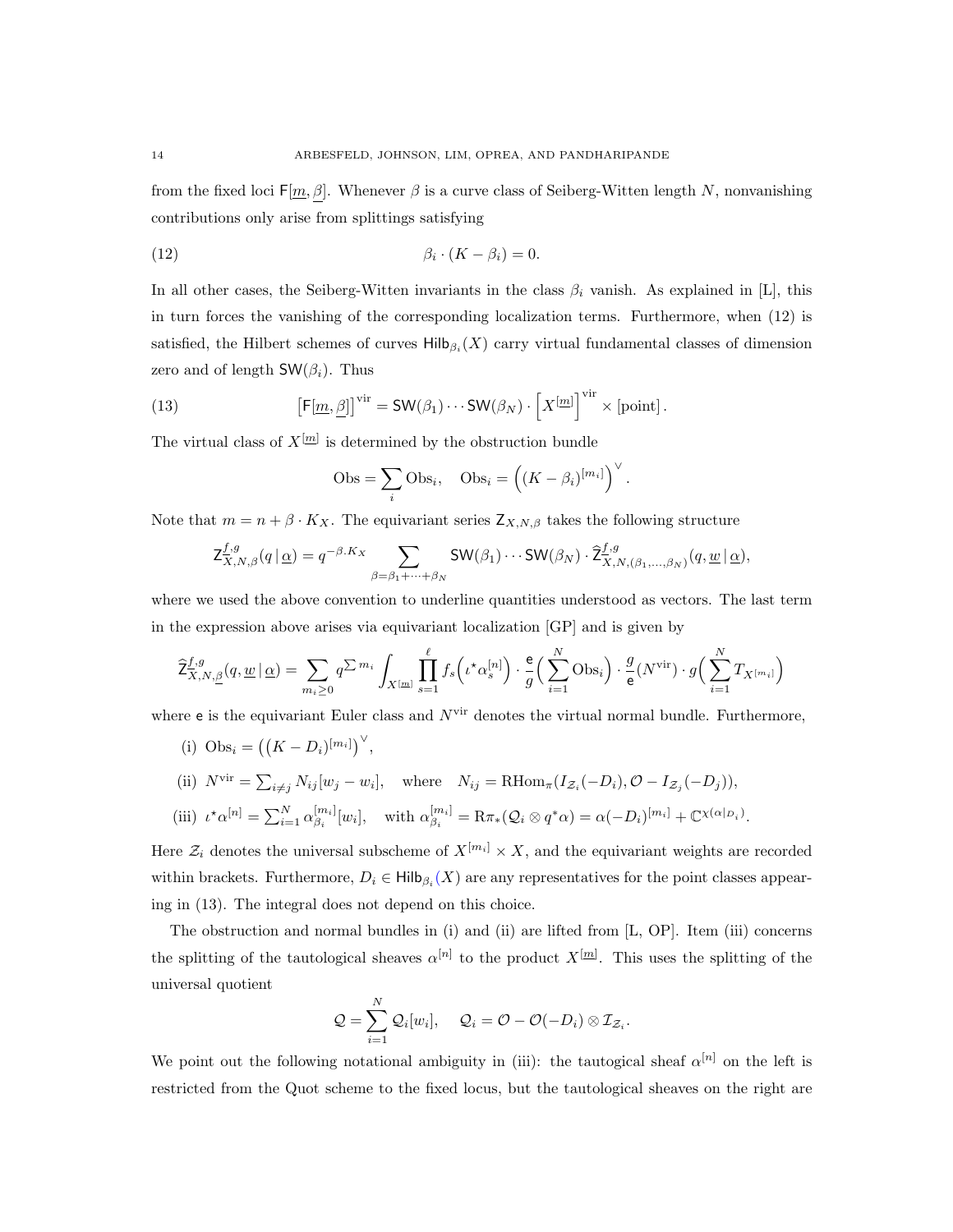over the Hilbert scheme of  $m_i$  points. The notation  $\alpha_{\beta_i}^{[m_i]}$  $\beta_i^{m_{i}}$  records the twist by the curve class  $\beta_i$ in the universal quotient.

The expresssion  $\hat{Z}$  is a tautological integral over products of Hilbert schemes of points. Using the arguments of [EGL], it follows that  $\hat{Z}$  admits a multiplicative universal formula

$$
\hat{Z}_{\overline{X},N,(\beta_1,\ldots,\beta_N)}^{f,g}(q,\underline{w}|\,\underline{\alpha}) = A^{K^2} \cdot \prod_{s=1}^{\ell} B_s^{K.c_1(\alpha_s)} \cdot \prod_{1 \leq s,t \leq \ell} C_{s,t}^{c_1(\alpha_s).c_1(\alpha_t)} \cdot \prod_{s=1}^{\ell} D_s^{c_2(\alpha_s)} \cdot E^{\chi(\mathcal{O}_X)}
$$

$$
\cdot \prod_{i=1}^N U_i^{\beta_i.K} \cdot \prod_{\substack{1 \leq i \leq N \\ 1 \leq s \leq \ell}} V_{i,s}^{\beta_i.c_1(\alpha_s)} \cdot \prod_{1 \leq i < j \leq N} W_{i,j}^{\beta_i.\beta_j}.
$$

The above universal series are independent of the choice of surface and curve classes  $\beta_i$ , though they do depend on  $N, r_s, f, g$ . We omitted the Chern numbers  $\beta_i^2$  because we will only use the formula for  $\beta_i^2 = \beta_i.K$ .

We next determine relations between the universal series by specializing to simpler geometries. When  $\beta_1 = \cdots = \beta_N = K_X$ , the obstruction bundle

$$
\mathrm{Obs}_i = \big(\mathcal{O}_X^{[m_i]}\big)^\vee
$$

admits a trivial summand, hence its Euler class vanishes, for all i with  $m_i > 0$ . The case  $m_i = 0$ corresponds to the Hilbert scheme isomorphic to a point, and the only equivariant contributions come from (iii). Since for  $D_i \in |K_X|$  we have

$$
\chi(\alpha_s|_{D_i}) = -r_s \cdot K^2 + K \cdot c_1(\alpha_s),
$$

the series  $\widehat{Z}$  becomes

$$
\prod_{s=1}^{\ell} \prod_{i=1}^N \left( \frac{1}{f_s(w_i)^{r_s}} \right)^{K^2} \cdot f_s(w_i)^{K.c_1(\alpha_s)}.
$$

This also equals

$$
\mathsf{A}^{K^2}\cdot \prod_{s=1}^\ell \mathsf{B}_s^{K.c_1(\alpha_s)}\cdot \prod_{1\leq s,t\leq \ell} \mathsf{C}_{s,t}^{c_1(\alpha_s)\cdot c_1(\alpha_t)}\cdot \prod_{s=1}^\ell \mathsf{D}_s^{c_2(\alpha_s)}\cdot \mathsf{E}^{\chi(\mathcal{O}_X)}\cdot \prod_{i=1}^N \mathsf{U}_i^{K^2}\cdot \prod_{\substack{1\leq i\leq N\\ 1\leq s\leq \ell}} \mathsf{V}_{i,s}^{K.c_1(\alpha_s)}\cdot \prod_{1\leq i
$$

By the independence of the Chern numbers, we conclude that

$$
C_{s,t} = D_s = E = 1.
$$

Therefore we have

$$
(14) \quad \widehat{Z}_{X,N,(\beta_1,\ldots,\beta_N)}^{f,g}(q,\underline{w}\,|\,\underline{\alpha}) = \mathsf{A}^{K^2} \cdot \prod_{s=1}^\ell \mathsf{B}_s^{K.c_1(\alpha_s)} \cdot \prod_{i=1}^N \mathsf{U}_i^{\beta_i.K} \cdot \prod_{\substack{1 \leq i \leq N \\ 1 \leq s \leq \ell}} \mathsf{V}_{i,s}^{\beta_i.c_1(\alpha_s)} \cdot \prod_{1 \leq i < j \leq N} \mathsf{W}_{i,j}^{\beta_i.\beta_j}.
$$

Next we specialize X to a K3 surface blown up at a point, with exceptional divisor  $E = K_X$ . Let  $I \sqcup J = [N]$  be a partition of the set  $[N] = \{1, \ldots, N\}$  into two disjoint parts. Define a vector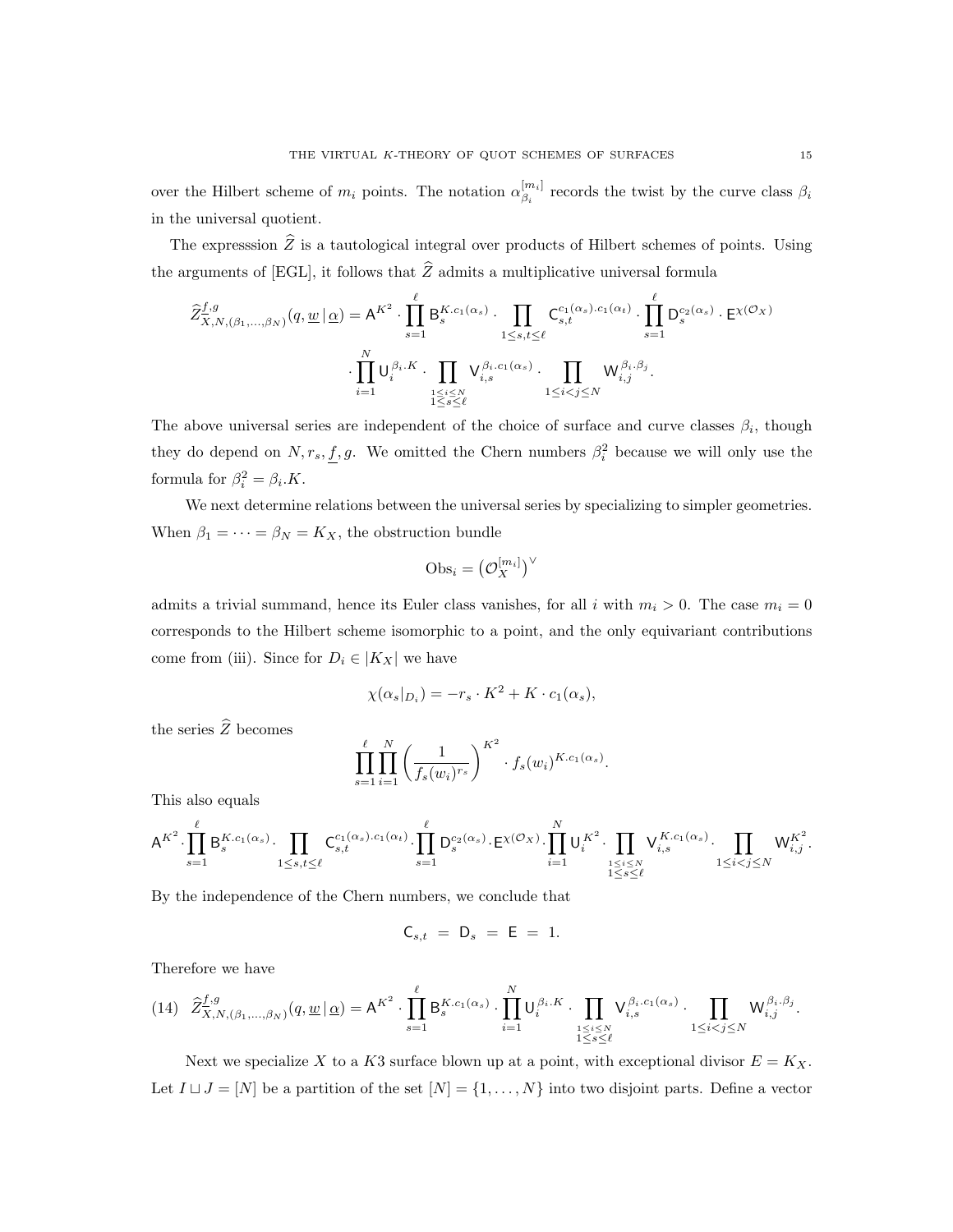of curve classes

$$
\underline{E}_{I \sqcup J} = (\beta_1, \dots, \beta_N) \quad \text{where} \quad \begin{cases} \beta_i = E, & \text{if } i \in I \\ \beta_j = 0, & \text{if } j \in J. \end{cases}
$$

By  $(14)$ , we have

$$
\widehat{Z}^{f,g}_{\overline{X},N,\underline{E}_{I\sqcup J}}(q,\underline{w}\,\vert\,\underline{\alpha})=\mathsf{A}^{-1}\cdot\prod_{s=1}^\ell\mathsf{B}_s^{E.c_1(\alpha_s)}\cdot\prod_{i\in I}\mathsf{U}_i^{-1}\cdot\prod_{\substack{i\in I\\1\leq s\leq \ell}}\mathsf{V}_{i,s}^{E.c_1(\alpha_s)}\cdot\prod_{\substack{i_1
$$

By varying the degree  $d_s = E.c_1(\alpha_s)$  and the partition  $I \sqcup J = [N]$ , we determine all universal series. In fact, it will be enough to consider the cases when  $|I| = 0, 1$  or 2.

From now on, to ease the notation, we assume  $\ell = 1$  so that

$$
\widehat{Z}^{f,g}_{X,N,\underline{\beta}}(q,\underline{w} \,|\, \alpha) = \sum_{m_i \geq 0} q^{\sum m_i} \int_{X^{[\underline{m}]} } f\Big(\sum_{i=1}^N \alpha_{\beta_i}^{[m_i]}[w_i]\Big) \cdot \frac{e}{g}\Big(\sum_{i=1}^N \text{Obs}_i\Big) \cdot \frac{g}{e}(N^{\text{vir}}) \cdot g\Big(\sum_{i=1}^N T_{X^{[m_i]}}\Big).
$$

We will make the convention to temporarily denote indices in I, J and [N] by  $i, j$ , and k, respectively. Since

$$
Obs_i = ((K_X - E)^{[m_i]})^{\vee} = (\mathcal{O}_X^{[m_i]})^{\vee} \text{ if } i \in I
$$
  

$$
Obs_j = ((K_X - 0)^{[m_i]})^{\vee} = (E^{[m_j]})^{\vee} \text{ if } j \in J,
$$

all contributions with  $m_i > 0$ , for some  $i \in I$ , must vanish. Therefore we assume that  $m_i = 0$  for all  $i \in I$ . For  $j \in J$ , the Euler class of

$$
\mathrm{Obs}_j = \left(E^{[m_j]}\right)^{\vee}
$$

can be represented up to sign by the Hilbert scheme of  $m_j$  points on  $E = \mathbb{P}^1$ :

$$
e(\text{Obs}_j) = (-1)^{m_j} \left[ E^{[m_j]} \right] = (-1)^{m_j} \left[ \mathbb{P}^{m_j} \right].
$$

We obtain  $\widehat{Z}_{X,N,\underline{E}_{I\sqcup J}}^{f,g}(q,\underline{w} \,|\, \alpha)$  equals

$$
\sum_{\forall j \in J, m_j \ge 0} (-q)^{\sum m_j} \int_{\prod_j \mathbb{P}^{m_j}} t^* \left( f\left(\sum_{k=1}^N \alpha_{\beta_k}^{[m_k]}[w_k]\right) \cdot \frac{g}{e}(N^{\text{vir}}) \cdot g\left(\sum_j \left(T_{X^{[m_j]}} - \text{Obs}_j\right)\right) \right)
$$

where

$$
\iota: \prod_j \mathbb{P}^{m_j} \hookrightarrow \prod_j X^{[m_j]}.
$$

Let  $d = E.c_1(\alpha)$ . From the calculations of [L, OP], Sections 3 and 5 respectively, we have

(i) 
$$
\iota^* \alpha_{\beta_i}^{[m_i=0]}[w_i]
$$
 =  $\mathbb{C}^{\chi(\alpha|_E)}[w_i] = \mathbb{C}^{r+d}[w_i],$   
\n(ii)  $\iota^* \alpha_{\beta_j=0}^{[m_j]}[w_j]$  =  $\mathcal{O}(-h_j)^{\oplus rm_j}[w_j] + (\mathcal{O} - \mathcal{O}(-h_j))^{\oplus (r+d)}[w_j],$   
\n(iii)  $\iota^*(T_{X^{[m_j]}} - \text{Obs}_j)$  =  $\mathcal{O}(-h_j)^{\oplus m_j} + \mathcal{O}(h_j) - \mathcal{O}$   
\n(iv)  $\iota^* N^{\text{vir}}$  =  $\sum_{j_1 \neq j_2} (\mathcal{O}(-h_{j_2})^{\oplus m_{j_2}} + \mathcal{O}(h_{j_1}) - \mathcal{O}(h_{j_1} - h_{j_2}))[w_{j_2} - w_{j_1}]$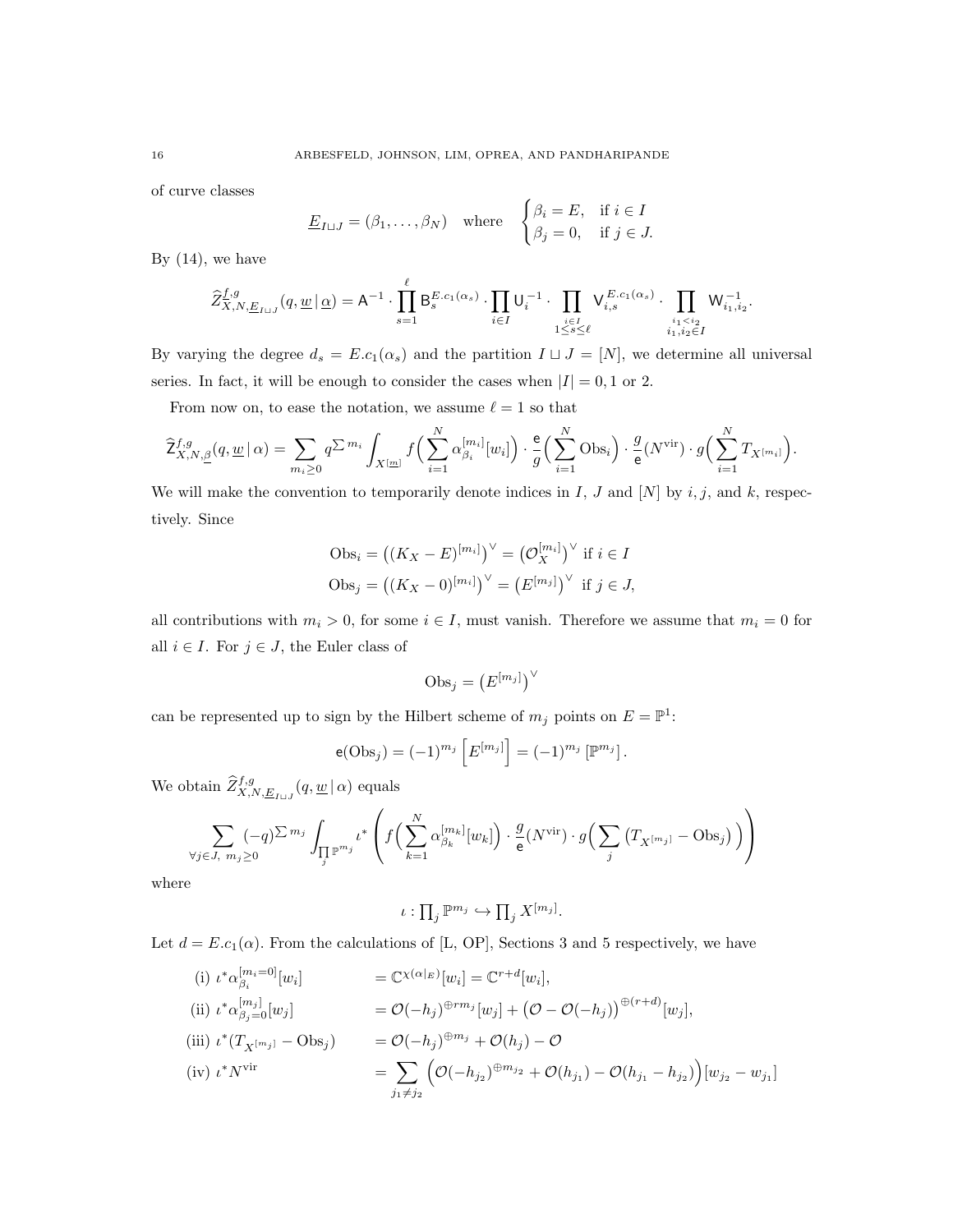$$
+\sum_{i,j}\Big(\mathcal{O}(-h_j)^{\oplus m_j}[w_j-w_i]+\mathcal{O}(h_j)[w_i-w_j]\Big).
$$

Here the  $h_j$ 's denote the pullbacks of the hyperplane classes from each of the factors. Integrating over the projective space means extracting the suitable coefficient of  $h_j$ ; we denote this operation by square brackets. After carefully collecting all terms, we obtain that

$$
\widehat{Z}^{f,g}_{X,N,\underline{E}_{I\sqcup J}}(q,\underline{w}\,|\,\alpha) = \sum_{m_j\geq 0} (-q)^{\sum m_j} \left[ \prod_{j\in J} h_j^{m_j} \right] \prod_{j\in J} \Phi_j(h_j)^{m_j} \cdot \Psi_{I\sqcup J}(\{h_j\}_{j\in J})
$$

where

$$
\Phi_j(h_j) = (-h_j) \cdot f(-h_j + w_j)^r \cdot \prod_{k=1}^N \frac{g(-h_j + w_j - w_k)}{-h_j + w_j - w_k}
$$
\n
$$
\Psi_{I \sqcup J} = \prod_{j \in J} h_j \cdot \prod_{k=1}^N f(w_k)^{r+d} \cdot \prod_{j \in J} \frac{1}{f(-h_j + w_j)^{r+d}} \cdot \prod_{\substack{j \in J \\ 1 \le k \le N}} \frac{g(h_j - w_j + w_k)}{h_j - w_j + w_k}
$$
\n
$$
\cdot \prod_{\substack{j \in J \\ j_1 \ne j_2}} \frac{h_{j_1} - w_{j_1} - h_{j_2} + w_{j_2}}{g(h_{j_1} - w_{j_1} - h_{j_2} + w_{j_2})}.
$$

We evaluate the above expression via the multivariable Lagrange-Bürmann formula [G]. Specifically, fix  $\ell \ge 1$ , and for each  $1 \le j \le \ell$ , consider power series  $\phi_j$  in the variable  $x_j$ , with nonzero constant terms. Set

$$
K = \prod_{j=1}^{\ell} \bigg( 1 - x_j \frac{d}{dx_j} \log \phi_j(x_j) \bigg).
$$

Then, for all power series  $\psi$  in  $x_1, \ldots, x_\ell$ , we have

$$
\sum_{m_j\geq 0} q^{m_1+\ldots+m_\ell} \left[ x_1^{m_1} \cdots x_\ell^{m_\ell} \right] \phi_1(x_1)^{m_j} \cdot \ldots \cdot \phi_\ell(x_\ell)^{m_\ell} \cdot \psi(x_1,\ldots,x_\ell) = \frac{\psi}{K}(x_1,\ldots,x_\ell).
$$

On the right hand side, the  $x_j$ 's are the unique solutions to

$$
q = \frac{x_j}{\phi_j(x_j)}, \quad x_j(q = 0) = 0.
$$

Applying this to our situation, we obtain

$$
\widehat{Z}^{f,g}_{X,N,\underline{E}_{I\sqcup J}}(q,\underline{w}\,|\,\alpha) = \frac{\Psi_{I\sqcup J}}{K_{I\sqcup J}}(\{h_j\}_{j\in J})
$$

where

$$
K_{I \sqcup J} = \prod_{j \in J} \left( 1 - h_j \frac{d}{dh_j} \log \Phi_j(h_j) \right),\,
$$

and for variables related by

$$
q = \frac{-h_j}{\Phi_j(h_j)}, \quad h_j(q = 0) = 0.
$$

In our case, we obtain

$$
q = \frac{1}{f(-h_j + w_j)^r} \cdot \prod_{k=1}^{N} \frac{-h_j + w_j - w_k}{g(-h_j + w_j - w_k)} \quad \text{with} \quad h_j(q = 0) = 0
$$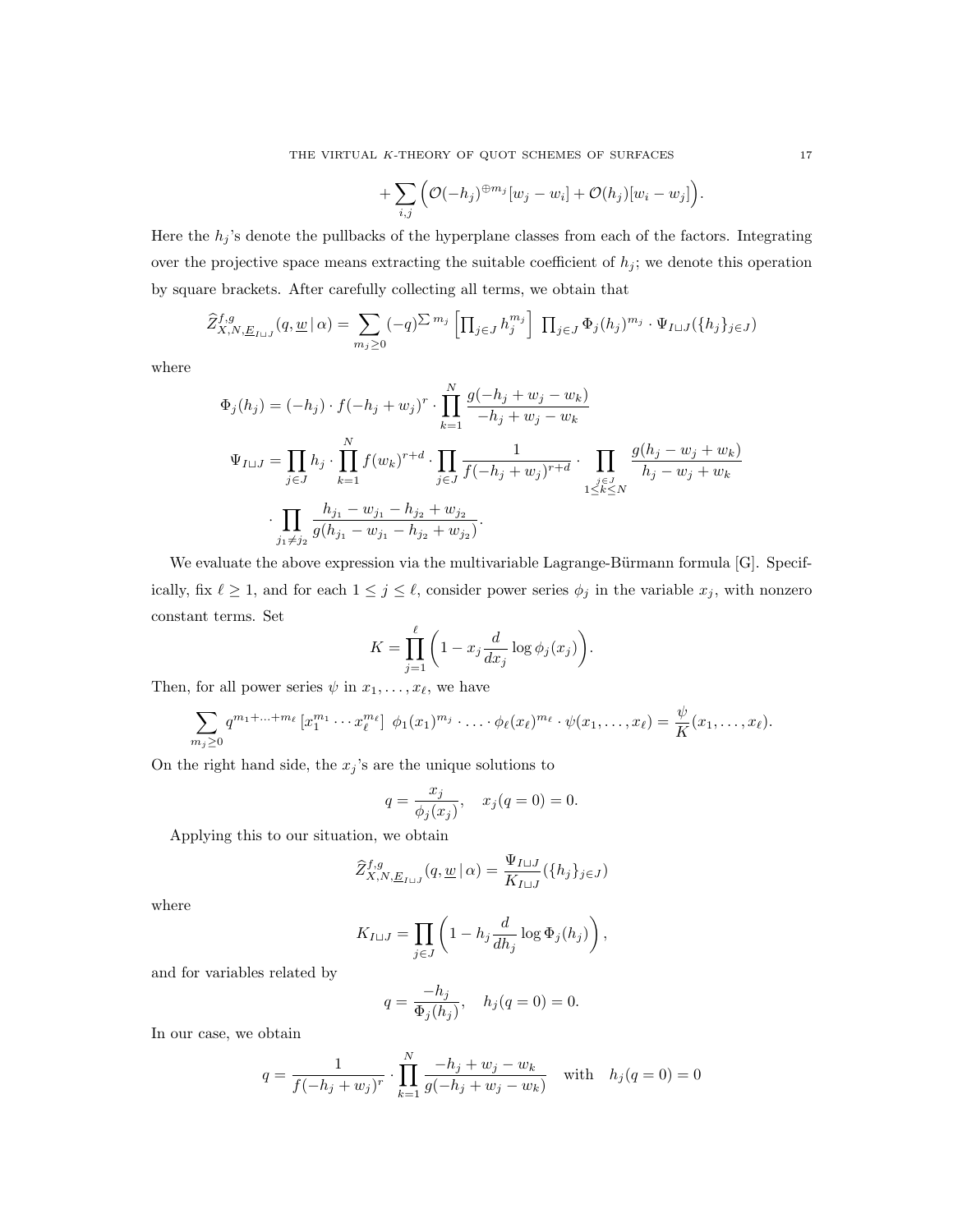and

$$
K_{I \sqcup J} = \prod_{j \in J} h_j \cdot \prod_{j \in J} \left( r \cdot \frac{f'}{f}(-h_j + w_j) + \sum_{k=1}^N \left( \frac{g'}{g}(-h_j + w_j - w_k) + \frac{1}{h_j - w_j + w_k} \right) \right).
$$

Using the additional change of variables

$$
H_j = h_j - w_j,
$$

we can simplify this to

$$
\widehat{Z}_{X,N,E_{I\sqcup J}}^{f,g}(q,\underline{w}|\alpha) = \frac{\prod_{k=1}^{N} f(w_k)^{r+d} \cdot \prod_{\substack{j\in J\\j\in J}} \frac{1}{f(-H_j)^{r+d}} \cdot \prod_{\substack{j\in J\\1\leq k\leq N}} \frac{g(H_j+w_k)}{H_j+w_k} \cdot \prod_{\substack{j_1\neq j_2\\j_1,j_2\in J}} \frac{H_{j_1}-H_{j_2}}{g(H_{j_1}-H_{j_2})},
$$

where

(15) 
$$
q = \frac{1}{f(-H_j)^r} \cdot \prod_{k=1}^N \frac{-H_j - w_k}{g(-H_j - w_k)} \quad \text{with} \quad H_j(q=0) = -w_j.
$$

This determines all the universal series by comparing with

$$
\widehat{Z}^{f,g}_{X,N,\underline{E}_{I\sqcup J}}(q,\underline{w}\,|\,\alpha)=\mathsf{A}^{-1}\cdot\mathsf{B}^{\,d}\cdot\prod_{i\in I}\mathsf{U}_i^{-1}\cdot\prod_{i\in I}\mathsf{V}_i^{\,d}\cdot\prod_{\substack{i_1
$$

First, we find

(16) 
$$
B = \prod_{k=1}^{N} \frac{f(w_k)}{f(-H_k)}, \quad V_i = f(-H_i),
$$

by considering the terms with exponent d and letting  $I = \emptyset$  or  $I = \{i\}$ . Similarly, we see that

(17) 
$$
A = \prod_{i=1}^{N} \frac{f(-H_i)^r}{f(w_i)^r} \cdot \prod_{1 \leq k, i \leq N} \frac{H_i + w_k}{g(H_i + w_k)} \cdot \prod_{i_1 \neq i_2} \frac{g(H_{i_1} - H_{i_2})}{H_{i_1} - H_{i_2}} \cdot \prod_{i=1}^{N} \left( r \cdot \frac{f'}{f}(-H_i) + \sum_{k=1}^{N} \left( \frac{g'}{g}(-H_i - w_k) + \frac{1}{H_i + w_k} \right) \right)
$$

and

(18) 
$$
\mathsf{U}_{i} = \frac{1}{f(-H_{i})^{r}} \cdot \prod_{k=1}^{N} \frac{g(H_{i} + w_{k})}{H_{i} + w_{k}} \cdot \prod_{i' \neq i} \frac{H_{i'} - H_{i}}{g(H_{i'} - H_{i})} \cdot \frac{H_{i} - H_{i'}}{g(H_{i} - H_{i'})} \cdot \left(\mathsf{r} \cdot \frac{f'}{f}(-H_{i}) + \sum_{k=1}^{N} \left(\frac{g'}{g}(-H_{i} - w_{k}) + \frac{1}{H_{i} + w_{k}}\right)\right)^{-1}
$$

by comparing the terms with exponent  $(-1)$  and letting  $I = \emptyset$  or  $I = \{i\}$ . In the above expressions, the indices  $i, i'$  now range over [N] because the partition  $I \sqcup J = [N]$  is not involved. Finally,

.

(19) 
$$
\mathsf{W}_{i_1,i_2} = \frac{g(H_{i_1} - H_{i_2})}{H_{i_1} - H_{i_2}} \cdot \frac{g(H_{i_2} - H_{i_1})}{H_{i_2} - H_{i_1}},
$$

by considering  $I = \{i_1, i_2\}$  for  $i_1 < i_2$ .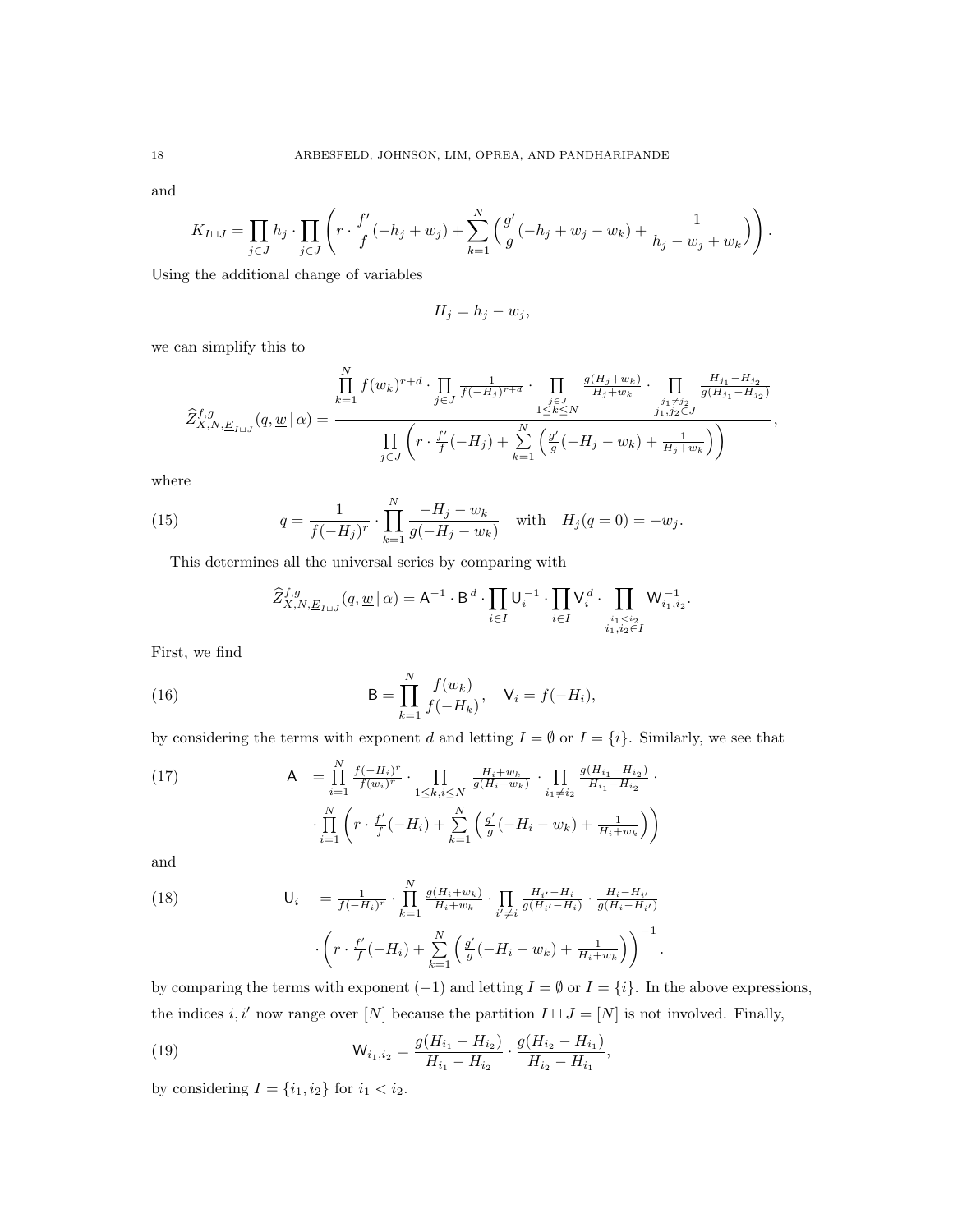When several functions  $f_1, \ldots, f_\ell$  are involved, each instance of f gets replaced by product contributions from each of the  $f_s$ 's. For instance, the change of variables becomes

(20) 
$$
q = \prod_{s=1}^{\ell} \frac{1}{f_s(-H_j)^{r_s}} \cdot \prod_{k=1}^{N} \frac{-H_j - w_k}{g(-H_j - w_k)}.
$$

This also affects the logarithmic derivatives  $\frac{f'}{f}$  $\frac{f'}{f}$  accordingly, turning them into sums of  $\ell$  terms.  $\Box$ 

2.3. Cobordism and the virtual Pontryagin class. As an application of the calculations in the previous subsection, we consider the virtual cobordism series of the Hilbert scheme of curves and points:

$$
\mathsf{Z}^{\mathsf{cob}}_{X,\beta} = \sum_{n \in \mathbb{Z}} q^n \left[ \mathsf{Quot}_X(\mathbb{C}^1,\beta,n) \right]^{\text{vir}}_{\text{cob}} \in \Omega^\star((q)).
$$

For a proper scheme  $S$  with a 2-term perfect obstruction theory, virtual cobordism [Sh] is encoded by all virtual Chern numbers

$$
\int_{[S]^{\text{vir}}} c_{i_1}(T^{\text{vir}}S) \cdots c_{i_k}(T^{\text{vir}}S).
$$

For bookkeeping, we set

$$
g(x) = \sum_{k=0}^{\infty} y_k x^k, \ y_0 = 1,
$$

and note that the virtual cobordism class of  $S$  is determined by

$$
[S]_{\text{cob}}^{\text{vir}} = \int_{[S]^{\text{vir}}} g(T^{\text{vir}}S) \in \mathbb{C}[y_0, y_1, \ldots].
$$

This is consistent with the fact that  $\Omega_{\star}$  is a polynomial ring in infinitely many variables.

For surfaces with  $p_g > 0$ , the series

$$
\mathsf{Z}^{\mathsf{cob}}_{X,\beta} = \sum_{n \in \mathbb{Z}} q^n \int_{[\mathsf{Quot}_X(\mathbb{C}^1,\beta,n)]^{\mathrm{vir}}} g(T^{\mathrm{vir}}\mathsf{Quot}_X(\mathbb{C}^1,\beta,n))
$$

can be calculated by letting  $N = 1$  and  $f = 1$  in the formulas of Section 2.2, also setting  $w = 0$  in the answer. Then,

$$
A = U^{-1} = \frac{H}{g(H)} \cdot \left(\frac{g'}{g}(-H) + \frac{1}{H}\right), B = V = 1
$$

for the change of variables

$$
q=\frac{-H}{g(-H)}.
$$

Thus

$$
\mathsf{Z}^{\mathsf{cob}}_{X,\beta}(q) = q^{-K \cdot \beta} \cdot \mathsf{SW}(\beta) \cdot \mathsf{A}^{K^2 - K \cdot \beta}.
$$

It is easy to see that  $\mathsf{Z}_{X,\beta}^{\mathsf{cob}}$  is not given by a rational function. This fails for instance for the specialization

$$
y_1 = 0
$$
,  $y_2 = y$ ,  $y_k = 0$  for  $k \ge 3 \implies g(x) = 1 + yx^2$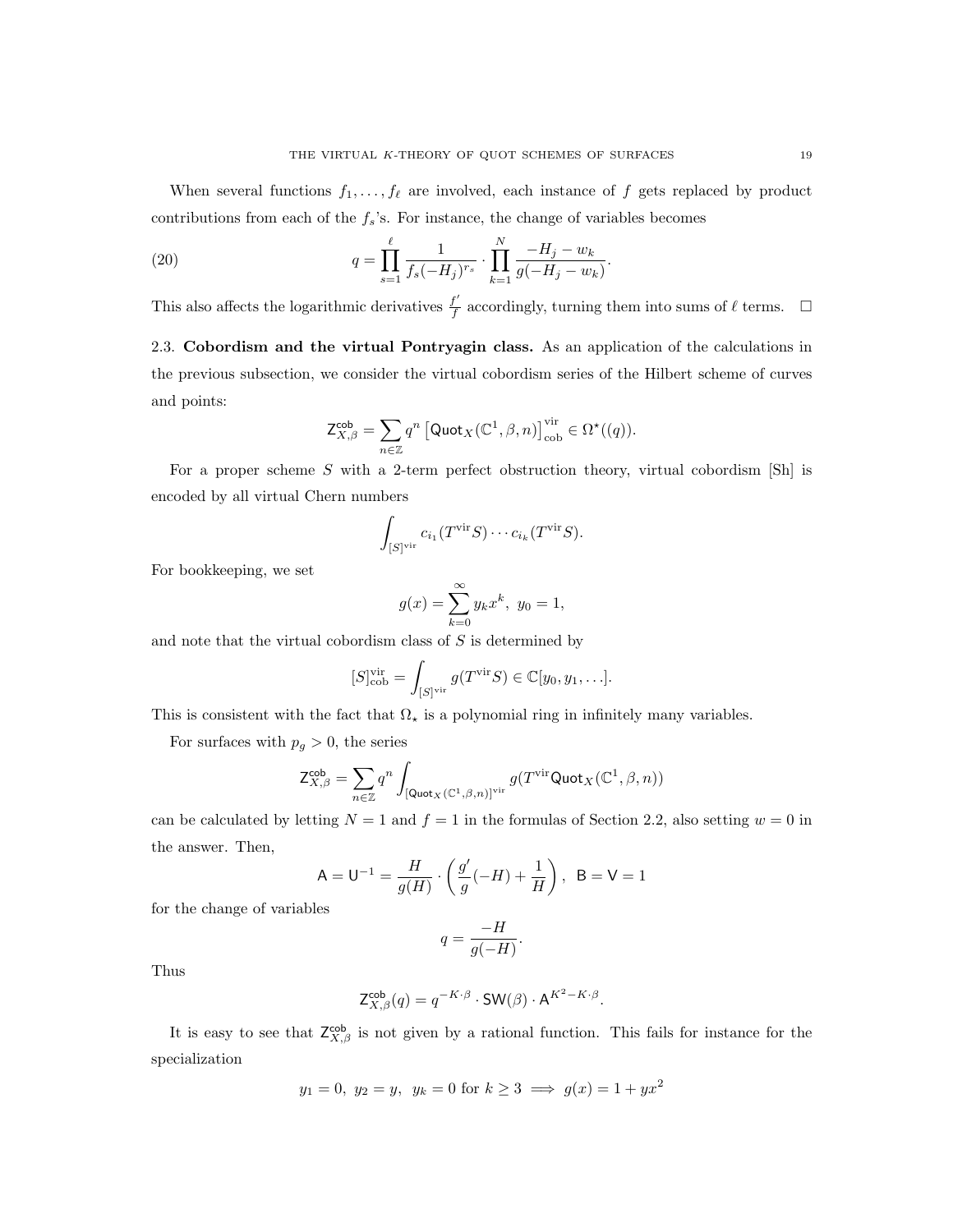corresponding to the virtual Pontryagin class. In this case

$$
q = \frac{-H}{1 + yH^2}, \quad \mathsf{A} = \frac{1 - yH^2}{(1 + yH^2)^2} \implies \mathsf{A} = \frac{1}{2} \left( 1 + \sqrt{1 - 4q^2y} \right) \cdot \sqrt{1 - 4q^2y}.
$$

We can however write down a different expression for the cobordism series. The cobordism ring  $\Omega_{\star}$  is generated by the classes of projective spaces  $\mathbb{P}^0, \mathbb{P}^1, \ldots$ . Consider the generating series

$$
\mathsf{P} = \sum_{n=0}^{\infty} q^n \left[ \mathbb{P}^n \right] \in \Omega_{\star}((q)).
$$

More generally, for each  $\ell$ , we consider the projective spaces  $\mathbb{P}^n$  endowed with the nontrivial obstruction theory  $\mathcal{O}(\ell)$ . When  $\ell \geq 1$  this corresponds to the class of a smooth degree  $\ell$  hypersurface. We denote by  $\left[\mathbb{P}^{n}\right]_{(\ell)}$  the associated virtual cobordism class and define

$$
\mathsf{P}_{\ell} = \sum_{n=0}^{\infty} q^n \left[ \mathbb{P}^n \right]_{(\ell)} \in \Omega_{\star}((q)).
$$

**Theorem 18.** For surfaces with  $p_g > 0$ , we have

$$
\mathsf{Z}_{X,\beta}^{\mathsf{cob}} = \mathsf{SW}(\beta) \cdot q^{-K^2} \cdot \left( -\frac{\mathsf{P}_{-1}}{\mathsf{P}^2} \right)^{K^2 - K \cdot \beta}
$$

.

Proof. The series P corresponds under our conventions to

$$
P = \sum_{n=0}^{\infty} q^n \int_{\mathbb{P}^n} g(T\mathbb{P}^n) = \sum_{n=0}^{\infty} q^n \int_{\mathbb{P}^n} g(h)^{n+1} = \sum_{n=0}^{\infty} q^n \cdot ([h^n] g(h)^{n+1}) = \frac{dh}{dq}
$$

by Lagrange-Bürmann formula for  $q = \frac{h}{g(h)}$ . Note that  $h = -H$  in the notation used above. Similarly,

$$
\mathsf{P}_{\ell} = \sum_{n=0}^{\infty} q^n \int_{\left[\mathbb{P}^n\right]_{(\ell)}} g(T^{\text{vir}}\left[\mathbb{P}^n\right]_{(\ell)}) = \sum_{n=0}^{\infty} q^n \int_{\mathbb{P}^n} \mathsf{e}(\text{Obs}) \cdot g(T\mathbb{P}^n - \text{Obs})
$$

$$
= \sum_{n=0}^{\infty} q^n \int_{\mathbb{P}^n} \ell h \cdot \frac{g(h)^{n+1}}{g(\ell h)} = \sum_{n=0}^{\infty} q^n \cdot \left( \left[h^n\right] \frac{\ell h \cdot g(h)}{g(\ell h)} \cdot g(h)^n \right) = \frac{\ell h}{g(\ell h)} \cdot \frac{dh}{dq},
$$

again using Lagrange-Bürmann in the last equality. By direct calculation, we find

$$
\mathsf{A} = \frac{-h}{g(-h)} \cdot \left(\frac{g'}{g}(h) - \frac{1}{h}\right) = -\frac{1}{q} \cdot \frac{\mathsf{P}_{-1}}{\mathsf{P}^2},
$$

completing the proof.  $\Box$ 

## 3. Rationality in K-theory and examples

3.1. Overview. We here establish Theorems 1 and 4 using the general calculations of Section 2.2. In addition, we justify Examples 7, 9 and 10 in the Introduction. Finally, we consider surfaces with  $p_g = 0$ , thereby proving Theorem 2, and we discuss a calculation involving rank 1 quotients.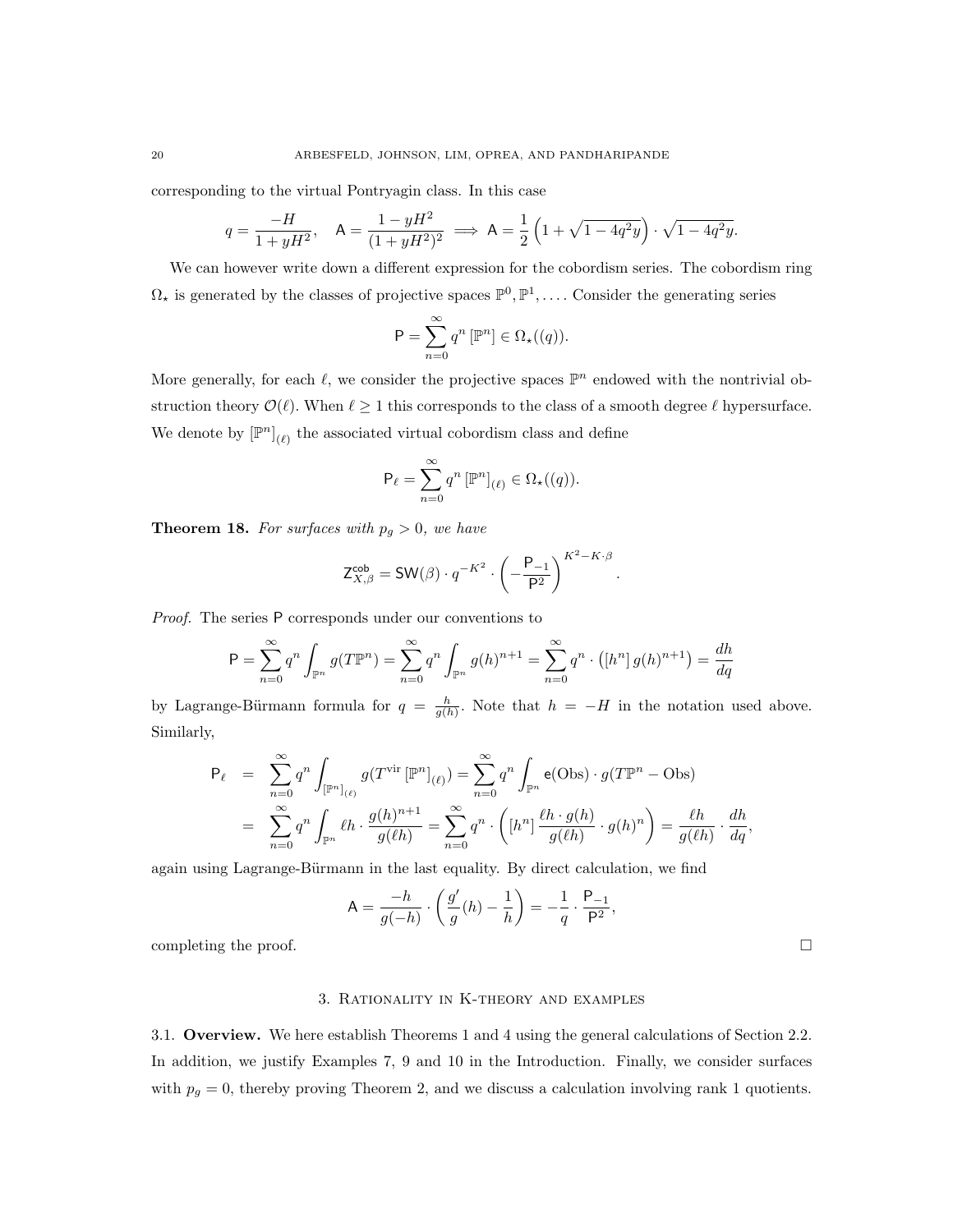3.2. Rationality. *Proof of Theorem 4*. The theorem concerns the shifted series

$$
\overline{Z} = \sum_{n \in \mathbb{Z}} q^{n+\beta \cdot K} \chi^{\text{vir}}(\text{Quot}_X(\mathbb{C}^1, \beta, n), \wedge^{k_1} \alpha_1^{[n]} \otimes \ldots \otimes \wedge^{k_\ell} \alpha_\ell^{[n]}).
$$

For formal variables  $y_1, \ldots, y_\ell$ , define

$$
\overline{Z}^{\dagger} = \sum_{n \in \mathbb{Z}} q^{n+\beta \cdot K} \chi^{\text{vir}}(\text{Quot}_X(\mathbb{C}^1, \beta, n), \wedge_{y_1} \alpha_1^{[n]} \otimes \cdots \otimes \wedge_{y_\ell} \alpha_\ell^{[n]}).
$$

Then

$$
\overline{\mathsf{Z}} = \frac{1}{k_1! \dots k_\ell!} \cdot \left(\frac{\partial}{\partial y_1}\right)^{k_1} \cdots \left(\frac{\partial}{\partial y_\ell}\right)^{k_\ell} \overline{\mathsf{Z}}^\dagger \bigg|_{\underline{y}=0}.
$$

The series  $\overline{Z}^{\dagger}$  are special cases of the general expressions of Section 2. This can be seen by invoking the Hirzebruch-Riemann-Roch theorem of [CFK, FG]. For a scheme S endowed with a 2-term perfect obstruction theory, and any K-theory class  $V \to S$ , we have

$$
\chi^{\text{vir}}(S, V) = \int_{[S]^{\text{vir}}} \text{ch}(V) \cdot \text{Todd}(T^{\text{vir}}S).
$$

In our context, we take

$$
S = \text{Quot}_X(\mathbb{C}^1, \beta, n), \quad V = \wedge_{y_1} \alpha_1^{[n]} \otimes \ldots \otimes \wedge_{y_\ell} \alpha_\ell^{[n]}.
$$

Thus, in the notation of Section 2, the series  $\overline{Z}^{\dagger}$  corresponds to the functions

$$
f_s(x) = 1 + y_s e^x
$$
,  $1 \le s \le \ell$ ,  $g(x) = \frac{x}{1 - e^{-x}}$ .

For  $p_q > 0$ , we write via (11)

$$
\overline{Z}^{\dagger} = \mathsf{SW}(\beta) \cdot \mathsf{A}^{K^2 - \beta \cdot K} \cdot \prod_{s=1}^{\ell} \mathsf{B}_s^{c_1(\alpha_s) \cdot K} \cdot \prod_{s=1}^{\ell} \mathsf{V}_s^{c_1(\alpha_s) \cdot \beta},
$$

where we used  $A = U^{-1}$ . The change of variables (15) becomes

$$
q = (1 - e^{H}) \prod_{s=1}^{\ell} (1 + y_s e^{-H})^{-r_s}.
$$

For convenience, set  $e^H = 1 - z$  so that

$$
q = z \cdot \prod_{s=1}^{\ell} \left( \frac{1-z}{1-z+y_s} \right)^{r_s}.
$$

We regard z as a function of  $q, y_1, \ldots, y_\ell$ . From formulas (16)–(18) of Section 2.2 we find

$$
A = U^{-1} = \prod_{s=1}^{\ell} \left( 1 + \frac{y_s}{1 - z} \right)^{r_s} \cdot \prod_{s=1}^{\ell} (1 + y_s)^{-r_s} \cdot \left( \sum_{s=1}^{\ell} r_s \frac{y_s}{1 + y_s - z} \cdot \frac{-z}{1 - z} + 1 \right)
$$
  
\n
$$
B_s = \frac{(1 + y_s)(1 - z)}{1 + y_s - z}
$$
  
\n
$$
V_s = 1 + \frac{y_s}{1 - z}.
$$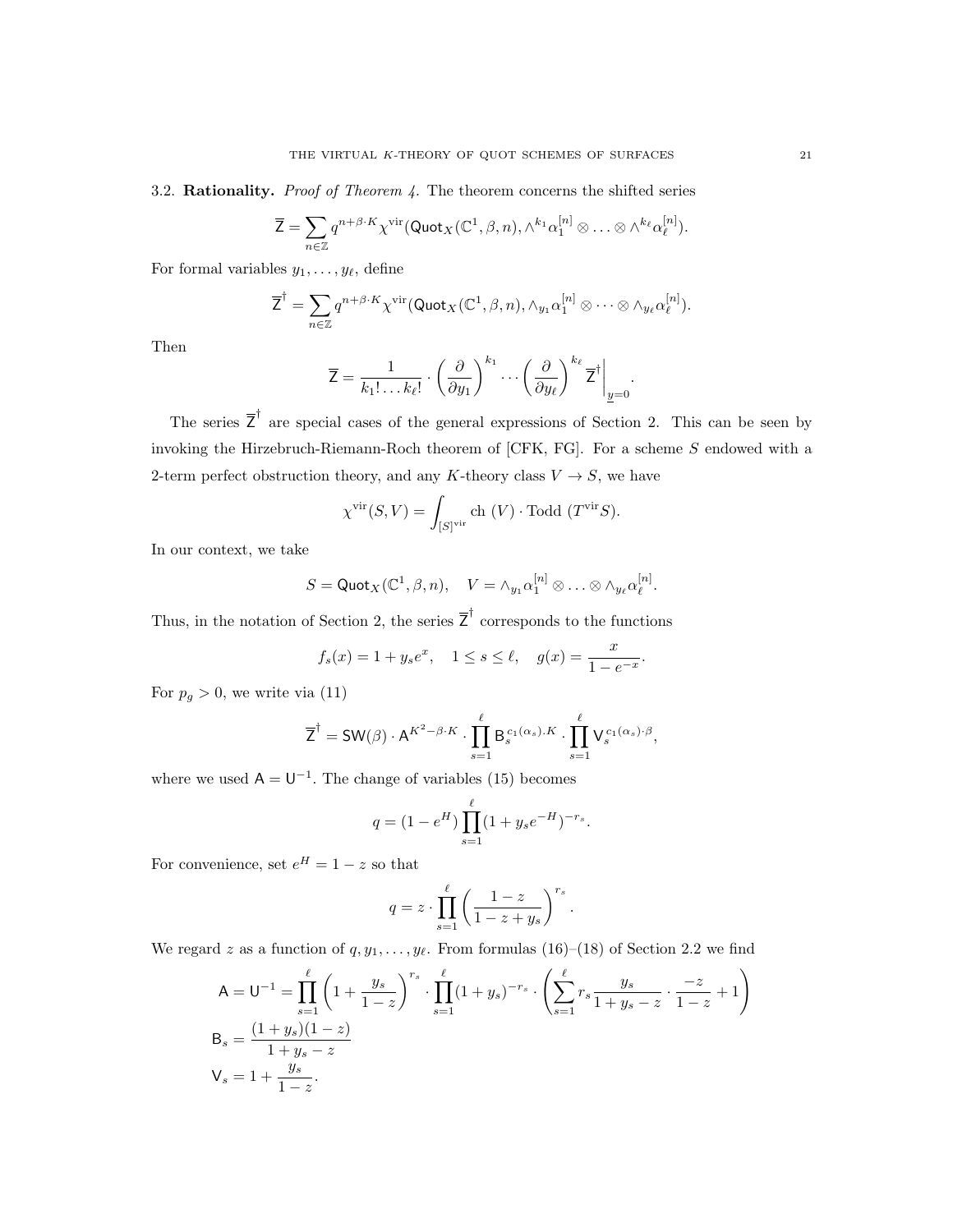We immediately see that

$$
A\bigg|_{\underline{y}=0} = B_s\bigg|_{\underline{y}=0} = V_s\bigg|_{\underline{y}=0} = 1.
$$

Let us first assume  $\ell = 1$  for simplicity, also writing  $y_1 = y$  and  $r_1 = r$ . Note that  $z\Big|_{y=0}$  $= q.$ The function z is differentiable in y. We claim that for  $k \geq 1$ , the derivatives take the form

$$
\left. \frac{\partial^k z}{\partial y^k} \right|_{y=0} = \frac{P_k(q)}{(1-q)^{2k-1}}
$$

for certain polynomials  $P_k$ .<sup>8</sup> This can be seen by induction on k starting from the equation

$$
F(y, z) = z \cdot \left(\frac{1-z}{1-z+y}\right)^r = q.
$$

For instance, differentiating once we obtain

$$
\frac{\partial F}{\partial y} + \frac{\partial F}{\partial z} \cdot \frac{\partial z}{\partial y} = 0 \implies \frac{\partial z}{\partial y}\Big|_{y=0} = \frac{rq}{1-q}.
$$

The case of arbitrary  $k$  is notationally more involved, but it is useful to spell out the details in order to bound the order of the poles. Key to the argument is the general expression for the kth derivative of  $F(y, z)$  with respect to y. It takes the form

$$
\sum \mathsf{C}\left(p \,|\, m_1,\ldots,m_t\right)\cdot \left(\frac{\partial}{\partial z}\right)^t \left(\frac{\partial}{\partial y}\right)^p F \cdot \frac{\partial^{m_1} z}{\partial y^{m_1}} \cdots \frac{\partial^{m_t} z}{\partial y^{m_t}} = 0.
$$

In the above expression, the length of the tuple  $(m_1, \ldots, m_t)$  must equal the number of z derivatives, namely t, and of course the total number of  $y$  derivatives equals

$$
p+m_1+\ldots+m_t=k.
$$

The derivative  $\frac{\partial^k z}{\partial y^k}$  appears in the form

$$
\frac{\partial F}{\partial z} \cdot \frac{\partial^k z}{\partial y^k} + \text{ lower order terms} = 0.
$$

(The leading coefficient  $C(0 | k)$  can be seen to be 1 by induction.) The lower order terms involve lower derivatives of z with respect to y and derivatives of F. By direct calculation we find  $\frac{\partial F}{\partial z}$  $\Big|_{y=0}$ =

1 so we can solve for the derivative  $\frac{\partial^k z}{\partial y^k}$  $\Big|_{y=0}$ in terms of the lower order terms. In fact, using the explicit expression for  $F$ , all derivatives take the form

$$
\left(\frac{\partial}{\partial z}\right)^t \left(\frac{\partial}{\partial y}\right)^p F\Big|_{y=0} = \frac{F_{p,t}(q)}{(1-q)^{p+t}}
$$

$$
(k-1)!\sum_{n=1}^{\infty}r\binom{rn-1}{k-1}\binom{n+k-2}{k-1}q^n.
$$

<sup>&</sup>lt;sup>8</sup>A more precise calculation similar to that in Lemma 22 below shows that the derivative equals

The coefficient of  $q^n$  is a polynomial in n of degree  $2k - 2$ , from where the claim follows.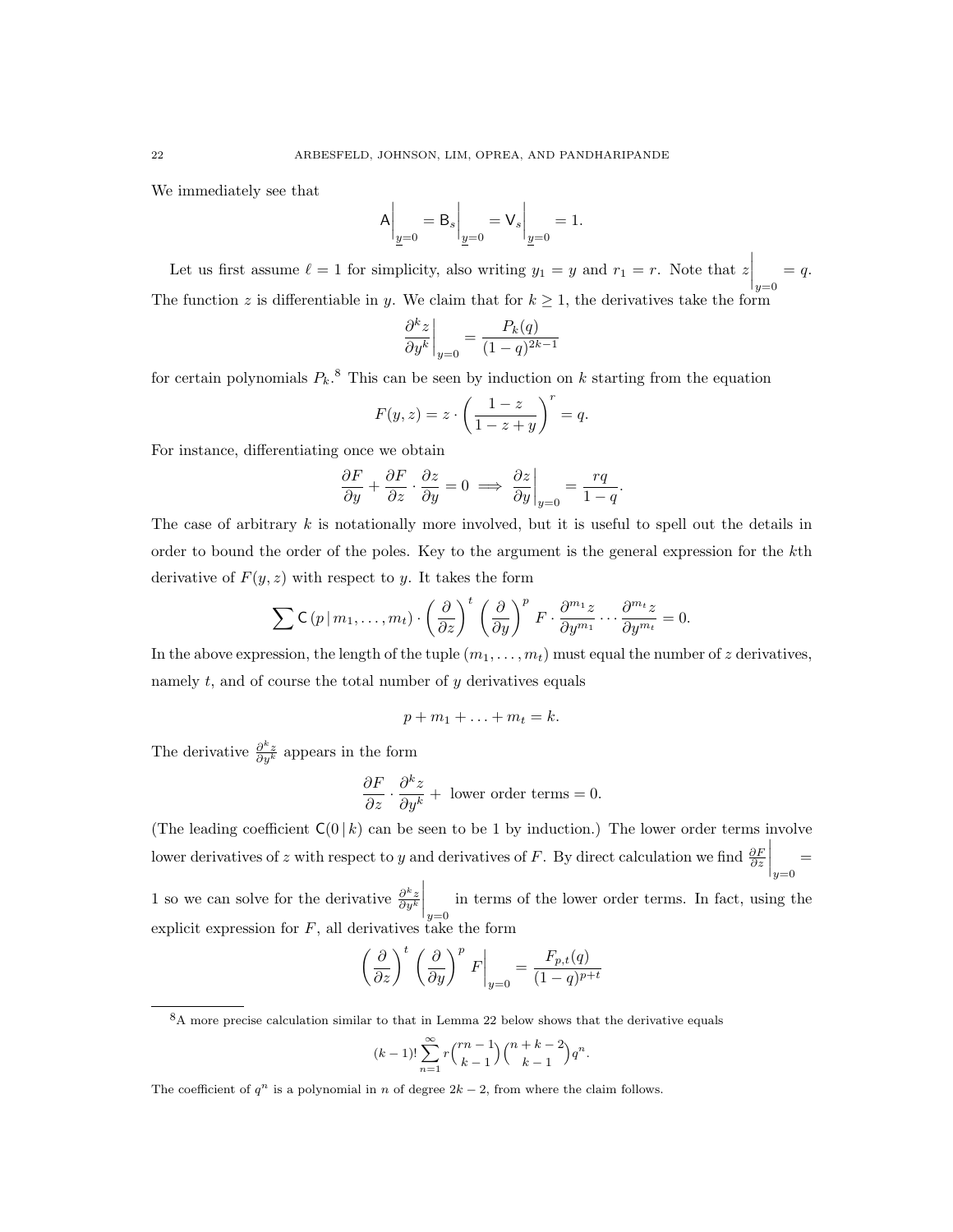for certain polynomials  $F_{p,t}$ . Inductively, all terms  $\frac{\partial^{m_1} z}{\partial y^{m_1}} \cdots \frac{\partial^{m_t} z}{\partial y^{m_t}}$  $\Big|_{y=0}$ are rational functions in q with pole at  $q = 1$  of order less or equal to  $(2m_1 - 1) + \ldots + (2m_t - 1)$ . Solving for  $\frac{\partial^k z}{\partial y^k}$  $\Big|_{y=0}$ we obtain a rational function with pole of order at most

$$
(p + t) + (2m_1 - 1) + \ldots + (2m_t - 1) = p + 2m_1 + \ldots + 2m_t \le 2k - 1.
$$

The only exception is  $p = 0$  which requires  $t \geq 2$  (since  $t = 1$  gives the leading term), but then by direct calculation

$$
\left(\frac{\partial}{\partial z}\right)^t F\Big|_{y=0} = 0.
$$

This completes the proof of the claim.

Now let  $G(y, z)$  be one of the factors that appears in the product expressions of A, B, V or their inverses  $A^{-1}$ ,  $B^{-1}$ ,  $V^{-1}$ . These terms are fractions in y and z. We claim that

 $(21)$  $\ ^{k}G$  $\partial y^k$  $\Big|_{y=0}$ is a rational function in q with pole of order at most  $2k$  at  $q = 1$ .

Indeed, the derivative is given by the same formula

$$
\sum \mathsf{C}\left(p \,|\, m_1,\ldots,m_t\right) \cdot \left(\frac{\partial}{\partial z}\right)^t \left(\frac{\partial}{\partial y}\right)^p G \cdot \frac{\partial^{m_1} z}{\partial y^{m_1}} \cdots \frac{\partial^{m_t} z}{\partial y^{m_t}}.
$$

In all cases at hand, we can compute

$$
\left(\frac{\partial}{\partial z}\right)^t \left(\frac{\partial}{\partial y}\right)^p G\Big|_{y=0}
$$

directly and observe that the answers are rational functions in  $q$  with poles of order at most  $2p + t$ at  $q = 1$ . Thus, at  $y = 0$ , the derivative in (21) is rational with poles of order at most

$$
(2p + t) + (2m_1 - 1) + \ldots + (2m_t - 1) = 2k.
$$

Property (21) is preserved under taking products. We therefore conclude that  $\overline{Z}^{\dagger}$  satisfies (21) as well. Equivalently,  $\overline{Z}$  is rational in q with pole of order at most 2k at  $q = 1$ , as claimed.

Finally, the case  $\ell > 1$  is similar. The above statements hold true, their proof requiring only more diligent bookkeeping via multiindices, but no new ideas.

*Proof of Theorem 1.* For simplicity, first take  $\ell = 1$ . We seek to prove the rationality of the series

$$
\mathsf{Z}_{X,N,\beta}(\alpha \,|\, k) = \sum_{n \in \mathbb{Z}} q^n \chi^{\text{vir}} \left( \mathsf{Quot}_X(\mathbb{C}^N, \beta, n), \wedge^k \alpha^{[n]} \right).
$$

The proof exploits the symmetric structure of the expression (11), and also relies on the rewriting of the change of variables (15) and of the functions  $(16) - (19)$  in terms of rational functions, in the case at hand.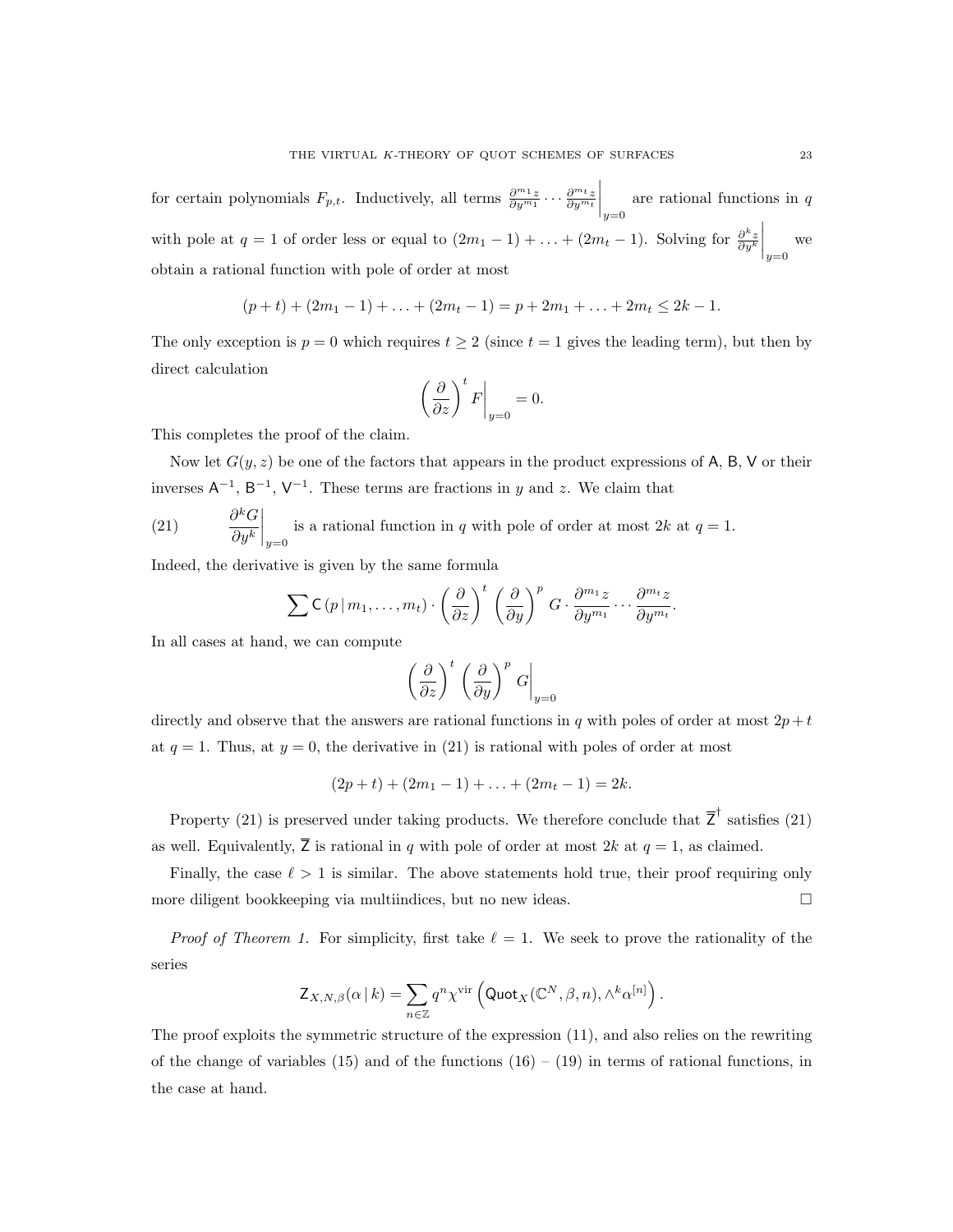Specifically, as in the proof of Theorem 4 above, set

$$
\mathsf{Z}^{\dagger} = \sum_{n \in \mathbb{Z}} q^n \chi^{\text{vir}} \left( \mathsf{Quot}_{X}(\mathbb{C}^N, \beta, n), \wedge_{y} \alpha^{[n]} \right) \implies \mathsf{Z} = \frac{1}{k!} \frac{\partial^{k} \mathsf{Z}^{\dagger}}{\partial y^{k}} \bigg|_{y=0}
$$

.

For Seiberg-Witten classes  $\beta$  of length N, by (11) we have

$$
\mathsf{Z}^{\dagger} = q^{-\beta \cdot K_X} \sum_{\beta_1 + ... + \beta_N = \beta} \mathsf{SW}(\beta_1) \cdots \mathsf{SW}(\beta_N) \cdot \mathsf{A}^{K^2} \cdot \mathsf{B}^{K.c_1(\alpha)} \cdot \prod_{i=1}^N \mathsf{U}_i^{\beta_i \cdot K} \cdot \prod_{i=1}^N \mathsf{V}_i^{\beta_i \cdot c_1(\alpha)} \cdot \prod_{i < j} \mathsf{W}_{i,j}^{\beta_i \cdot \beta_j}.
$$

For every decomposition  $\beta = \beta_1 + \ldots + \beta_N$ , we consider the symmetrized expression

$$
\mathsf{C} = \frac{1}{|\text{Stab}|} \sum_{\sigma \in S_N} \prod_{i=1}^N \mathsf{U}_i^{\beta_{\sigma(i)}.K} \cdot \prod_{i=1}^N \mathsf{V}_i^{\beta_{\sigma(i)}.c_1(\alpha)} \cdot \prod_{i < j} \mathsf{W}_{i,j}^{\beta_{\sigma(i)}. \beta_{\sigma(j)}}
$$

where the sum is over the orbit of the symmetric group  $S_N$  permuting the classes  $\beta_i$ . We will drop the dependence of C on the classes  $\beta_i$  for simplicity.

We use the results of Section 2.2 for the functions

$$
f(x) = 1 + ye^x
$$
,  $g(x) = \frac{x}{1 - e^{-x}}$ .

To simplify the formulas, we further set  $e^{-H_j} = 1 - z_j$ ,  $e^{w_k} = 1 + t_k$ . The change of variables (15) becomes

(22) 
$$
q = (1 + y(1 - z_j))^{-r} \cdot \prod_{k=1}^{N} \left( \frac{-z_j - t_k}{1 - z_j} \right), \quad z_j(0) = -t_j.
$$

We record

$$
A = \prod_{i=1}^{N} \left( \frac{1 + y(1 - z_i)}{1 + y(1 + t_i)} \right)^r \cdot \prod_{1 \le i,k \le N} \frac{z_i + t_k}{1 + t_k} \cdot \prod_{i \ne j} \frac{1 - z_j}{z_i - z_j} \cdot \prod_{i=1}^{N} \left( r \cdot \frac{y(1 - z_i)}{1 + y(1 - z_i)} + \sum_{k=1}^{N} \frac{1 + t_k}{z_i + t_k} \right)
$$
  
\n
$$
B = \prod_{i=1}^{N} \frac{1 + y(1 + t_i)}{1 + y(1 - z_i)}
$$
  
\n
$$
U_i = \frac{1}{(1 + y(1 - z_i))^r} \cdot \prod_{k=1}^{N} \frac{1 + t_k}{z_i + t_k} \cdot \prod_{i' \ne i} \left( \frac{z_i - z_{i'}}{1 - z_{i'}} \cdot \frac{z_{i'} - z_i}{1 - z_i} \right) \cdot \left( r \cdot \frac{y(1 - z_i)}{1 + y(1 - z_i)} + \sum_{k=1}^{N} \frac{1 + t_k}{z_i + t_k} \right)^{-1}
$$
  
\n
$$
V_i = 1 + y(1 - z_i)
$$
  
\n
$$
W_{i_1, i_2} = \frac{1 - z_{i_1}}{z_{i_2} - z_{i_1}} \cdot \frac{1 - z_{i_2}}{z_{i_1} - z_{i_2}}.
$$
  
\nTo show that

To show that

$$
\mathbf{Z} = \frac{1}{k!} \frac{\partial^k \mathbf{Z}^\dagger}{\partial y^k}\bigg|_{y=0,\,\underline{t}=0}
$$

is a rational function in  $q$ , it suffices to show that the derivatives

(23) 
$$
\left. \frac{\partial^k A}{\partial y^k} \right|_{y=0, \, \underline{t}=0}, \quad \left. \frac{\partial^k B}{\partial y^k} \right|_{y=0, \, \underline{t}=0}, \quad \left. \frac{\partial^k C}{\partial y^k} \right|_{y=0, \, \underline{t}=0}
$$

have the same property. We do not have closed form expressions for these derivatives, but a qualitative argument suffices.

,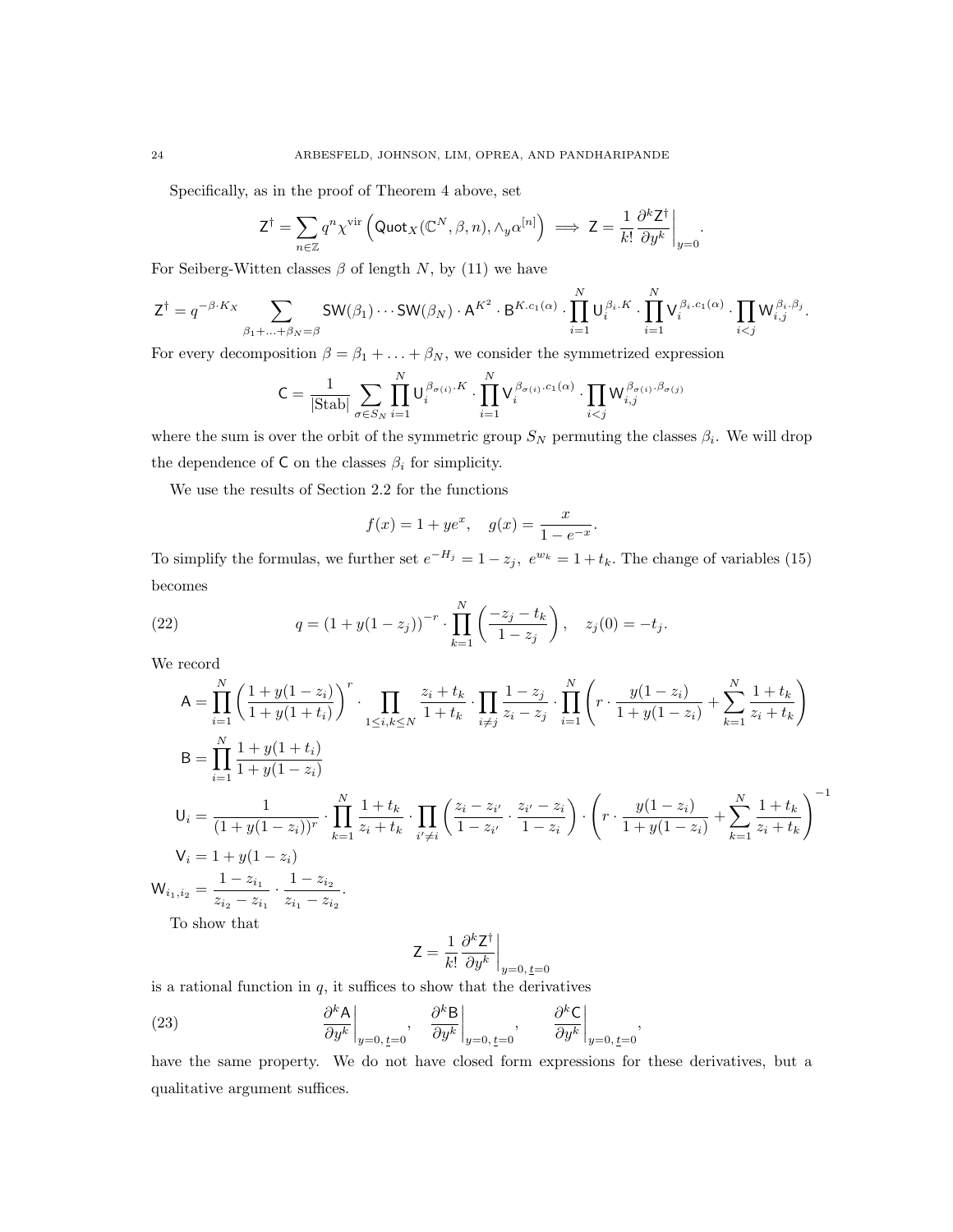Property (23) is in fact valid for any rational function R in the  $\{z_i\}$ ,  $\{t_k\}$  and y, which is symmetric in the z's. The functions A, B, C are of this type. This is clear for A and B from the explicit expressions, and it also holds for  $C$  because we sum over the orbit of the  $S_N$ -action.

The assertion above was proven in [JOP], Section 2.2, and we only indicate the main points. Indeed, R  $\bigg|_{y=0, t=0}$ is a rational function in  $q$  since it can be expressed in terms of the elementary symmetric functions in the  $z_i$ 's. These symmetric functions are continuous in y and  $\underline{t}$ . At  $y =$  $0, \underline{t} = 0$ , they are rational functions in q since the change of variables becomes

$$
z^N = q(z-1)^N.
$$

The derivative

$$
\frac{\partial \mathsf{R}}{\partial y} = \sum_{i=1}^{N} \frac{\partial \mathsf{R}}{\partial z_i} \cdot \frac{\partial z_i}{\partial y} + \partial_y \mathsf{R}
$$

is also given by a rational function in  $\{z_i\}$ ,  $\{t_k\}$  and y, symmetric in the  $\{z_i\}'$ s. The second term  $\partial_y \mathsf{R}$  is calculated keeping z fixed, and is symmetric in the z's since R is. By implicit differentiation

$$
F(y, z, \underline{t}) = (1 + y(1 - z))^{-r} \cdot \prod_{k=1}^{N} \frac{-z - t_k}{1 - z} = q \implies \frac{\partial z}{\partial y} = \mathsf{S}(y, z, \underline{t})
$$

for an explicit rational function S. Using that R is symmetric and the formula for the implicit derivatives, it follows that transposing  $z_i$  and  $z_j$  turns

$$
\frac{\partial \mathsf{R}}{\partial z_i}
$$
 into  $\frac{\partial \mathsf{R}}{\partial z_j}$  and  $\frac{\partial z_i}{\partial y}$  into  $\frac{\partial z_j}{\partial y}$ .

Since we sum over all *i*'s,  $\frac{\partial \mathsf{R}}{\partial y}$  is symmetric in the  $z_i$ 's.

Inductively, it follows that all higher derivatives of  $\frac{\partial^k R}{\partial y^k}$  are rational functions of  $\{z_i\}$ ,  $\{t_k\}$  and y, symmetric in the  $\{z_i\}$ . Their values  $\frac{\partial^k \mathsf{R}}{\partial y^k}$  $\Big|_{y=0, \, \underline{t}=0}$ are therefore rational in q.

Finally, introducing additional formal variables  $y_1, \ldots, y_\ell$  and running the argument above, we obtain the rationality of the series

$$
\sum_{n\in\mathbb{Z}}q^n\chi^{\mathrm{vir}}\left(\mathsf{Quot}_X(\mathbb{C}^N,\beta,n),\wedge^{k_1}\alpha_1^{[n]}\otimes\ldots\otimes\wedge^{k_\ell}\alpha_\ell^{[n]}\right). \qquad \Box
$$

Remark 19. The same arguments prove the rationality of the generating series of descendent invariants defined in [JOP], for all curve classes  $\beta$  of Seiberg-Witten length N. This partially confirms Conjecture 2 in the work cited.

3.3. Examples. Equations (3) and (4) in the Introduction are obtained by executing the above proof in more precise detail. We continue to use the notation

$$
\mathsf{Z} = \sum_{n \in \mathbb{Z}} q^n \chi^{\text{vir}} \left( \mathsf{Quot}_X(\mathbb{C}^N, n), \alpha^{[n]} \right), \ \ \mathsf{Z}^\dagger = \sum_{n \in \mathbb{Z}} q^n \chi^{\text{vir}} \left( \mathsf{Quot}_X(\mathbb{C}^N, n), \wedge_y \alpha^{[n]} \right).
$$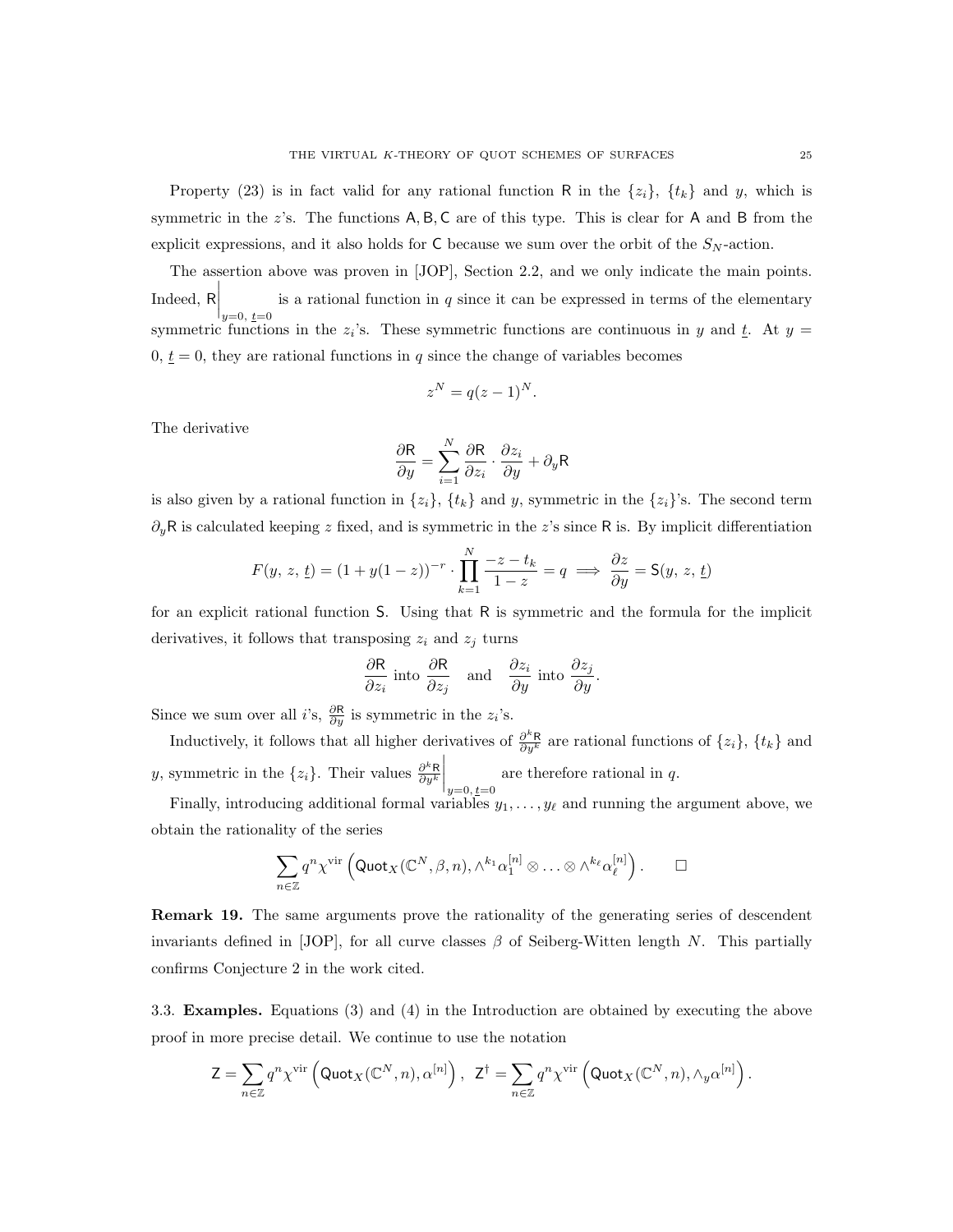We have

$$
Z = \frac{\partial Z^{\dagger}}{\partial y}\bigg|_{y=0}, \ \ Z^{\dagger} = A^{K^2} \cdot B^{c_1(\alpha).K}.
$$

The functions A, B were recorded in the proof of Theorem 1. We claim that

(i)  $A \Big|_{y=0, \, \underline{t}=0}$  $=$  B  $\Big|_{y=0, \, \underline{t}=0}$  $= 1$  $\left(\mathrm{ii}\right)$   $\frac{\partial \mathbf{A}}{\partial y}$  $\Big|_{y=0, \, \underline{t}=0}$  $=-Nr\cdot \frac{q^2}{(1-r)}$  $\frac{q^2}{(1-q)^2}, \quad \frac{\partial \mathsf{B}}{\partial y}$  $\Big|_{y=0, \, \underline{t}=0}$  $=-N\cdot\frac{q}{1-q}.$ 

From here, (3) and (4) follow immediately since

$$
\mathsf{Z} = \frac{\partial \mathsf{Z}^{\dagger}}{\partial y}\bigg|_{y=0} = \frac{\partial}{\partial y} \left( \mathsf{A}^{K^2} \cdot \mathsf{B}^{c_1(\alpha).K} \right) \bigg|_{y=0} = -Nr \cdot K^2 \cdot \frac{q^2}{(1-q)^2} - N \cdot (c_1(\alpha) \cdot K) \cdot \frac{q}{1-q}.
$$

Item (i) is clear due to equation (2). This can also be seen directly by setting

 $y = 0, t = 0$ 

in the explicit formulas. The fact that these substitutions make sense is a consequence of the arguments in Section 2.2 of [JOP]: the elementary symmetric functions in the roots  $z_1, \ldots, z_N$  are continuous in the parameters. When  $y = 0, t = 0$ , the equation giving the change of variables becomes

$$
z^{N} - q(z - 1)^{N} = 0
$$
  
with roots  $z_{i}$ . It is then clear that  $B\Big|_{y=0, \underline{t}=0} = 1$  and  

$$
A\Big|_{y=0, \underline{t}=0} = \prod_{i=1}^{N} z_{i}^{N} \cdot \prod_{i \neq j} \frac{1 - z_{j}}{z_{i} - z_{j}} \cdot \prod_{i=1}^{N} \frac{N}{z_{i}} = 1.
$$

Item (ii) is similar. It is more convenient to work with the logarithmic derivative. Set  $B^{\dagger} = \log B$ . Using (i), we have

$$
\frac{\partial \mathbf{B}}{\partial y}\bigg|_{y=0, \underline{t}=0} = \frac{\partial \mathbf{B}^{\dagger}}{\partial y}\bigg|_{y=0, \underline{t}=0} = \sum_{i=1}^{N} \frac{\partial}{\partial y} \left( \log(1+y) - \log(1+y(1-z_i)) \right)\bigg|_{y=0} = \sum_{i=1}^{N} z_i = -N \cdot \frac{q}{1-q}.
$$

We record here that

(24) 
$$
\sum_{i=1}^{N} z_i = -N \frac{q}{1-q}, \quad \sum_{i < j} z_i z_j = -\binom{N}{2} \frac{q}{1-q}.
$$

The calculation involving A is slightly more involved and requires the implicit derivatives

$$
\left. \frac{\partial z_i}{\partial y} \right|_{y=0, \, \underline{t}=0} = \frac{r}{N} \mathsf{z}_i (1 - \mathsf{z}_i)^2.
$$

These are found by differentiating (22). Writing  $A^{\dagger} = \log A$ , we obtain

$$
\left.\frac{\partial \mathsf{A}}{\partial y}\right|_{y=0,\, \underline{t}=0}=\left.\frac{\partial \mathsf{A}^{\dagger}}{\partial y}\right|_{y=0,\, \underline{t}=0}=\sum_{i=1}^{N}\left.\frac{\partial \mathsf{A}^{\dagger}}{\partial z_{i}}\right|_{y=0,\, \underline{t}=0}\cdot\left.\frac{\partial z_{i}}{\partial y}\right|_{y=0,\, \underline{t}=0}+\left.\frac{\partial \mathsf{A}^{\dagger}}{\partial y}\right|_{y=0,\, \underline{t}=0}
$$

.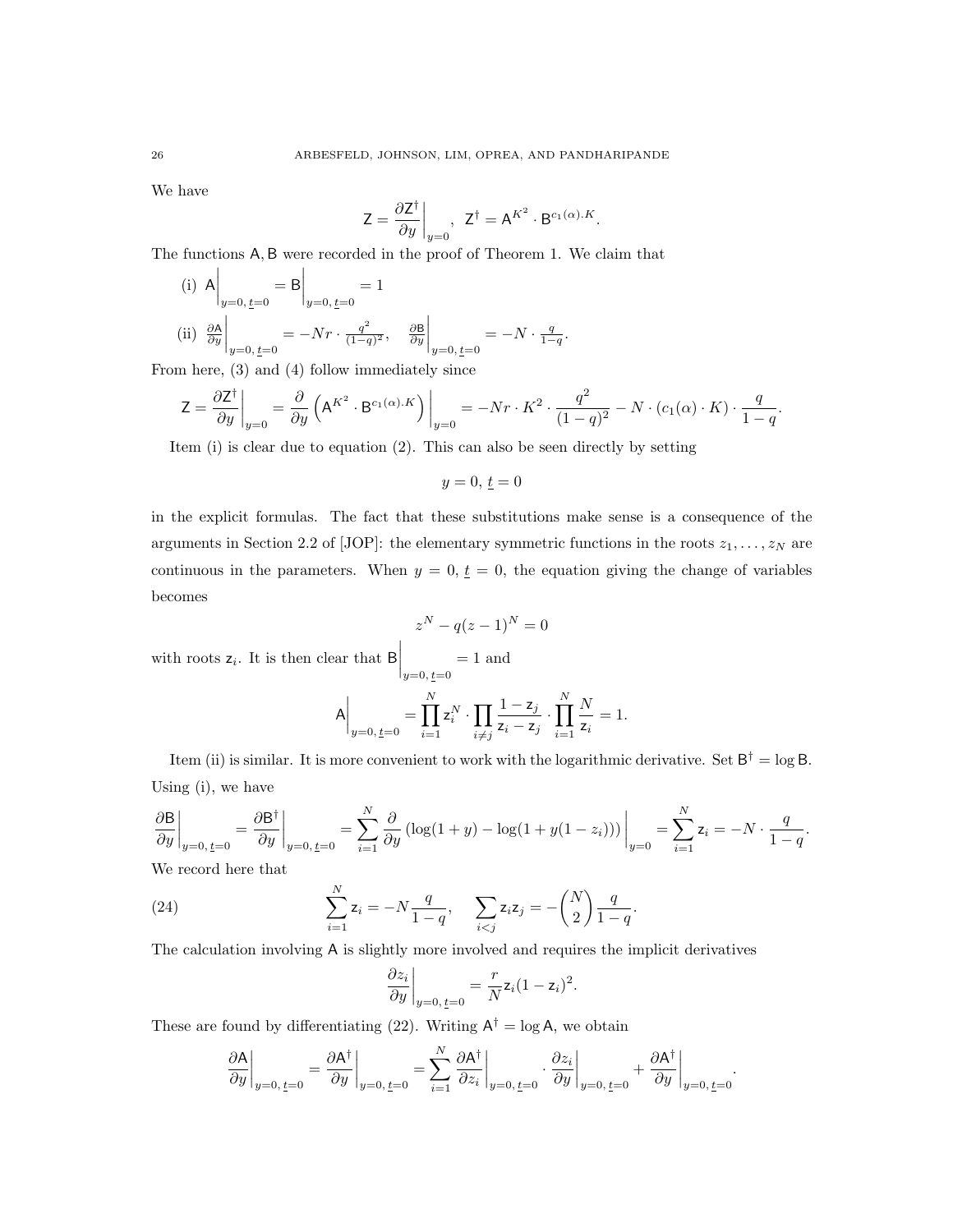The last y-derivative is understood as keeping the  $z$ 's fixed. The answer is symmetric in the  $z$ 's and setting  $y = \underline{t} = 0$  is therefore allowed. Direct calculation gives

$$
\left. \frac{\partial \mathsf{A}^\dagger}{\partial y} \right|_{y=0, \, \underline{t}=0} = -r \sum_{i=1}^N \mathsf{z}_i + \frac{r}{N} \sum_{i=1}^N \mathsf{z}_i (1-\mathsf{z}_i) = -Nr \cdot \frac{q^2}{(1-q)^2}.
$$

Similarly, the following sum is also symmetric in the roots, and by direct computation we find

$$
\sum_{i=1}^{N} \frac{\partial \mathsf{A}^{\dagger}}{\partial z_i} \bigg|_{y=0, \underline{t}=0} \cdot \frac{\partial z_i}{\partial y} \bigg|_{y=0, \underline{t}=0} = \frac{r}{N} \cdot \sum_{i=1}^{N} \frac{\partial \mathsf{A}^{\dagger}}{\partial z_i} \bigg|_{y=0, \underline{t}=0} \cdot z_i (1-z_i)^2
$$

$$
= \frac{r}{N} \left( (N-1) \sum_i z_i - 2 \sum_{i < j} z_i z_j \right) = 0,
$$

using (24). This completes the argument.

Finally, equations (5) and (6) of the Introduction require not only the series A, B studied in (i)–(ii), but also  $\mathsf{U}_i$ ,  $\mathsf{V}_i$  and their first derivatives. For rank  $\alpha = 0$ , we find

(iii) 
$$
U_i\Big|_{y=0, \underline{t}=0} = -\frac{Nq}{1-q} \cdot \frac{1}{z_i}, \quad V_i\Big|_{y=0, \underline{t}=0} = 1
$$
  
(iv)  $\frac{\partial U_i}{\partial y}\Big|_{y=0, \underline{t}=0} = 0, \quad \frac{\partial V_i}{\partial y}\Big|_{y=0, \underline{t}=0} = 1 - z_i.$ 

The expressions in Examples 9 and 10 in the Introduction follow by substituting  $(i) - (iv)$  in (11). Items (i) – (iv) and equation (19) suffice to treat all classes  $\beta = \ell K_X$  for  $0 \le \ell \le N$ , but the formulas are more cumbersome.

3.4. Surfaces with  $p<sub>g</sub> = 0$ . We next give a proof of Theorem 2. Let X be a simply connected surface with  $p_g = 0$  and set  $N = 1$ . We show that the shifted series

$$
\overline{\mathsf{Z}}=q^{\frac{1}{2}\beta(\beta+K_X)}\cdot\sum_{n\in\mathbb{Z}}q^n\chi^{\text{vir}}\left(\mathsf{Quot}_X(\mathbb{C}^1,\beta,n),\,\alpha^{[n]}\right)
$$

is given by a rational function with poles only at  $q = 1$ . This case reduces to the calculation of Riemann-Roch numbers of tautological sheaves over the (non-virtual) Hilbert scheme of points.

We have the following identification

$$
\mathsf{Quot}_X(\mathbb{C}^1,\beta,n)\simeq X^{[m]}\times\mathbb{P}
$$

where  $\mathbb{P} = |\beta|$  and  $m = n + \frac{\beta(\beta + K_X)}{2}$ . When  $p_g = 0$ , the obstruction bundle was found in [OP]:

$$
Obs = H^{1}(\beta) \otimes \zeta + \left(M^{[m]}\right)^{\vee} \otimes \zeta,
$$

where  $\zeta = \mathcal{O}_{\mathbb{P}}(1)$  denotes the tautological bundle, and  $M = K_X - \beta$ . Thus

$$
\mathcal{O}_{\mathsf{Quot}}^{\text{vir}} = \wedge_{-1} \mathbf{Obs}^{\vee} = \left(\wedge_{-1} \zeta^{-1}\right)^{h^{1}(\beta)} \otimes \wedge_{-1} \left(M^{[m]} \otimes \zeta^{-1}\right).
$$

The term

$$
\wedge_{-1}\zeta^{-1} = \mathcal{O} - \zeta^{-1}
$$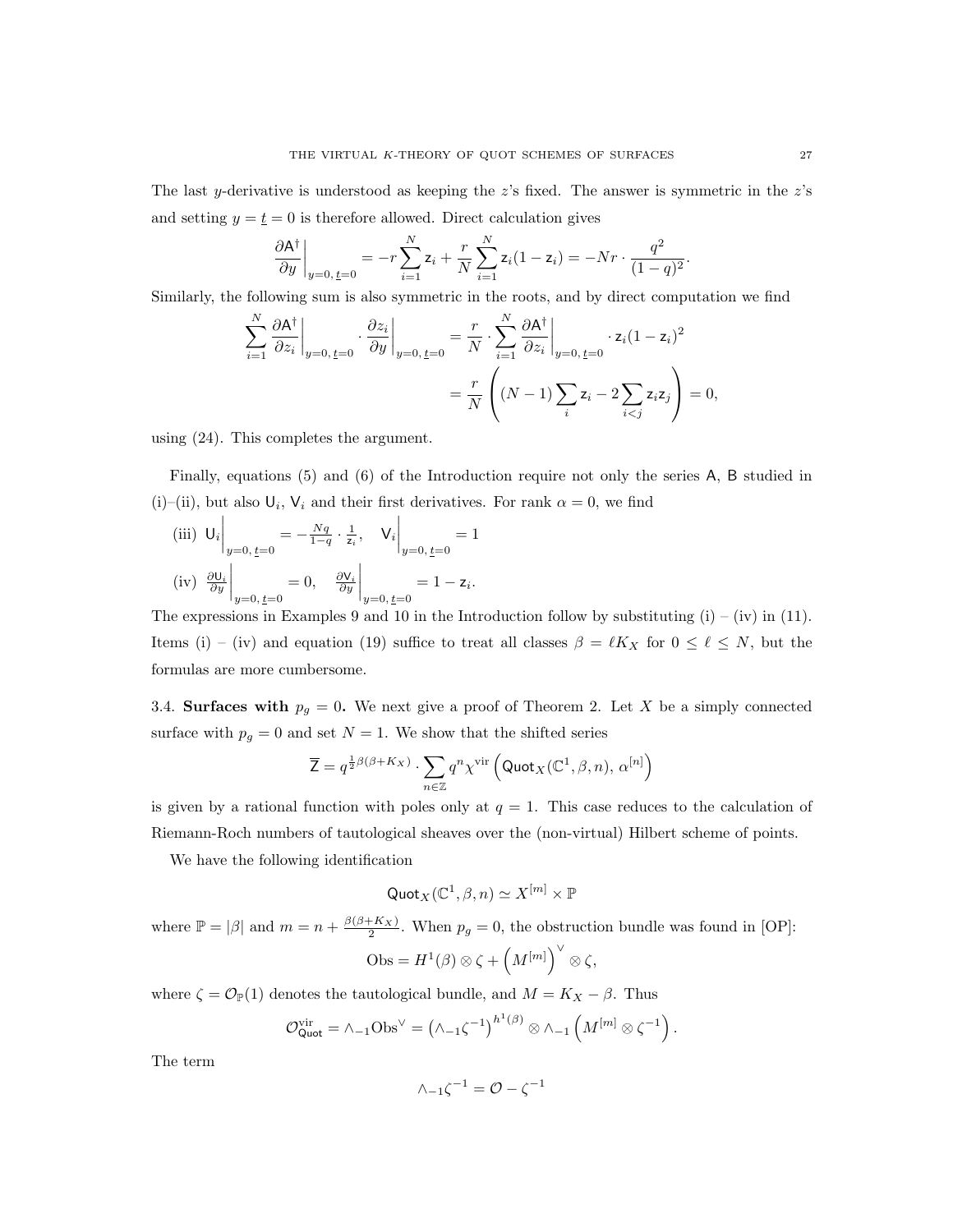is supported on hyperplanes, and its powers can be used to cut down the dimension of the projective space. Hence

$$
\mathcal{O}^{\mathrm{vir}}_{\mathsf{Quot}} = \iota_\star \wedge_{-1} \left( M^{[m]} \otimes \zeta^{-1} \right)
$$

is supported on  $X^{[m]} \times \mathbb{P}(V)$  where

$$
\dim V = h^0(\beta) - h^1(\beta) = \chi(\beta) = \nu + 1, \text{ assuming } \nu \ge 0.
$$

We used here that  $h^2(\beta) = 0$  by Serre duality, combined with the fact that  $\beta$  is effective and  $p_g = 0$ . In consequence, for an arbitrary class  $\gamma$ , we have

$$
\begin{array}{lcl} \chi^{\mathrm{vir}} \left( \mathsf{Quot}_X(\mathbb{C}^1,\beta,n),\gamma \right) & = & \chi \left( X^{[m]} \times \mathbb{P}(V), \ \wedge_{-1} \left( M^{[m]} \otimes \zeta^{-1} \right) \otimes \gamma \right) \\ \\ & = & \displaystyle \sum_{k=0}^m (-1)^k \chi \left( X^{[m]} \times \mathbb{P}(V), \ \wedge^k M^{[m]} \otimes \zeta^{-k} \otimes \gamma \right). \end{array}
$$

Under the identification of the Quot scheme with  $X^{[m]} \times \mathbb{P}$ , the tautological classes take the form

$$
\alpha_{\text{Quot}}^{[n]} = \chi(\alpha) \cdot \mathcal{O} - \chi(\widetilde{\alpha}) \cdot \zeta^{-1} + \widetilde{\alpha}_{\text{Hilb}}^{[m]} \otimes \zeta^{-1}
$$

where  $\tilde{\alpha} = \alpha \otimes \mathcal{O}(-\beta)$ ; see [JOP], Section 3.2. As a result, we write

$$
\overline{Z} = Z_1 + Z_2 + Z_3
$$

where

$$
Z_1 = \chi(\alpha) \cdot \sum_{m=0}^{\infty} q^m \sum_{k=0}^m (-1)^k \chi\left(X^{[m]} \times \mathbb{P}(V), \Lambda^k M^{[m]} \otimes \zeta^{-k}\right)
$$
  

$$
Z_2 = -\chi(\widetilde{\alpha}) \cdot \sum_{m=0}^{\infty} q^m \sum_{k=0}^m (-1)^k \chi\left(X^{[m]} \times \mathbb{P}(V), \Lambda^k M^{[m]} \otimes \zeta^{-k-1}\right)
$$
  

$$
Z_3 = \sum_{m=0}^{\infty} q^m \sum_{k=0}^m (-1)^k \chi\left(X^{[m]} \times \mathbb{P}(V), \Lambda^k M^{[m]} \otimes \widetilde{\alpha}^{[m]} \otimes \zeta^{-k-1}\right).
$$

All three series yield rational functions. The first two series require Theorem 5.2.1 in [Sc] or Corollary 6.1 in [A]:

$$
\chi\left(X^{[m]}, \wedge^k M^{[m]}\right) = \binom{m-k+\chi(\mathcal{O}_X)-1}{m-k} \cdot \binom{\chi(M)}{k} = \binom{\nu+1}{k}
$$

using that in our case  $\chi(\mathcal{O}_X) = 1$ . Thus

$$
Z_1 = \chi(\alpha) \cdot \sum_{m=0}^{\infty} q^m \sum_{k=0}^m (-1)^k \chi\left(X^{[m]}, \wedge^k M^{[m]}\right) \cdot \chi\left(\mathbb{P}(V), \zeta^{-k}\right)
$$

$$
= \chi(\alpha) \cdot \sum_{m=0}^{\infty} q^m \cdot \sum_{k=0}^m (-1)^k { \nu + 1 \choose k} \cdot { -k + \nu \choose \nu}
$$

$$
= \chi(\alpha) \cdot (1 + q + \dots + q^{\nu}).
$$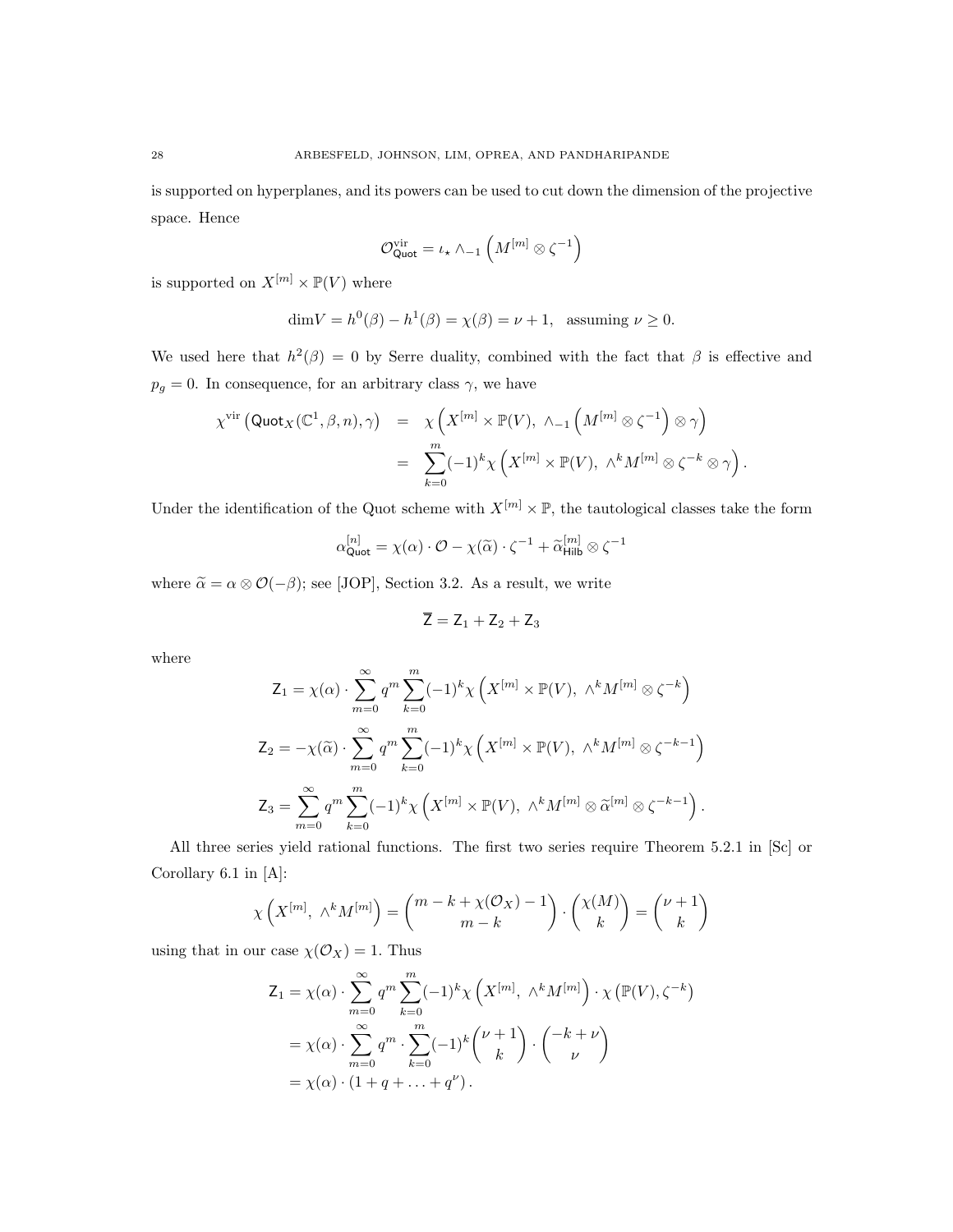The last evaluation follows by examining the nonzero binomial contributions  $k = 0$  and  $k = \nu + 1$ in the sum above. In a similar fashion, we find

$$
\mathsf{Z}_2 = -\chi(\widetilde{\alpha}) \cdot (\nu + 1) \cdot q^{\nu}.
$$

Regarding the third sum, we note

$$
Z_3 = \sum_{m=0}^{\infty} q^m \sum_{k=0}^m (-1)^k \chi \left( X^{[m]} \times \mathbb{P}(V), \ \wedge^k M^{[m]} \otimes \widetilde{\alpha}^{[m]} \otimes \zeta^{-k-1} \right)
$$
  
= 
$$
\sum_{m=0}^{\infty} q^m \sum_{k=0}^m (-1)^k \chi \left( X^{[m]}, \wedge^k M^{[m]} \otimes \widetilde{\alpha}^{[m]} \right) \cdot \binom{\nu - k - 1}{\nu}.
$$

We require the following:

**Proposition 20.** For all nonsingular surfaces X, line bundles  $M \to X$ , and K-theory classes  $\tilde{\alpha}$ on X, we have

(25) 
$$
\mathsf{W} = \sum_{m=0}^{\infty} q^m \chi \left( X^{[m]}, \wedge_y M^{[m]} \otimes \widetilde{\alpha}^{[m]} \right) = q \cdot \frac{(1+qy)^{\chi(M)}}{(1-q)^{\chi(\mathcal{O}_X)}} \cdot \chi \left( X, \frac{\wedge_y M}{\wedge_{qy} M} \otimes \widetilde{\alpha} \right).
$$

To prove rationality of  $\mathsf{Z}_3$ , note that

$$
\mathsf{Z}_3 = \frac{1}{\nu!} \cdot \frac{\partial^{\nu} \mathsf{W}}{\partial y^{\nu}}\bigg|_{y=-1}
$$

.

We examine the derivatives of each term in the product (25). For instance, for  $\nu \geq 1$ , we have

$$
\frac{\partial^{\nu}}{\partial y^{\nu}} \chi \left( X, \frac{\wedge_y M}{\wedge_{qy} M} \otimes \widetilde{\alpha} \right) \Big|_{y=-1} = (-1)^{\nu-1} \nu! \, q^{\nu-1} (1-q) \cdot \chi \left( X, \frac{M^{\nu}}{(1-qM)^{\nu+1}} \otimes \widetilde{\alpha} \right).
$$

Expanding using the binomial theorem, we arrive at the expression

$$
(-1)^{\nu-1} \nu! q^{\nu-1} (1-q) \cdot \sum_{k=0}^{\infty} (-q)^k \cdot \binom{-\nu-1}{k} \cdot \chi(X, M^{\nu+k} \otimes \widetilde{\alpha}).
$$

By Hirzebruch-Riemann-Roch, the Euler characteristics  $\chi(X, M^{\nu+k} \otimes \tilde{\alpha})$  depend polynomially on  $k$ , and the same is true about the binomial prefactors. Thus, the answer is a rational function in q with possible pole only at  $q = 1$ .

The interested reader can compute  $Z_3$  explicitly by following the above method, substituting  $\chi(M) = \chi(\beta) = \nu + 1$  and  $\chi(\mathcal{O}_X) = 1$ . For example, when  $\nu \geq 2$ , after cancellations, we obtain

$$
Z_3 = q^{\nu} \cdot (-\chi(M^{-1} \otimes \widetilde{\alpha}) + (\nu + 1) \cdot \chi(\widetilde{\alpha}))
$$

so that

(26) 
$$
\overline{Z} = \chi(\alpha) \cdot (1 + q + \ldots + q^{\nu}) - \chi(K^{-1} \otimes \alpha) \cdot q^{\nu}.
$$

The answers for  $\nu = 0$  or 1 have poles at  $q = 1$  of order at most 2; we do not record them here.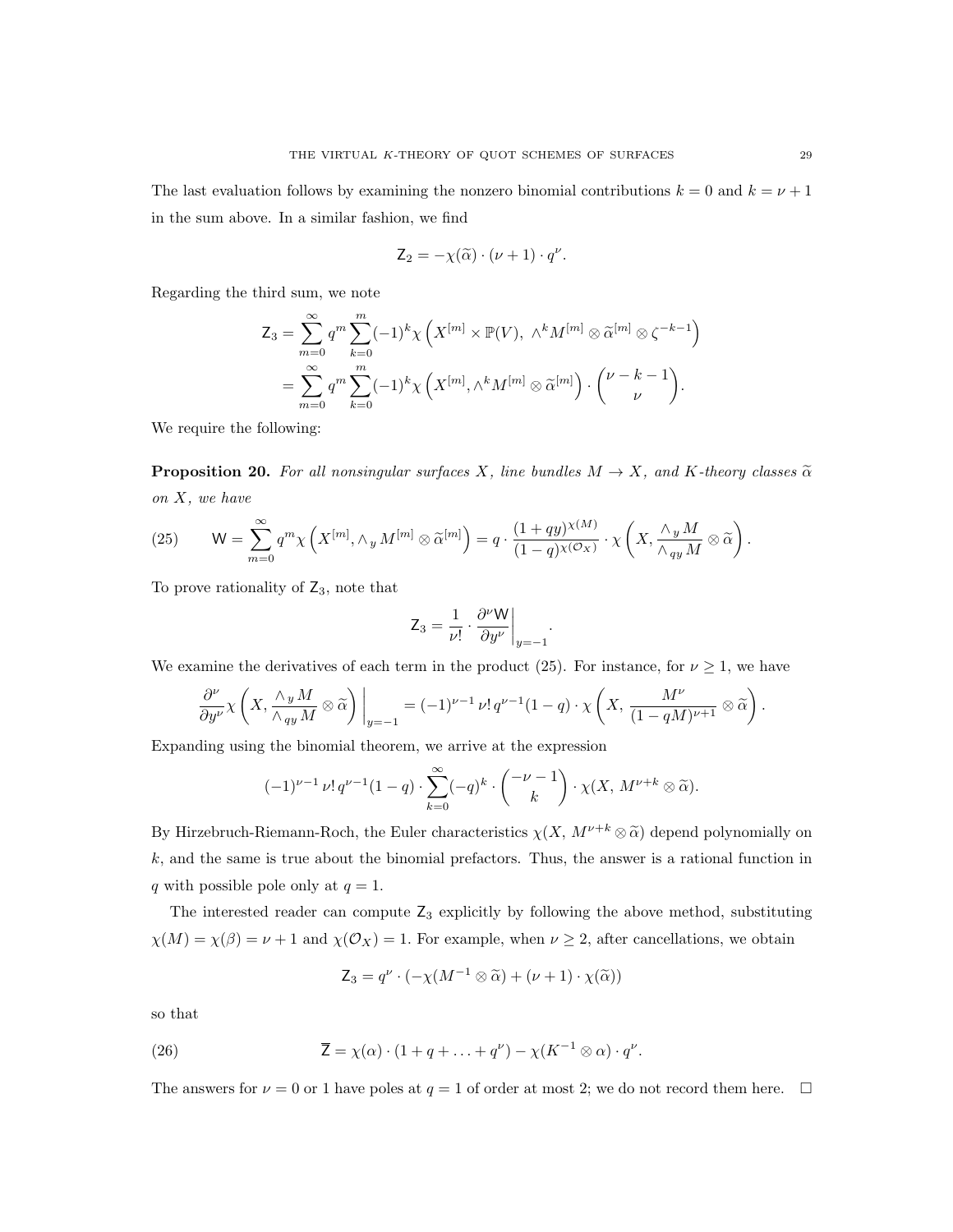*Proof*  $9$  of Proposition 20. Since both sides are additive in  $\tilde{\alpha}$ , it suffices to assume  $\tilde{\alpha}$  is a line bundle. Consider the more general expression

$$
\mathsf{W}^\dagger = \sum_{n=0}^\infty q^n \chi\left(X^{[n]}, \wedge_y M^{[n]} \otimes \operatorname{Sym}_z \widetilde{\alpha}^{[n]}\right).
$$

We show that

$$
W^{\dagger} = \frac{(1+qy)^{\chi(M)}}{(1-q)^{\chi(\mathcal{O}_X)}} \cdot \left(1 + qz\chi\left(X, \frac{\wedge_y M}{\wedge_{qy} M} \otimes \widetilde{\alpha}\right) + \ldots\right),
$$

where the omitted terms have order at least  $2 \text{ in } z$ . The Proposition follows from here by extracting the z-coefficient. Note that the z-constant term

$$
W^{\dagger}\bigg|_{z=0} = \sum_{n=0}^{\infty} q^n \chi\left(X^{[n]}, \wedge_y M^{[n]}\right) = \frac{(1+qy)^{\chi(M)}}{(1-q)^{\chi(\mathcal{O}_X)}}
$$

is indeed correct by [A, Sc], and was already used above. Consequently, we only need to confirm the asymptotics of the normalized expression

(27) 
$$
\mathsf{W}^{\star} = \frac{\mathsf{W}^{\dagger}}{\mathsf{W}^{\dagger}|_{z=0}} \stackrel{?}{=} 1 + qz\chi\left(X, \frac{\wedge_y M}{\wedge_{qy} M} \otimes \widetilde{\alpha}\right) + \dots
$$

By the universality results of  $[EGL]$ , it suffices to establish  $(27)$  for toric surfaces X. Via equivariant localization in K-theory, we reduce to the case of equivariant  $X = \mathbb{C}^2$ . These steps are standard, and the interested reader can find more details in a similar context in [A, EGL].

Let the torus  $\mathbb{C}^* \times \mathbb{C}^*$  act on  $\mathbb{C}^2$  with weights  $t_1, t_2$ , which we write multiplicatively. The line bundles M and  $\tilde{\alpha}$  are trivial, but they carry possibly nontrivial equivariant weights m and a respectively. The equivariant version of (27) becomes

$$
\mathsf{W}^{\star} = 1 + qz \cdot \frac{a}{(1 - t_1^{-1})(1 - t_2^{-1})} \cdot \frac{1 + ym}{1 + qym} + \dots
$$

The torus fixed points of the Hilbert scheme  $(\mathbb{C}^2)^{[n]}$  are standardly known to correspond to monomial ideals; these are indexed by partitions  $\lambda$  of n. We note the equivariant restrictions of the tautological bundles to the fixed points

$$
M^{[n]}\bigg|_{\lambda} = \sum_{(b_1, b_2) \in \lambda} m t_1^{-b_1} t_2^{-b_2}, \quad \alpha^{[n]}\bigg|_{\lambda} = \sum_{(b_1, b_2) \in \lambda} a t_1^{-b_1} t_2^{-b_2},
$$

as well as the character of the tangent space

$$
T_{\lambda} (\mathbb{C}^2)^{[n]} = \sum_{\square \in \lambda} \left( t_1^{-\ell(\square)} t_2^{a(\square)+1} + t_1^{\ell(\square)+1} t_2^{-a(\square)} \right).
$$

The equivariant sum

$$
\mathsf{W}^{\dagger} = \sum_{n=0}^{\infty} q^n \chi \left( \left( \mathbb{C}^2 \right)^{[n]}, \wedge_y M^{[n]} \otimes \mathrm{Sym}_z \widetilde{\alpha}^{[n]} \right)
$$

<sup>&</sup>lt;sup>9</sup>This also follows from [Z], equation (194) by setting  $u = -y$ ,  $v = 0$  in the corresponding formulas. In [Z], the last term is claimed to be  $\chi(X,\tilde{\alpha})$ . There is however a substitution oversight on the previous page just above equation (192). When the correct values of  $u, v$  are used, the above expression naturally appears. For the convenience of the reader, we decided to include an independent argument here.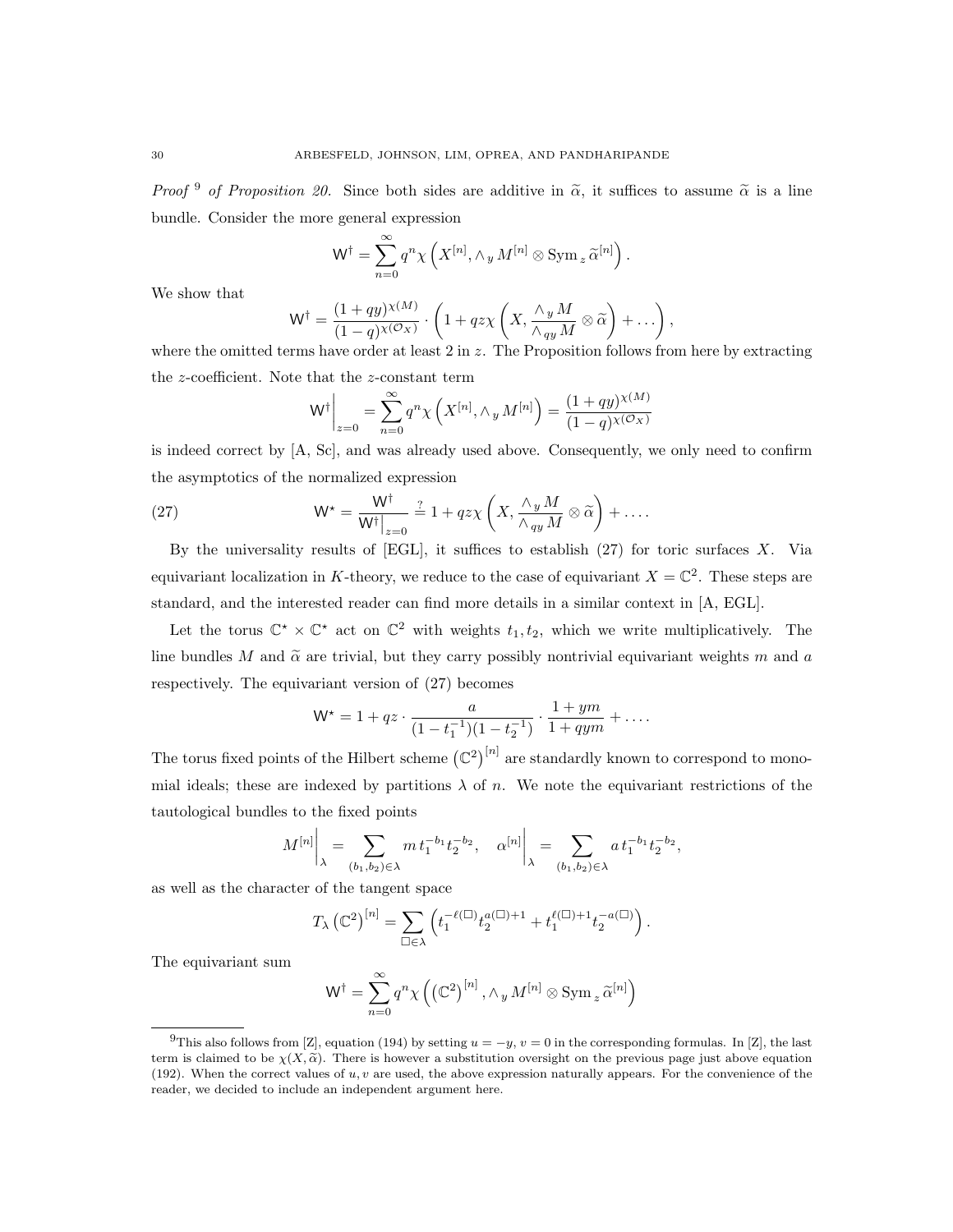thus takes the form

$$
\mathsf{W}^{\dagger} = \sum_{\lambda} \frac{q^{|\lambda|}}{\lambda_{-1} T_{\lambda}^{\vee}} \cdot \prod_{(b_1, b_2) \in \lambda} \frac{1 + y m t_1^{-b_1} t_2^{-b_2}}{1 - z a t_1^{-b_1} t_2^{-b_2}}.
$$

It is more convenient to introduce the following modified expression

$$
\mathsf{F}(q, u, v) = \sum_{\lambda} \frac{q^{|\lambda|}}{\wedge_{-1} T_{\lambda}^{\vee}} \cdot \prod_{(b_1, b_2) \in \lambda} \frac{1 - u t_1^{b_1} t_2^{b_2}}{v - t_1^{b_1} t_2^{b_2}}.
$$

Then

$$
\mathsf{W}^\dagger = \mathsf{F}\left(-qym,-\frac{1}{ym},za\right), \quad \mathsf{W}^\star = \frac{\mathsf{F}\left(-qym,-\frac{1}{ym},za\right)}{\mathsf{F}\left(-qym,-\frac{1}{ym},0\right)}.
$$

Crucially for our arguments,  $\mathsf F$  admits the following  $(q, v)$ -symmetry

$$
\frac{\mathsf{F}(q, u, v)}{\mathsf{F}(q, u, 0)} = \frac{\mathsf{F}(v, u, q)}{\mathsf{F}(v, u, 0)}.
$$

This is contained in Theorem 1.2 of [A], and is proven via localization over the Donaldson-Thomas moduli space of Calabi-Yau toric threefolds. The symmetry greatly simplifies our calculation: by switching parameters, we only need to find the contribution of the Hilbert scheme of one point. Specifically, we have

$$
\mathsf{W}^{\star} = \frac{\mathsf{F}\left(-qym, -\frac{1}{ym}, za\right)}{\mathsf{F}\left(-qym, -\frac{1}{ym}, 0\right)} = \frac{\mathsf{F}\left(za, -\frac{1}{ym}, -qym\right)}{\mathsf{F}\left(za, -\frac{1}{ym}, 0\right)}.
$$

From the definitions, we see that

$$
\mathsf{F}\left(za, -\frac{1}{ym}, -qym\right) = 1 + \frac{za}{(1 - t_1^{-1})(1 - t_2^{-1})} \cdot \frac{1 + \frac{1}{ym}}{-qym - 1} + \text{h.o.t in } z,
$$
\n
$$
\mathsf{F}\left(za, -\frac{1}{ym}, 0\right) = 1 - \frac{za}{(1 - t_1^{-1})(1 - t_2^{-1})} \cdot \left(1 + \frac{1}{ym}\right) + \text{h.o.t in } z,
$$
\nthe equivariant version of (27) follows that one.

from where the equivariant version of  $(27)$  follows at once.

3.5. Rank 1 quotients. We end this section with a calculation involving rank 1 quotients. Let X be a nonsingular projective surface with  $p<sub>g</sub> = 0$ . Let Quot<sub>n</sub> parametrize short exact sequences

(28) 
$$
0 \to S \to \mathbb{C}^2 \otimes \mathcal{O}_X \to Q \to 0
$$

where

rk 
$$
Q = 1
$$
,  $c_1(Q) = 0$ ,  $\chi(Q) = n + \chi(\mathcal{O}_X)$ .

It was shown in [OP, Sch] that  $Quot_n$  admits a virtual fundamental class of dimension

$$
\mathrm{vd} = \chi(\mathcal{O}_X)
$$

whenever  $p_g = 0$ . We write  $\chi = \chi(\mathcal{O}_X) = 1 - h^1(\mathcal{O}_X)$  for simplicity. We must have  $0 \leq \chi \leq 1$ in order to obtain non-zero invariants. As an application of our computations in Section 3.2, we show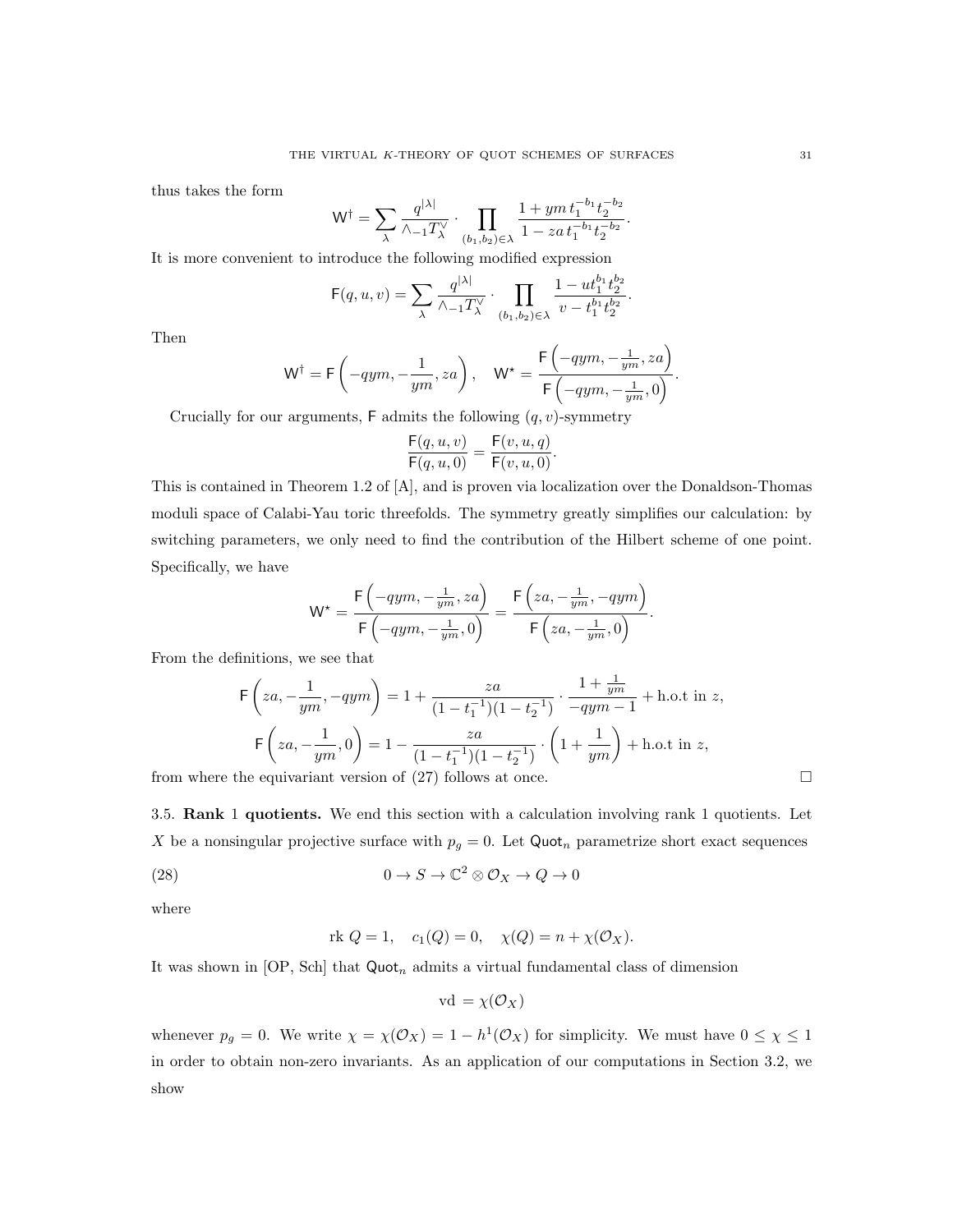Proposition 21. The series

$$
\mathsf{Z} = \sum_{n=0}^{\infty} q^n \chi^{\text{vir}}(\mathsf{Quot}_n, \mathcal{O})
$$

is the Laurent expansion of a rational function in q.

The method of proof is well-suited to handle twists by tautological sheaves as well. It is natural to inquire whether the Proposition can be generalized to higher  $N$  and higher rank quotients  $Q$ , and to include curve classes  $\beta \neq 0$ . These questions are more difficult and we will address them elsewhere.

*Proof.* We let the torus  $\mathbb{C}^*$  act with weights  $w_1, w_2$  on the middle term of the sequence (28). Set  $w = w_2 - w_1$  for simplicity. There are two fixed point loci

$$
\mathsf{F}^{\pm}=X^{[n]}
$$

corresponding to exact sequences

$$
0\rightarrow S=I_Z\rightarrow \mathcal{O}_X[w_1]+\mathcal{O}_X[w_2]\rightarrow Q=\mathcal{O}_Z+\mathcal{O}_X\rightarrow 0
$$

where length(Z) = n. The  $\pm$  decorations correspond to the inclusion of the subsheaf S into the first or second trivial summands respectively. The fixed part of the tangent-obstruction theory is

$$
T^{\text{vir}}\mathsf{F}^{\pm} = \text{Ext}^{\bullet}_X(I_{\mathcal{Z}}, \mathcal{O}_{\mathcal{Z}}) = TX^{[n]} - \text{Obs} = TX^{[n]} - (K^{[n]})^{\vee}
$$

.

Here Z is the universal subscheme. Thus, the fixed locus  $F^{\pm} = X^{[n]}$  comes equipped with the virtual fundamental class we studied above. Similarly, the virtual normal bundles carry weights  $\pm w$  and are given by

$$
N^{\pm} = \text{Ext}_{X}^{\bullet}(I_{\mathcal{Z}}, \mathcal{O}_{X}) = \text{Ext}_{X}^{\bullet}(\mathcal{O}_{X} - \mathcal{O}_{\mathcal{Z}}, \mathcal{O}_{X}) = \mathbb{C}^{\chi} \otimes \mathcal{O} - \text{Ext}_{X}^{\bullet}(\mathcal{O}_{\mathcal{Z}}, \mathcal{O}_{X})
$$

$$
= \mathbb{C}^{\chi} \otimes \mathcal{O} - (\mathbb{K}^{[n]})^{\vee},
$$

using Serre duality in the last step. In particular, for  $y = e^{-w}$ , we have

$$
\frac{1}{\Lambda_{-1}N^{+\vee}} = \frac{\Lambda_{-1}\left(K^{[n]}[-w]\right)}{(\Lambda_{-1}\mathbb{C}[-w])^{\chi}} = \left(\frac{1}{1-y}\right)^{\chi} \cdot \left(\sum_{k} (-1)^{k} \wedge^{k} K^{[n]}y^{k}\right) = \frac{\Lambda_{-y} K^{[n]}}{(1-y)^{\chi}}
$$

and similarly

$$
\frac{1}{\wedge_{-1}N^{-\vee}} = \frac{\wedge_{-y^{-1}}K^{[n]}}{(1-y^{-1})^{\chi}}.
$$

By virtual localization in  $K$ -theory [FG, Q], we find

$$
\chi^{\text{vir}}(\text{Quot}_n, \mathcal{O}) = \chi^{\text{vir}}\left(\mathsf{F}^+, \frac{1}{\wedge_{-1}\mathsf{N}^{+\vee}}\right) + \chi^{\text{vir}}\left(\mathsf{F}^-, \frac{1}{\wedge_{-1}\mathsf{N}^{-\vee}}\right)
$$

$$
= \frac{1}{(1-y)^{\chi}} \cdot \chi^{\text{vir}}\left(X^{[n]}, \wedge_{-y} K^{[n]}\right) + \frac{1}{(1-y^{-1})^{\chi}} \cdot \chi^{\text{vir}}\left(X^{[n]}, \wedge_{-y^{-1}} K^{[n]}\right)\Big|_{y=1}.
$$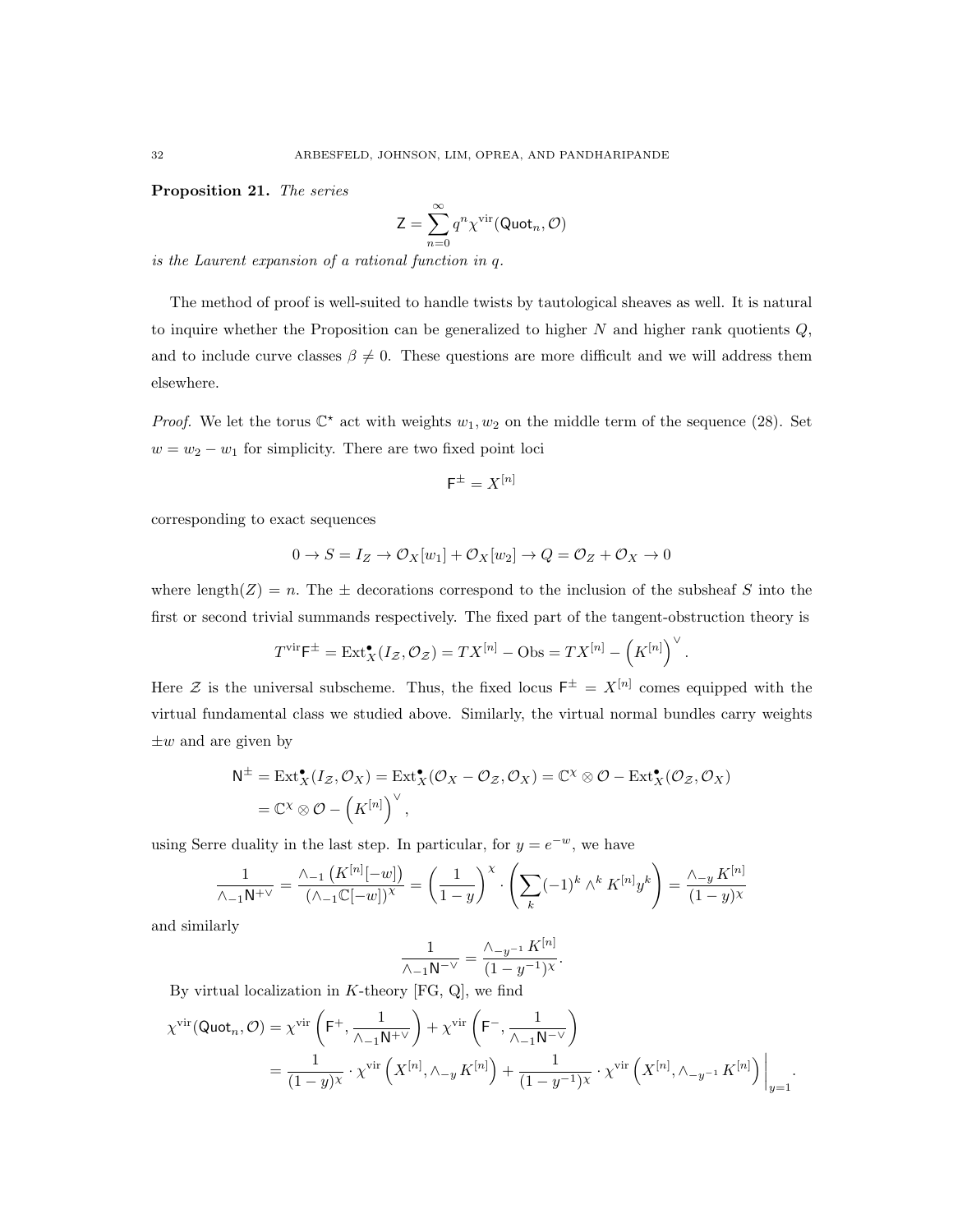Expressions of this form were studied in Section 3.2. In particular, from the formulas for the functions A and B immediately following equation (22), we find

$$
\sum_{n=0}^{\infty} q^n \chi^{\text{vir}} \left( X^{[n]}, \wedge_{-y} K^{[n]} \right) = \left( \frac{1 - y + yu^2}{1 - y + yu} \right)^{K^2}
$$

where  $u$  is the solution of the equation

$$
-q = \frac{u}{1-u} \cdot \frac{1}{1-y+yu}, \quad u(q=0) = 0.
$$

To evaluate the second term, we similarly solve the equation

$$
-q = \frac{v}{1-v} \cdot \frac{1}{1-y^{-1}+y^{-1}v}, \quad v(q=0) = 0.
$$

Therefore,

$$
Z = \sum_{n=0}^{\infty} q^n \chi^{\text{vir}}(\text{Quot}_n, \mathcal{O})
$$
  
=  $\frac{1}{(1-y)^{\chi}} \cdot \left(\frac{1-y+yu^2}{1-y+yu}\right)^{K^2} + \frac{1}{(1-y^{-1})^{\chi}} \cdot \left(\frac{1-y^{-1}+y^{-1}v^2}{1-y^{-1}+y^{-1}v}\right)^{K^2}\Big|_{y=1}.$ 

In order to cancel the poles at  $y = 1$  in the above expression, we record the following:

Lemma 22. We have

$$
u = (1 - y) \cdot \frac{-q}{1 + q} + (1 - y)^2 \cdot \frac{-q^2(2 + q)}{(1 + q)^3} + O((1 - y)^3)
$$
  

$$
v = (1 - y) \cdot \frac{q}{1 + q} + (1 - y)^2 \cdot \frac{q}{(1 + q)^3} + O((1 - y)^3).
$$

Proof. We only give the details of the first expansion. We could derive this directly by implicit differentiation as in Section 3.2, but a different and slightly stronger argument will be given instead. (The same ideas can be used to give a different proof of Theorem 4.) We change variables  $1-y=t$ , so that

$$
-q = \frac{u}{1-u} \cdot \frac{1}{t+(1-t)u}.
$$

We claim that the implicit solution takes the form

(29) 
$$
u(q,t) = \sum_{n \ge 1, k \ge 1} a_{n,k} q^n t^k
$$

where

$$
a_{n,k} = \frac{(-1)^{n+k+1}}{n} {n+k \choose k-1} {n \choose k}.
$$

The Lemma follows since

$$
a_{n,1} = (-1)^n
$$
,  $a_{n,2} = (-1)^{n+1} \cdot \frac{(n-1)(n+2)}{2}$ ,

and

$$
\sum_{n=1}^{\infty} a_{n,1} q^n = \frac{-q}{1+q}, \quad \sum_{n=1}^{\infty} a_{n,2} q^n = -\frac{q^2(2+q)}{(1+q)^3}.
$$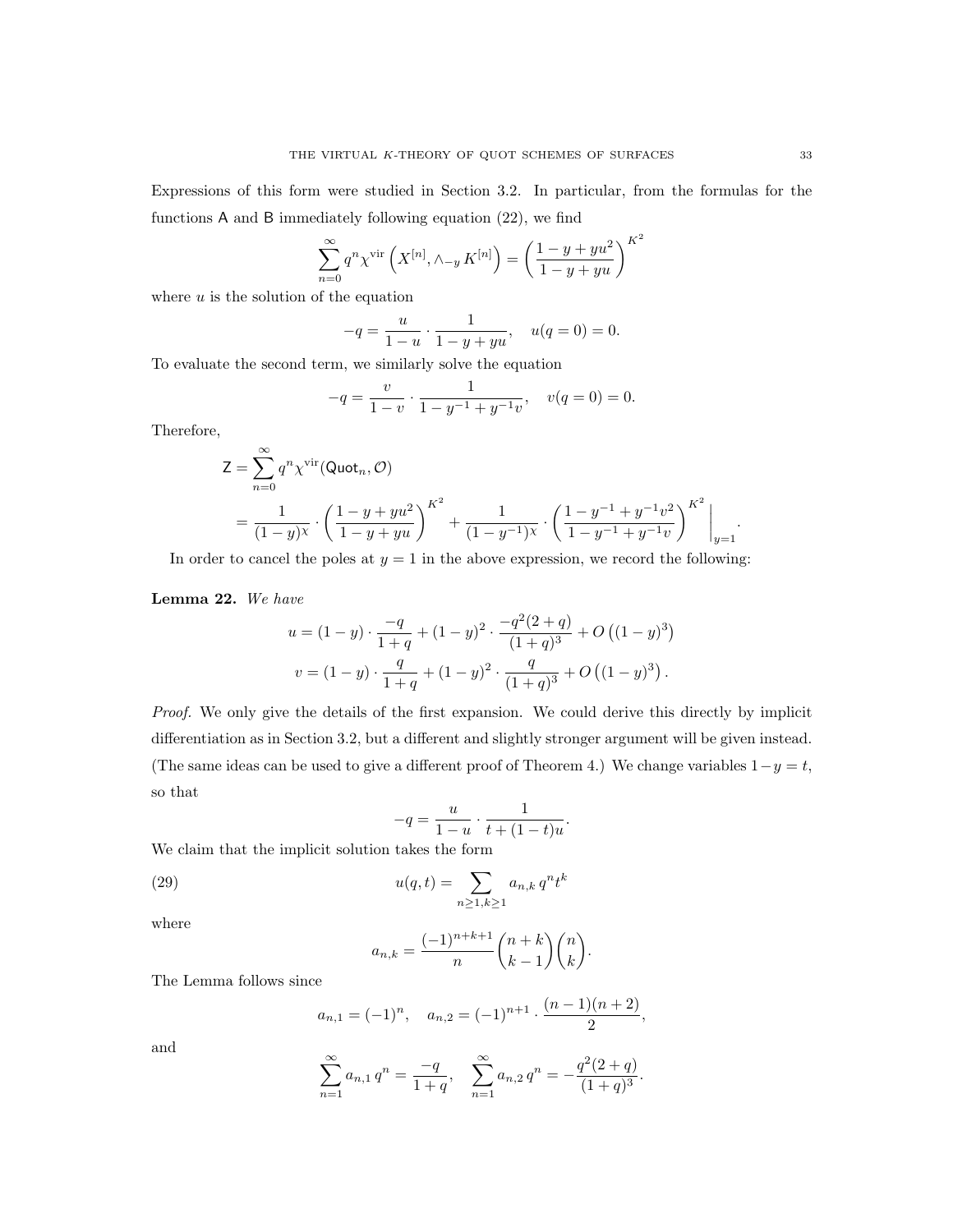Expansion (29) uses Lagrange inversion for implicit functions [So], Theorem 3.6. Specifically, let

$$
G(u, q, t) = -q(1 - u)(t + (1 - t)u)
$$

so that we implicitly solve  $G(u, q, t) = u$ . Therefore,

$$
u(q,t) = \sum_{n \ge 1, k \ge 1} a_{n,k} q^n t^k
$$

where

$$
a_{n,k} = \sum_{m} \frac{1}{m} [z^{m-1} q^n t^k] \mathsf{G}(z, q, t)^m
$$
  
\n
$$
= \sum_{m} \frac{1}{m} [z^{m-1} q^n t^k] (-1)^m q^m (1-z)^m (t + (1-t)z)^m
$$
  
\n
$$
= \frac{(-1)^n}{n} [z^{n-1} t^k] (1-z)^n (t + (1-t)z)^n
$$
  
\n
$$
= \frac{(-1)^n}{n} [z^{n-1} t^k] (1-z)^n (z + t(1-z))^n
$$
  
\n
$$
= \frac{(-1)^n}{n} {n \choose k} [z^{n-1}] (1-z)^n z^{n-k} (1-z)^k
$$
  
\n
$$
= \frac{(-1)^n}{n} {n \choose k} [z^{k-1}] (1-z)^{n+k} = \frac{(-1)^{n+k+1}}{n} {n \choose k} {n+k \choose k-1}.
$$

Using Lemma 22, we find that

$$
\frac{u}{1-y} = \frac{-q}{1+q} + (1-y) \cdot \frac{-q^2(2+q)}{(1+q)^3} + O((1-y)^2),
$$

and from here we derive

$$
\frac{1-y+yu^2}{1-y+yu} = \frac{1+\frac{yu^2}{1-y}}{1+\frac{yu}{1-y}} = (1+q)\left(1-(1-y)\cdot\frac{q(1-q)}{(1+q)^2} + O\left((1-y)^2\right)\right).
$$

A similar argument shows

$$
\frac{1 - y^{-1} + y^{-1}v^2}{1 - y^{-1} + y^{-1}v} = (1 + q) \cdot \left(1 + (1 - y) \cdot \frac{q(1 - q)}{(1 + q)^2} + O((1 - y)^2)\right).
$$

The Proposition follows from here. For instance, when  $\chi = 0$ , corresponding to surfaces of irregularity 1, we immediately obtain

$$
\mathsf{Z} = 2(1+q)^{K^2}.
$$

For regular surfaces, we have  $\chi = 1$ . In this case, we need to consider the linear terms in  $1 - y$  as well, yielding

$$
Z = \frac{(1+q)^{K^2}}{1-y} \left(1 - K^2(1-y)\frac{q(1-q)}{(1+q)^2}\right) + \frac{(1+q)^{K^2}}{1-y^{-1}} \left(1 + K^2(1-y)\frac{q(1-q)}{(1+q)^2}\right)\Big|_{y=1}
$$
  
=  $(1+q)^{K^2} \cdot \left(1 - 2K^2 \cdot \frac{q(1-q)}{(1+q)^2}\right).$   
This completes the proof.

 $\Box$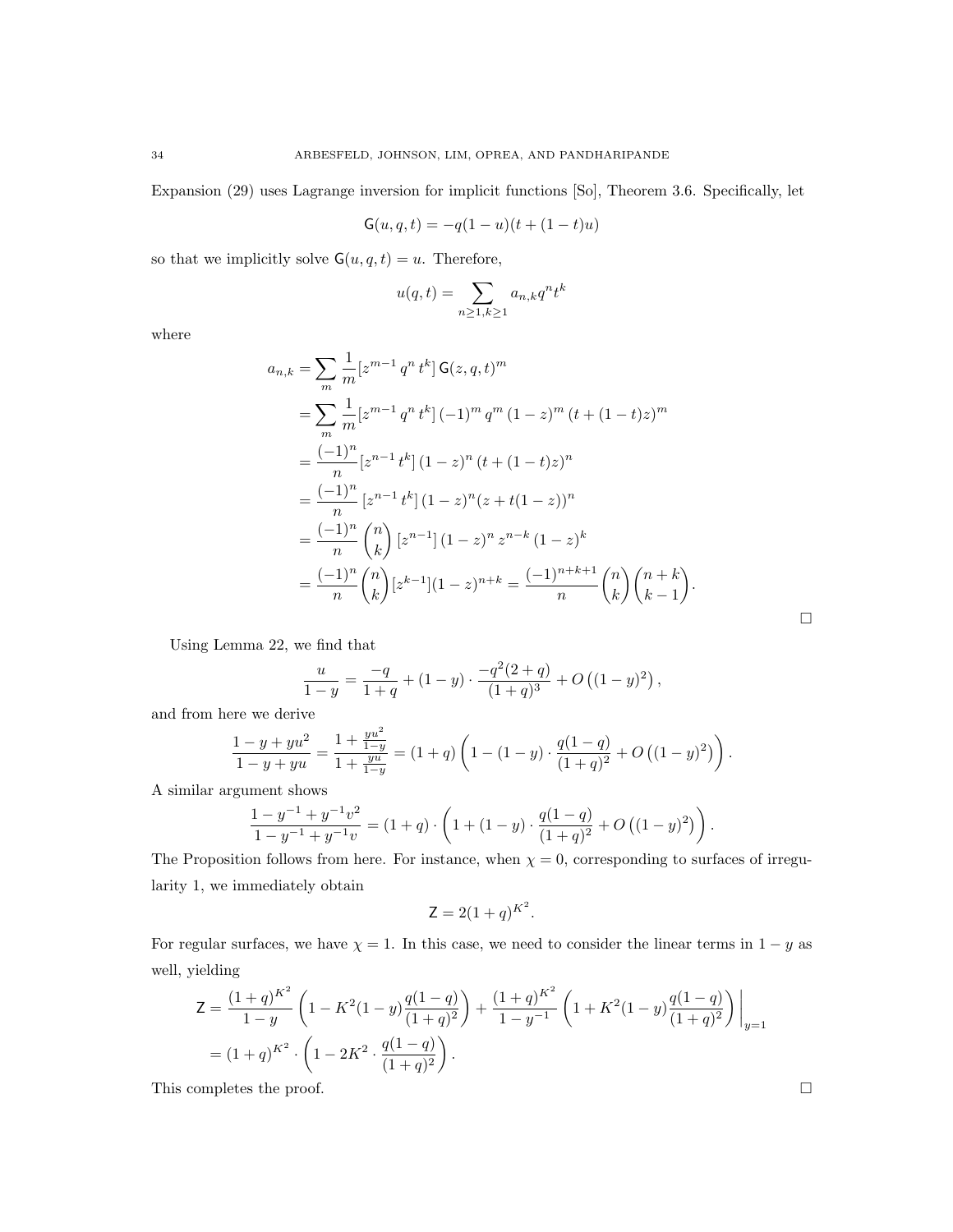To complement the explicit calculations of Section 3, we now discuss the virtual structure sheaf of Quot schemes with  $\beta = 0$ , giving a proof of Theorem 15.

As in the Introduction, assume  $C \subset X$  is a nonsingular canonical curve, and let  $\Theta = N_{C/X}$  $\iota^*K_X$  denote the theta characteristic. Let

$$
\iota: {\sf Quot}_C(\mathbb{C}^N, n) \hookrightarrow {\sf Quot}_X(\mathbb{C}^N, n)
$$

be the natural inclusion. We show that the virtual structure sheaf of  $\text{Quot}_X(\mathbb{C}^N, n)$  localizes on the curve  $C$ :

(30) 
$$
\mathcal{O}_{\text{Quot}_X(\mathbb{C}^N,n)}^{\text{vir}} = (-1)^n \iota_\star \mathcal{D}_n
$$

where we set

$$
\mathcal{D}_n \to \mathrm{Quot}_C(\mathbb{C}^N,n), \quad \mathcal{D}_n = \det \mathrm{R} \pi_\star(\Theta \otimes \det \mathcal{Q})^\vee
$$

.

Along the way, we also prove that

(31) 
$$
\mathcal{D}_n^{\otimes 2} = \det \mathcal{N}^{\text{vir}}
$$

where  $\mathcal{N}^{\text{vir}}$  stands for the virtual normal bundle of the embedding  $\iota$ .

To align (30) with the statement of Theorem 15 given in the Introduction, consider the support map

$$
p: \mathsf{Quot}_C(\mathbb{C}^N, n) \to C^{[n]}, \ Q \mapsto \mathrm{supp} \ Q.
$$

We have

$$
\mathcal{D}_n = p^\star \det \left( \Theta^{[n]} \right).
$$

Indeed, for  $\mathcal{Z} \subset C \times C^{[n]}$  denoting the universal subscheme, over  $C^{[n]}$  we establish that

$$
\det R\pi_{\star}(\Theta\otimes\mathcal{O}(\mathcal{Z}))^{\vee}=\det R\pi_{\star}(\Theta\otimes\mathcal{O}_{\mathcal{Z}}).
$$

This follows by relative duality, the fact that  $\Theta$  is a theta characteristic, and the ideal exact sequence for  $\mathcal{Z}$ :

$$
\det R\pi_\star(\Theta\otimes\mathcal{O}(\mathcal{Z}))^\vee=\det R\pi_\star(\Theta\otimes\mathcal{O}(-\mathcal{Z}))^\vee=\det R\pi_\star(\Theta\otimes\mathcal{O}_\mathcal{Z}).
$$

**Example 23.** For  $N = 1$ , equation (30) states

$$
\mathcal{O}_{X^{[n]}}^{\text{vir}} = (-1)^n \iota_{\star} \det \Theta^{[n]},
$$

for  $\iota: C^{[n]} \hookrightarrow X^{[n]}$ . This is indeed correct since  $\mathrm{Obs} = ((K_X)^{[n]})^{\vee}$  as noted in [OP, Section 4.2.3], and we have

(32) 
$$
\mathcal{O}_{X^{[n]}}^{\text{vir}} = \Lambda_{-1} \text{Obs}^{\vee} = (-1)^n \wedge^n \text{Obs}^{\vee} \otimes \Lambda_{-1} \text{Obs}
$$

$$
= (-1)^n \det(K_X)^{[n]} \otimes \iota_{\star} \mathcal{O}_{C^{[n]}}
$$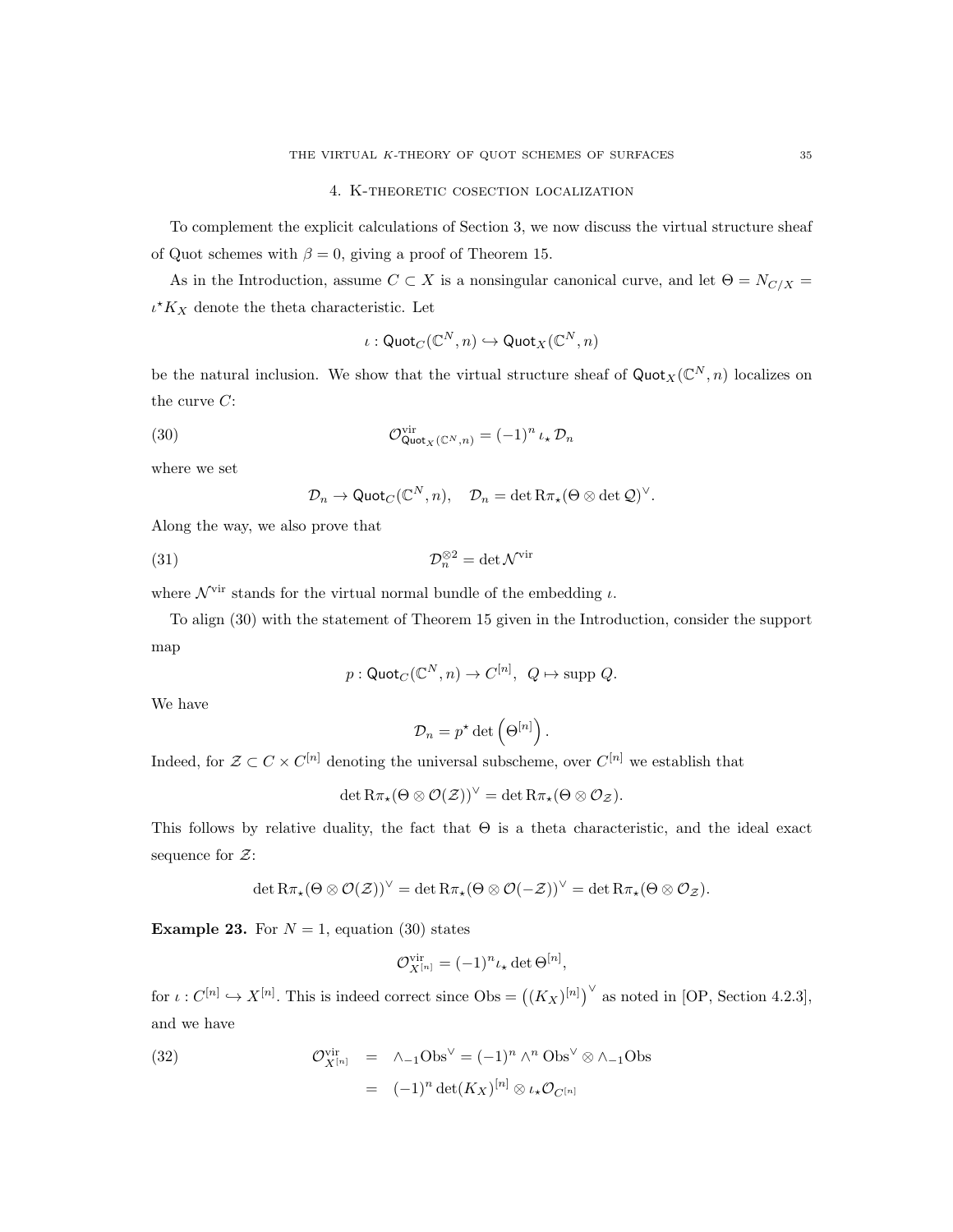$$
= (-1)^n \iota_{\star} \det \Theta^{[n]}.
$$

Here, we used the Koszul resolution

$$
\wedge^{\bullet} \left( (K_X)^{[n]}\right)^{\vee} \to \mathcal{O}_{C^{[n]}}
$$

of the canonical section  $s^{[n]}$  cutting out  $\iota: C^{[n]} \hookrightarrow X^{[n]}$ , where s defines  $\iota: C \hookrightarrow X$ . Furthermore,

$$
\mathcal{N}^{\text{vir}} = \iota^{\star} T^{\text{vir}} X^{[n]} - TC^{[n]}
$$
  
=  $\iota^{\star} (TX^{[n]} - \text{Obs}) - TC^{[n]}$   
=  $N_{C^{[n]}/X^{[n]}} - \iota^{\star} \text{Obs}$   
=  $\Theta^{[n]} - (\Theta^{[n]})^{\vee}.$ 

On the last line, we used the identifications

$$
N_{C^{[n]}/X^{[n]}} = \Theta^{[n]}, \quad \iota^{\star} \text{Obs} = \iota^{\star} \left( (K_C)^{[n]} \right)^{\vee} = \left( \Theta^{[n]} \right)^{\vee},
$$

which can be found in [OP, Section 4.3.2]. This allows us to confirm equation (31):

$$
\det \mathcal{N}^{\mathrm{vir}}=\left( \det \Theta^{[n]}\right) ^{2}.
$$

*Proof of Theorem 15.* We justify equations (30) and (31). For simplicity, we write  $Quot_C$  and Quot<sub>X</sub> for the two Quot schemes. We let  $\mathcal{S}_C, \mathcal{S}_X$  denote the two universal subsheaves, and let Q be universal quotient for  $Quot<sub>C</sub>$ . We begin by noting that

$$
\mathcal{N}^{\text{vir}} = \iota^{\star} T^{\text{vir}} \text{Quot}_X - T \text{Quot}_C
$$
\n
$$
= \text{Ext}^{\bullet}_X(\mathcal{S}_X, \mathcal{Q}) - \text{Ext}^{\bullet}_C(\mathcal{S}_C, \mathcal{Q})
$$
\n
$$
= -\text{Ext}^{\bullet}_X(\mathcal{Q}, \mathcal{Q}) + \text{Ext}^{\bullet}_C(\mathcal{Q}, \mathcal{Q})
$$
\n
$$
= \text{Ext}^{\bullet}_C(\mathcal{Q}, \mathcal{Q} \otimes \Theta).
$$

The third equality follows by expressing the universal subsheaves in terms of the universal quotient in  $K$ -theory. The last identity follows from the exact sequence

$$
\ldots \to \mathrm{Ext}^i_C(\mathcal{Q}, \mathcal{Q}) \to \mathrm{Ext}^i_X(\mathcal{Q}, \mathcal{Q}) \to \mathrm{Ext}^{i-1}_C(\mathcal{Q}, \mathcal{Q} \otimes \Theta) \to \ldots
$$

proven, for instance, in [T, Lemma 3.42].

For future reference, over  $\mathsf{Quot}_C(\mathbb{C}^N,n)$ , we set

$$
\mathcal{U}_n = \det \mathcal{N}^{\text{vir}} = \det \text{Ext}^{\bullet}_{C}(\mathcal{Q}, \mathcal{Q} \otimes \Theta).
$$

We show first that

(33) 
$$
\mathcal{O}_{\text{Quot}_X(\mathbb{C}^N, n)}^{\text{vir}} = (-1)^n \iota_{\star} \mathcal{U}_n^{1/2}
$$

where the right hand side is only well-defined up to 2-torsion.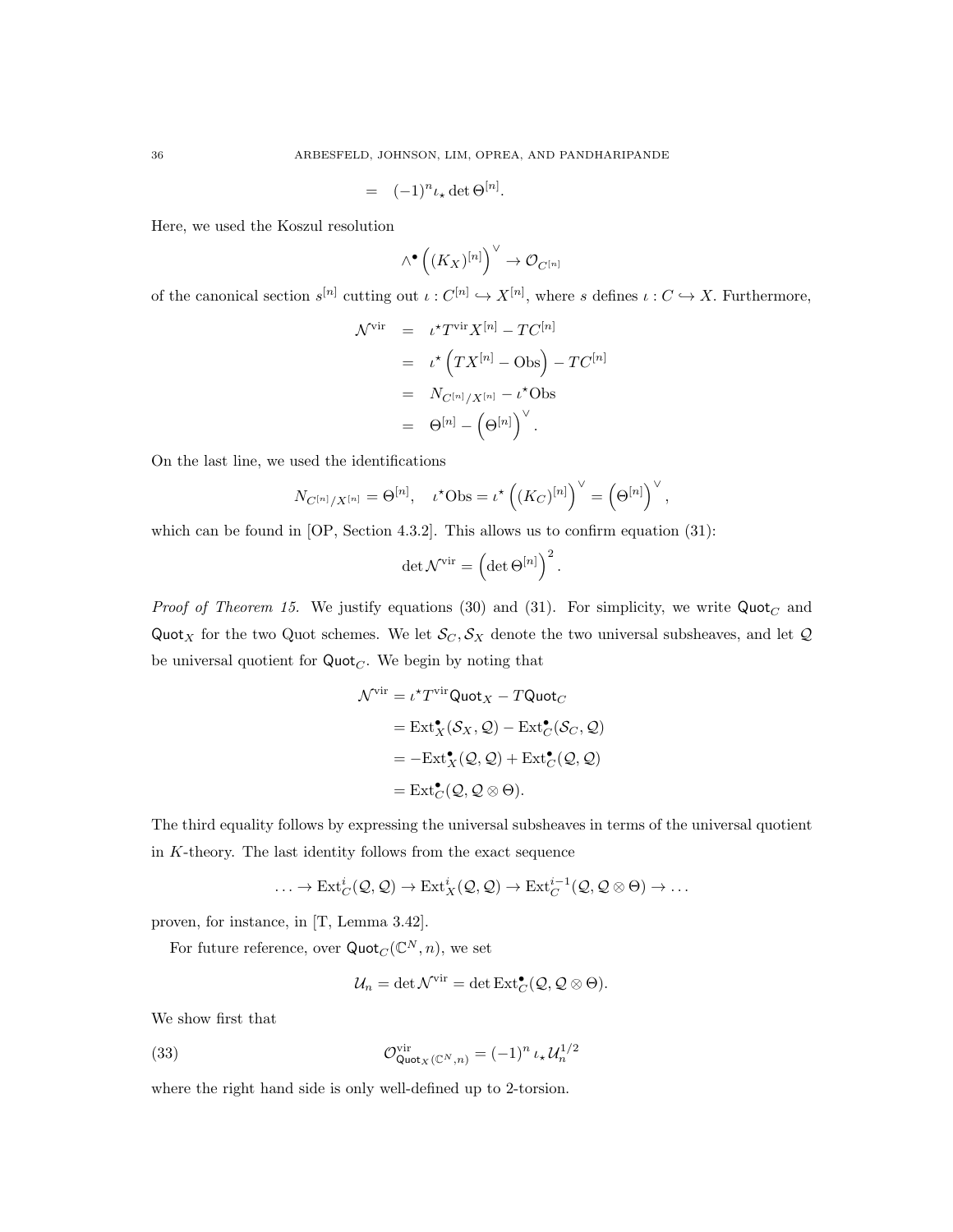$$
\mathsf{F}_C[n_1,\ldots,n_N] = C^{[n_1]} \times \cdots \times C^{[n_N]}, \quad \mathsf{F}_X[n_1,\ldots,n_N] = X^{[n_1]} \times \cdots \times X^{[n_N]}
$$

where  $n_1 + \ldots + n_N = n$ . There is a natural embedding

$$
\iota: \mathsf{F}_C[n_1,\ldots,n_N] \hookrightarrow \mathsf{F}_X[n_1,\ldots,n_N].
$$

In the localization argument below, we will match contributions coming from the two fixed loci corresponding to the same values of  $n_1, \ldots, n_N$ . For simplicity, we drop the  $n_i$ 's from the notation, writing  ${\sf F}_C$  and  ${\sf F}_X$  for the fixed loci. We let

$$
j_C: \mathsf{F}_C \to \mathsf{Quot}_C, \ \ j_X: \mathsf{F}_X \to \mathsf{Quot}_X
$$

denote the natural inclusions. We also write  $N_C$  and  $N_X$  for the virtual normal bundles.

The proof of (33) requires several steps. By the virtual localization theorem in K-theory  $[Q]$ , we have

$$
\mathcal{O}_{\mathsf{Quot}_X}^{\mathsf{vir}} = \sum (j_X)_\star \ \frac{\mathcal{O}_{\mathsf{F}_X}^{\mathsf{vir}}}{\wedge_{-1} \mathsf{N}_X^\vee}
$$

$$
\mathcal{O}_{\mathsf{Quot}_C} = \sum (j_C)_\star \ \frac{\mathcal{O}_{\mathsf{F}_C}}{\wedge_{-1} \mathsf{N}_C^\vee}.
$$

In particular, from the second expression, we find

$$
(-1)^{n} \iota_{\star} \mathcal{U}_{n}^{1/2} = \sum (-1)^{n} \iota_{\star} (j_{C})_{\star} \frac{j_{C}^{\star} \mathcal{U}_{n}^{1/2}}{\wedge_{-1} N_{C}^{\vee}}
$$

$$
= \sum (-1)^{n} (j_{X})_{\star} \iota_{\star} \frac{j_{C}^{\star} \mathcal{U}_{n}^{1/2}}{\wedge_{-1} N_{C}^{\vee}}.
$$

To prove (33), it suffices to establish

(34) 
$$
\frac{\mathcal{O}_{\mathsf{F}_X}^{\text{vir}}}{\wedge_{-1}\mathsf{N}_X^{\vee}} = (-1)^n \iota_{\star} \frac{j_C^{\star} \mathcal{U}_n^{1/2}}{\wedge_{-1}\mathsf{N}_C^{\vee}}.
$$

We compute the virtual structure sheaf on the left. The obstruction theory of the fixed locus  $\mathsf{F}_X = X^{[n_1]} \times \cdots \times X^{[n_N]}$  splits as

$$
Obs = \bigoplus_{i=1}^{N} Obs_i, \quad Obs_i = \left( K_X^{[n_i]} \right)^{\vee}.
$$

Thus, using (32), we find

(35) 
$$
\mathcal{O}_{\mathsf{F}_X}^{\text{vir}} = \wedge_{-1} \text{Obs}^{\vee} = \otimes_{i=1}^N \wedge_{-1} \text{Obs}_i^{\vee} = \iota_{\star} \left( \otimes_{i=1}^N (-1)^{n_i} \det \Theta^{[n_i]} \right).
$$

To prove (34), we show

(36) 
$$
\frac{\otimes_{i=1}^{N} \det \Theta^{[n_i]}}{\iota^* \wedge_{-1} \mathsf{N}_X^{\vee}} = \frac{j_C^* \mathcal{U}_n^{1/2}}{\wedge_{-1} \mathsf{N}_C^{\vee}}.
$$

Next, we note that over the fixed locus  $F_C$ , the quotient takes the form

$$
Q = \mathcal{O}_{\mathcal{Z}_1} + \ldots + \mathcal{O}_{\mathcal{Z}_N}.
$$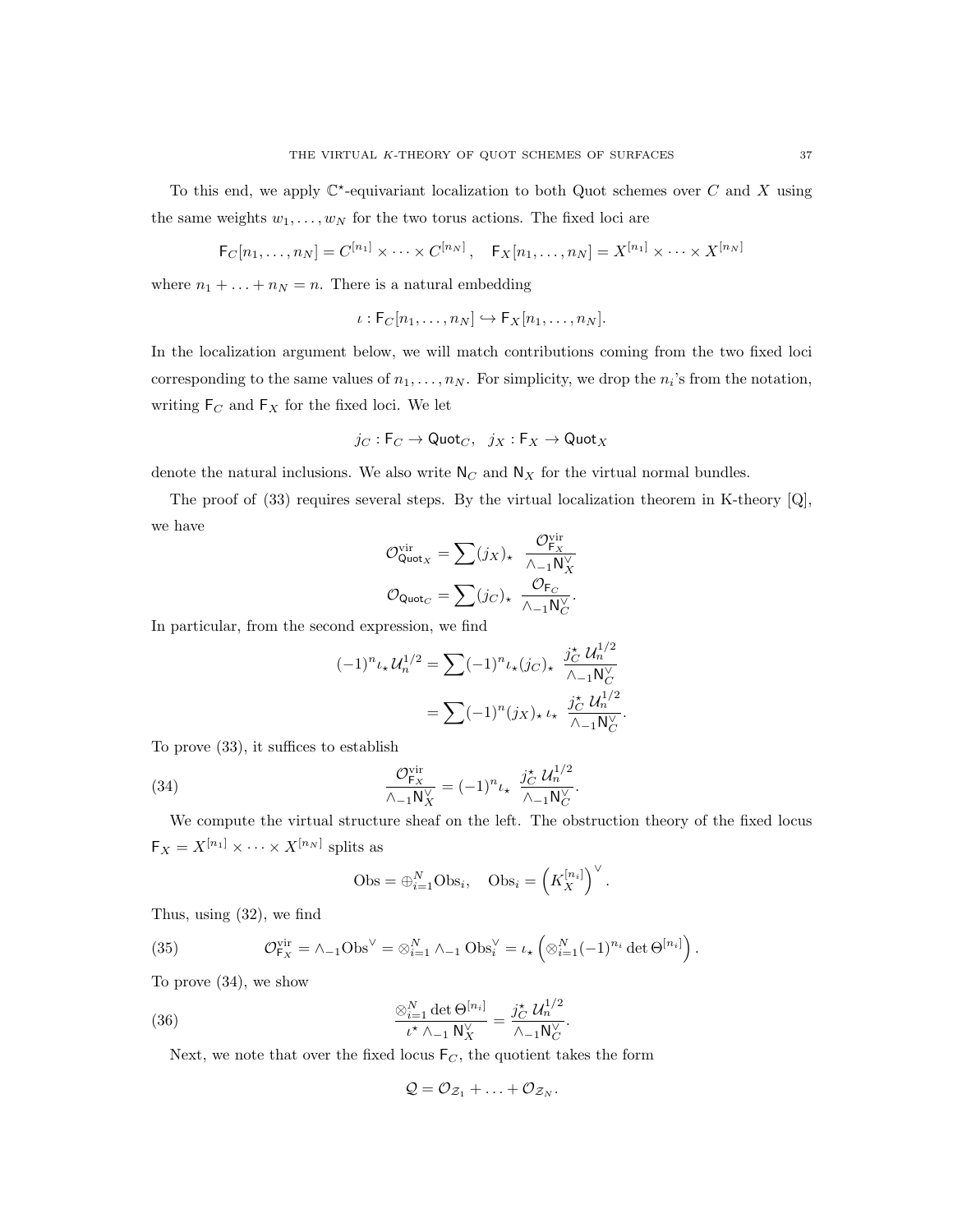Thus the equivariant restriction becomes

(37) 
$$
j_C^{\star} \mathcal{U}_n = \det \text{Ext}_C^{\bullet} \left( \sum_{i=1}^N \mathcal{O}_{\mathcal{Z}_i}, \sum_{i=1}^N \mathcal{O}_{\mathcal{Z}_i} \otimes \Theta \right).
$$

Both sides carry weight 0.

Lemma 34 in [OP] gives the difference

(38) 
$$
\iota^* \mathsf{N}_X - \mathsf{N}_C = \bigoplus_{i < j} \mathsf{V}_{ij}
$$

where we define

$$
\mathsf{V}_{ij} = \mathrm{Ext}^{\bullet}_C(\mathcal{O}_{\mathcal{Z}_i}, \mathcal{O}_{\mathcal{Z}_j} \otimes \Theta)[w_j - w_i] \oplus \mathrm{Ext}^{\bullet}_C(\mathcal{O}_{\mathcal{Z}_j}, \mathcal{O}_{\mathcal{Z}_i} \otimes \Theta)[w_i - w_j].
$$

We noted in  $[OP]$  that by Serre duality and the fact that  $\Theta$  is a theta characteristic, we have

$$
\mathsf{V}_{ij} = \mathsf{U}_{ij} + \mathsf{U}_{ij}^{\vee}[-1]
$$

where

$$
\mathsf{U}_{ij} = \mathrm{Ext}^{\bullet}_{C}(\mathcal{O}_{\mathcal{Z}_i}, \mathcal{O}_{\mathcal{Z}_j} \otimes \Theta)[w_j - w_i].
$$

Observe that

$$
rank U_{ij} = 0.
$$

In general, if  $V = U + U^{\vee}[-1]$  we have

(39) 
$$
\frac{1}{\wedge_{-1}V^{\vee}} = (-1)^{\operatorname{rk} U} \det U.
$$

To see this, note that since both sides are multiplicative, we may assume U is an equivariant line bundle L. We then need to show

$$
\frac{1}{\wedge_{-1}(L^{\vee}-L)}=-L \iff \wedge_{-1}L=-\wedge_{-1}L^{\vee}\cdot L
$$

which is correct.

From (38) and (39) we find

(40) 
$$
\frac{1}{\iota^{\star} \wedge_{-1} \mathsf{N}_{X}^{\vee}} = \frac{1}{\wedge_{-1} N_{C}^{\vee}} \cdot \prod_{i < j} \frac{1}{\wedge_{-1} \mathsf{V}_{ij}^{\vee}} = \frac{1}{\wedge_{-1} N_{C}^{\vee}} \cdot \det \left( \sum_{i < j} \mathsf{U}_{ij} \right).
$$

Comparing (37) and (40) with (36), we need to show

(41) 
$$
\otimes_i \det \Theta^{[n_i]} \otimes \det \left( \sum_{i < j} \mathsf{U}_{ij} \right) = \det \left( \mathrm{Ext}^{\bullet}_C \left( \sum_{i=1}^N \mathcal{O}_{\mathcal{Z}_i}, \sum_{i=1}^N \mathcal{O}_{\mathcal{Z}_i} \otimes \Theta \right) \right)^{1/2}.
$$

All terms above carry zero weights. A priori, the bundles  $\mathsf{U}_{ij}$  carry weights  $w_j - w_i$ , but the ranks are equal to 0, so the weights cancel after taking determinants.

To establish (41) we extend the definition of  $\mathsf{U}_{ij}$  to include the case  $i = j$ :

$$
\mathsf{U}_{ii}=\mathrm{Ext}^{\bullet}_{C}(\mathcal{O}_{\mathcal{Z}_{i}},\mathcal{O}_{\mathcal{Z}_{i}}\otimes \Theta).
$$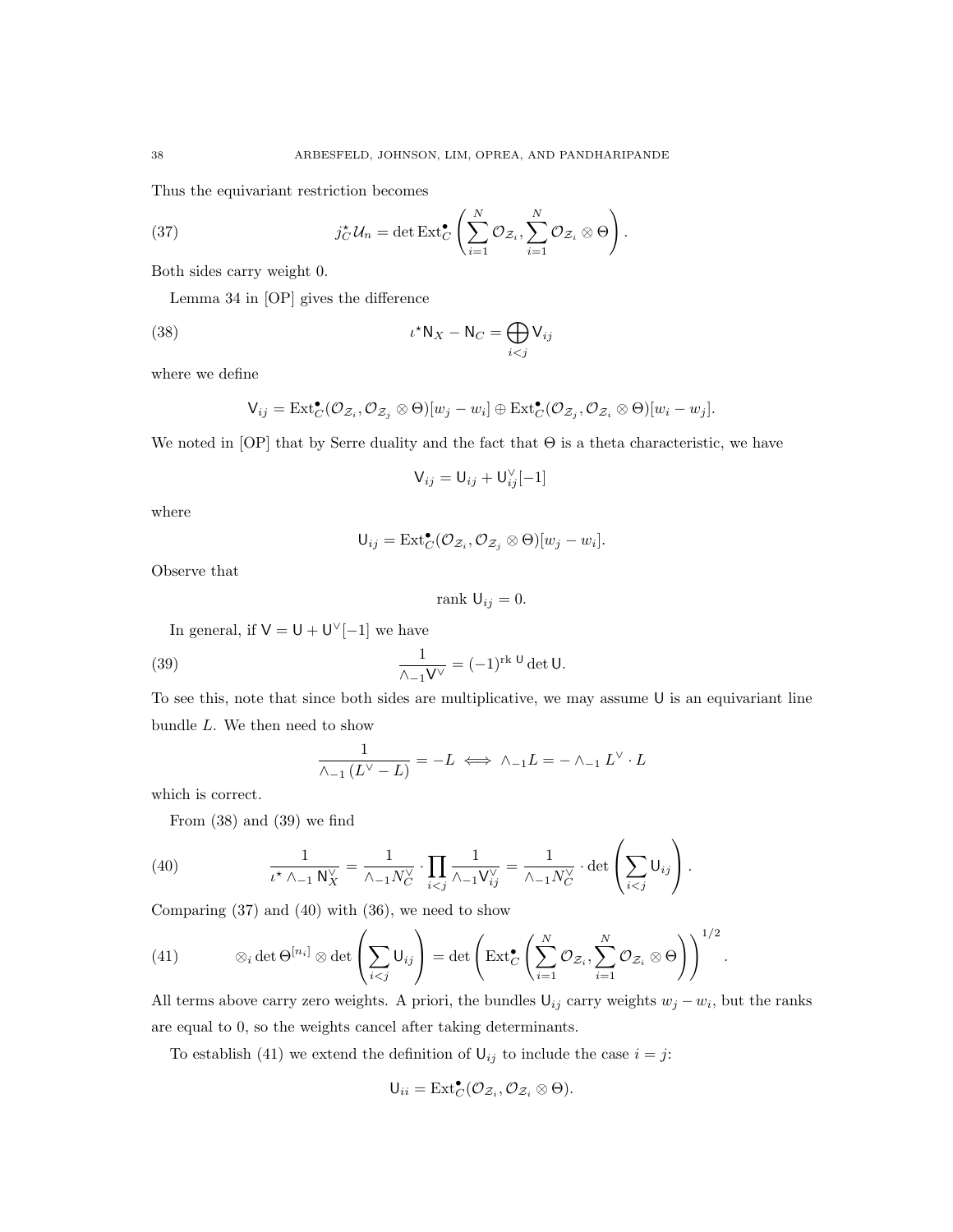By Serre duality, we have

$$
\det U_{ii} = \det \left( \operatorname{Ext}^0_C(\mathcal{O}_{\mathcal{Z}_i}, \mathcal{O}_{\mathcal{Z}_i} \otimes \Theta) - \operatorname{Ext}^1_C(\mathcal{O}_{\mathcal{Z}_i}, \mathcal{O}_{\mathcal{Z}_i} \otimes \Theta) \right)
$$
  
= det \left( \operatorname{Ext}^0\_C(\mathcal{O}\_{\mathcal{Z}\_i}, \mathcal{O}\_{\mathcal{Z}\_i} \otimes \Theta) - \operatorname{Ext}^0\_C(\mathcal{O}\_{\mathcal{Z}\_i}, \mathcal{O}\_{\mathcal{Z}\_i} \otimes \Theta)^{\vee} \right)  
= det \operatorname{Ext}^0\_C(\mathcal{O}\_{\mathcal{Z}\_i}, \mathcal{O}\_{\mathcal{Z}\_i} \otimes \Theta)^{\otimes 2} = det \operatorname{Ext}^0\_C(\mathcal{O}\_C, \mathcal{O}\_{\mathcal{Z}\_i} \otimes \Theta)^{\otimes 2}  
= det \Theta^{[n\_i]^{\otimes 2}}.

The ideal exact sequence for  $\mathcal{Z}_i$  was used on the third line. We already noted above that as a consequence of Serre duality  $\mathsf{U}_{ij} \simeq \mathsf{U}_{ji}^{\vee}[1]$ , hence

$$
\det \mathsf{U}_{ij} = \det \mathsf{U}_{ji}.
$$

Therefore

$$
\otimes_i \det \Theta^{[n_i]} \otimes \det \left( \sum_{i < j} \mathsf{U}_{ij} \right) = \det \left( \sum_{1 \leq i, j \leq N} \mathsf{U}_{ij} \right)^{1/2} = \det \left( \mathrm{Ext}^{\bullet}_C \left( \sum_{i=1}^N \mathcal{O}_{\mathcal{Z}_i}, \sum_{i=1}^N \mathcal{O}_{\mathcal{Z}_i} \otimes \Theta \right) \right)^{1/2}.
$$

This confirms (41), and equation (33) along with it.

Finally, recall that

$$
\mathcal{D}_n, \; \mathcal{U}_n \to \text{Quot}_C(\mathbb{C}^N, n), \quad \mathcal{D}_n = \det R\pi_\star(\det \mathcal{Q} \otimes \Theta)^\vee, \quad \mathcal{U}_n = \det \text{Ext}^\bullet_C(\mathcal{Q}, \mathcal{Q} \otimes \Theta).
$$

We show that

$$
\mathcal{D}_n^{\otimes 2}=\mathcal{U}_n.
$$

If in the expression for  $U_n$  we replace  $\mathcal Q$  by det  $\mathcal Q - \mathcal O$ , we obtain

$$
\widetilde{\mathcal{U}}_n = \det \text{Ext}^{\bullet}_{\mathcal{C}}(\det \mathcal{Q} - \mathcal{O}, \det \mathcal{Q} \otimes \Theta - \Theta)
$$
  
= det  $(\text{R}\pi_{\star}(\det \mathcal{Q} \otimes \Theta))^{\vee} \otimes \det \text{R}\pi_{\star}(\det \mathcal{Q}^{\vee} \otimes \Theta)^{\vee}$   
= det  $(\text{R}\pi_{\star}(\det \mathcal{Q} \otimes \Theta))^{\vee \otimes 2} = \mathcal{D}_{n}^{\otimes 2},$ 

where Serre duality was used in the last line. It remains to show that  $\mathcal{U}_n \simeq \widetilde{\mathcal{U}}_n$ . Write

$$
\Delta = (\det \mathcal{Q} - \mathcal{O}) - \mathcal{Q},
$$

and note that

$$
\widetilde{\mathcal{U}}_n=\mathcal{U}_n\otimes\det\mathrm{Ext}^\bullet_C(\Delta,\Delta\otimes\Theta)\otimes\det\mathrm{Ext}^\bullet_C(\Delta,\mathcal{Q}\otimes\Theta)\otimes\det\mathrm{Ext}^\bullet_C(\mathcal{Q},\Delta\otimes\Theta).
$$

With respect to the codimension filtration in K-theory,  $\Delta$  has pieces of degree 2 or higher, and Q has pieces of degree 1 or higher. It follows that the last three Ext's above are supported in codimension 2, hence their determinants are trivial. This completes the argument.  $\square$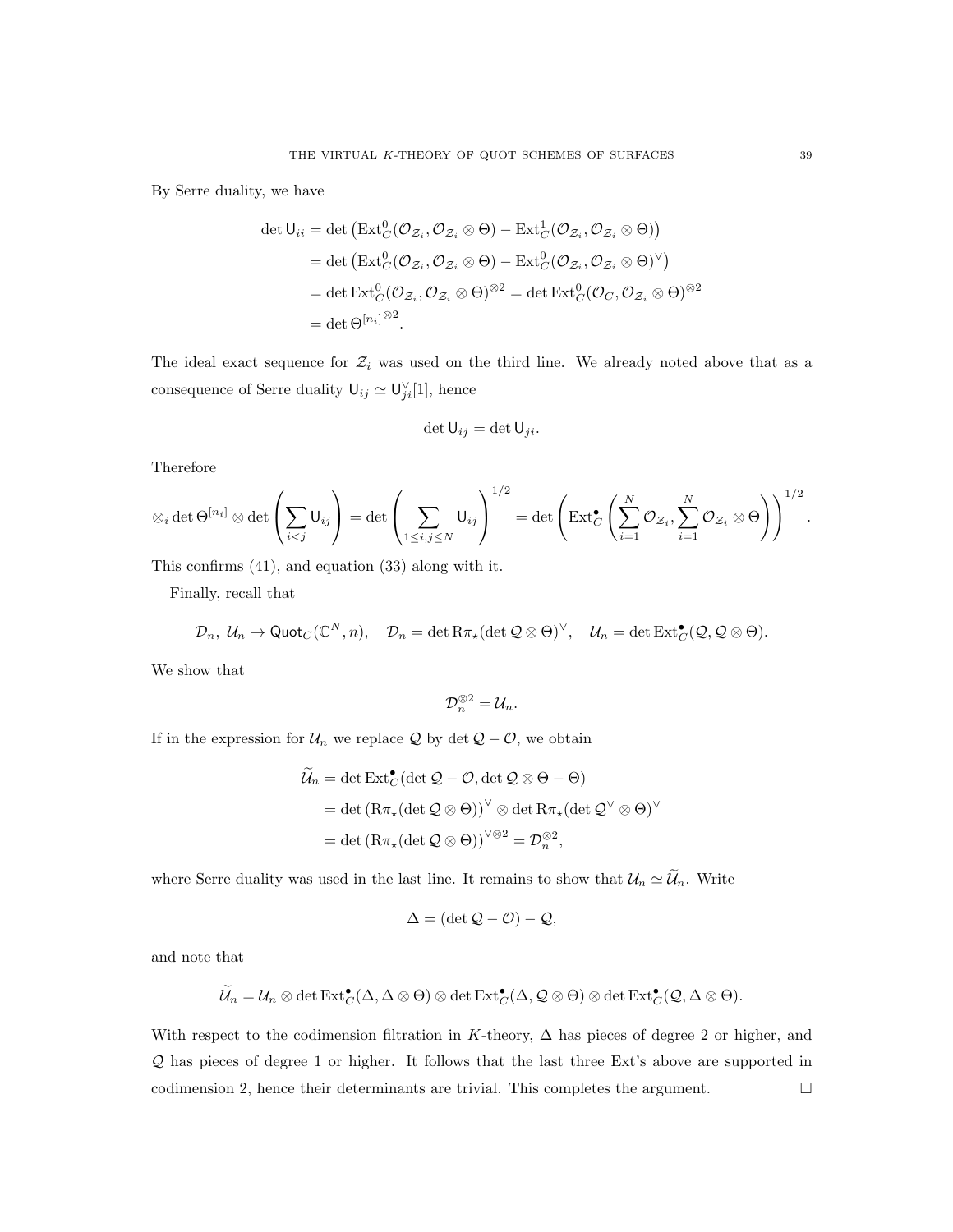# 5. The Segre/Verlinde correspondence and symmetry

5.1. Overview. We study here the shifted virtual Verlinde and Segre series

$$
\begin{array}{rcl} \mathsf{V}_{\alpha}(q) & = & q^{\beta.K_X} \sum_{n=0}^{\infty} q^n \, \chi^{\mathrm{vir}}(\mathsf{Quot}_X(\mathbb{C}^N,\beta,n),\, \det \alpha^{[n]}) \\[1ex] \mathsf{S}_{\alpha}(q) & = & q^{\beta.K_X} \sum_{n=0}^{\infty} q^n \int_{[\mathsf{Quot}_X(\mathbb{C}^N,\beta,n)]^{\mathrm{vir}}} s(\alpha^{[n]}). \end{array}
$$

We establish the Segre/Verlinde correspondence of Theorem 13. For  $\beta = 0$ , we prove the symmetry of the Segre/Verlinde series with respect to N and  $r = \text{rank } \alpha$ , as stated in Theorem 14.

5.2. The Verlinde Series. The virtual Verlinde series corresponds to the function  $\mathsf{Z}^{f,g}_{X,N,\beta}(\alpha)$  of Section 2 for

$$
f(x) = e^x
$$
,  $g(x) = \frac{x}{1 - e^{-x}}$ .

This is a consequence of the virtual Hirzebruch-Riemann-Roch theorem [CFK, FG]. In particular,

$$
\frac{f'}{f}(x) = 1, \quad \frac{g(x)}{x} = \frac{1}{1 - e^{-x}}, \quad \frac{g'}{g}(-x) + \frac{1}{x} = \frac{1}{1 - e^{-x}}.
$$

We can simultaneously simplify the universal series and the change of variables by setting

(42) 
$$
e^{H_i} = 1 - \widetilde{H}_i \text{ and } e^{-w_k} = 1 + \widetilde{w}_k,
$$

so that equation (15) becomes

$$
q = \left(1 - \widetilde{H}_i\right)^r \cdot \prod_{k=1}^N \frac{\widetilde{H}_i + \widetilde{w}_k}{1 + \widetilde{w}_k} \quad \text{with} \quad \widetilde{H}_i(q=0) = -\widetilde{w}_i.
$$

Using  $(16) - (19)$ , we obtain the explicit expressions

$$
A = \prod_{i=1}^{N} \left( \frac{1 - \widetilde{H}_{i}}{1 + \widetilde{w}_{i}} \right)^{-r} \cdot \prod_{k,i} \frac{\widetilde{H}_{i} + \widetilde{w}_{k}}{-(1 - \widetilde{H}_{i})} \cdot \prod_{i_{1} \neq i_{2}} \frac{1 - \widetilde{H}_{i_{1}}}{\widetilde{H}_{i_{2}} - \widetilde{H}_{i_{1}}} \cdot \prod_{i=1}^{N} \left( r - \sum_{k=1}^{N} \frac{1 - \widetilde{H}_{i}}{\widetilde{H}_{i} + \widetilde{w}_{k}} \right)
$$
  
\n
$$
B = \prod_{i=1}^{N} \frac{1 - \widetilde{H}_{i}}{1 + \widetilde{w}_{i}}
$$
  
\n
$$
U_{i} = \left( 1 - \widetilde{H}_{i} \right)^{r} \cdot \prod_{k=1}^{N} \frac{-(1 - \widetilde{H}_{i})}{\widetilde{H}_{i} + \widetilde{w}_{k}} \cdot \prod_{i' \neq i} \left( \frac{\widetilde{H}_{i'} - \widetilde{H}_{i}}{1 - \widetilde{H}_{i}} \cdot \frac{\widetilde{H}_{i} - \widetilde{H}_{i'}}{1 - \widetilde{H}_{i'}} \right) \cdot \left( r - \sum_{k=1}^{N} \frac{1 - \widetilde{H}_{i}}{\widetilde{H}_{i} + \widetilde{w}_{k}} \right)^{-1}
$$
  
\n
$$
V_{i} = \frac{1}{1 - \widetilde{H}_{i}}
$$
  
\n
$$
W_{i_{1}, i_{2}} = \frac{1 - \widetilde{H}_{i_{1}}}{\widetilde{H}_{i_{2}} - \widetilde{H}_{i_{1}}} \cdot \frac{1 - \widetilde{H}_{i_{2}}}{\widetilde{H}_{i_{1}} - \widetilde{H}_{i_{2}}}.
$$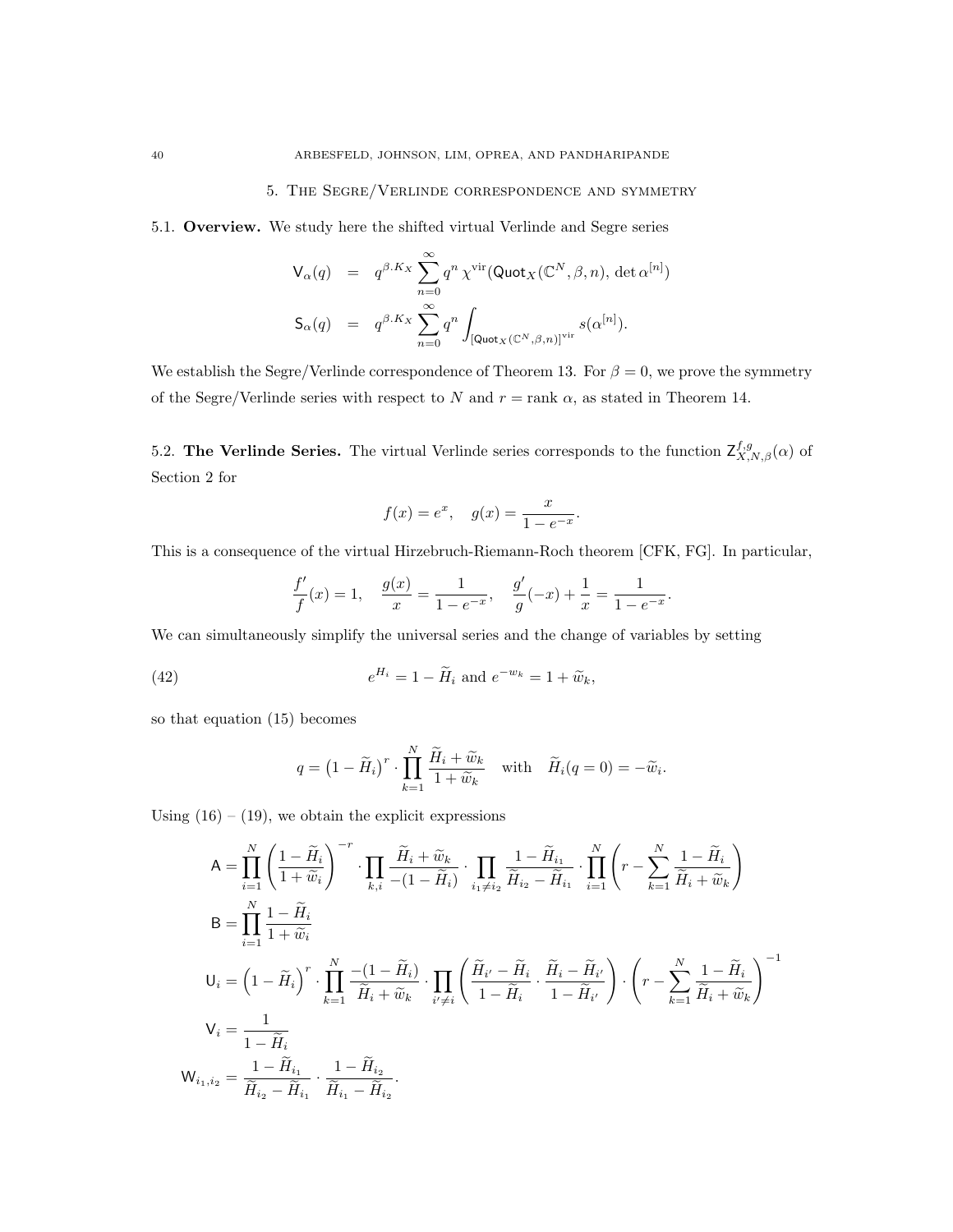5.3. The Segre Series. To obtain the virtual Segre series, we consider the functions

$$
\widetilde{f}(x) = \frac{1}{1+x}, \quad \widetilde{g}(x) = 1.
$$

In particular,

$$
\frac{\widetilde{f}'}{\widetilde{f}}(x) = -\frac{1}{1+x}, \quad \frac{\widetilde{g}}{x} = \frac{1}{x}, \quad \frac{\widetilde{g}'}{\widetilde{g}}(-x) = 0.
$$

We write  $\tilde{w}_1, \ldots, \tilde{w}_N$  for the weights used in the corresponding localization computation. Via equations  $(15) - (19)$ , we find the universal series

$$
\widetilde{A} = \prod_{i=1}^{N} \left( \frac{1 - \widetilde{H}_{i}}{1 + \widetilde{w}_{i}} \right)^{-r} \cdot \prod_{k,i} (\widetilde{H}_{i} + \widetilde{w}_{k}) \cdot \prod_{i_{1} \neq i_{2}} \frac{1}{\widetilde{H}_{i_{1}} - \widetilde{H}_{i_{2}}} \cdot \prod_{i=1}^{N} \left( r \cdot \frac{-1}{1 - \widetilde{H}_{i}} + \sum_{k=1}^{N} \frac{1}{\widetilde{H}_{i} + \widetilde{w}_{k}} \right)
$$
\n
$$
\widetilde{B} = \prod_{i=1}^{N} \frac{1 - \widetilde{H}_{i}}{1 + \widetilde{w}_{i}}
$$
\n
$$
\widetilde{U}_{i} = \left( 1 - \widetilde{H}_{i} \right)^{r} \cdot \prod_{k=1}^{N} \frac{1}{\widetilde{H}_{i} + \widetilde{w}_{k}} \cdot \prod_{i' \neq i} (\widetilde{H}_{i'} - \widetilde{H}_{i}) (\widetilde{H}_{i} - \widetilde{H}_{i'}) \cdot \left( r \cdot \frac{-1}{1 - \widetilde{H}_{i}} + \sum_{k} \frac{1}{\widetilde{H}_{i} + \widetilde{w}_{k}} \right)^{-1}
$$
\n
$$
\widetilde{V}_{i} = \frac{1}{1 - \widetilde{H}_{i}}
$$
\n
$$
\widetilde{W}_{i_{1}, i_{2}} = \frac{1}{\widetilde{H}_{i_{1}} - \widetilde{H}_{i_{2}}} \cdot \frac{1}{\widetilde{H}_{i_{2}} - \widetilde{H}_{i_{1}}}
$$
\nthen the above of variables.

after the change of variables

$$
\widetilde{q} = (1 - \widetilde{H}_i)^r \cdot \prod_{k=1}^N \left( -\widetilde{H}_i - \widetilde{w}_k \right) \text{ with } \widetilde{H}_i(q=0) = -\widetilde{w}_i.
$$

5.4. **Comparison.** We show the Segre and Verlinde series match<sup>10</sup> for the following geometries

- (i) X is smooth projective,  $\beta = 0$ , N is arbitrary,
- (ii) X is smooth projective with  $p_q > 0$ ,  $N = 1$  and  $\beta$  is arbitrary,
- (iii) X is a relatively minimal elliptic surface,  $\beta$  is supported on fibers, N is arbitrary.

Proof of Theorem 13. We begin by rewriting the Segre series as

$$
\mathsf{S}_{\alpha}^{\dagger}(q) = q^{\beta.K_X} \sum_{n=0}^{\infty} q^n \int_{\left[\mathsf{Quot}_X(\mathbb{C}^N,\beta,n)\right]^{\operatorname{vir}}} s\left(\alpha^{[n]} - \left(\mathbb{C}^N\right)^{\oplus n}\right).
$$

This does not change the original nonequivariant expression. Equivariantly, we use the lift of the trivial bundle  $\mathbb{C}^N$  with weights  $\widetilde{w}_1, \ldots, \widetilde{w}_N$ . Assuming that the torus weights  $w_1, \ldots, w_N$  on the Verlinde side and the torus weights  $\tilde{w}_1, \ldots, \tilde{w}_N$  on the Segre side are connected by (42), we show that equivariantly

$$
\mathsf{V}_{\alpha}(q) = \mathsf{S}_{\alpha}^{\dagger}((-1)^N q).
$$

Theorem 13 follows from here.

<sup>&</sup>lt;sup>10</sup>There are other quadruples  $(f, g, \tilde{f}, \tilde{g})$  for which the corresponding series of invariants match as well, but their geometric interpretation is less clear.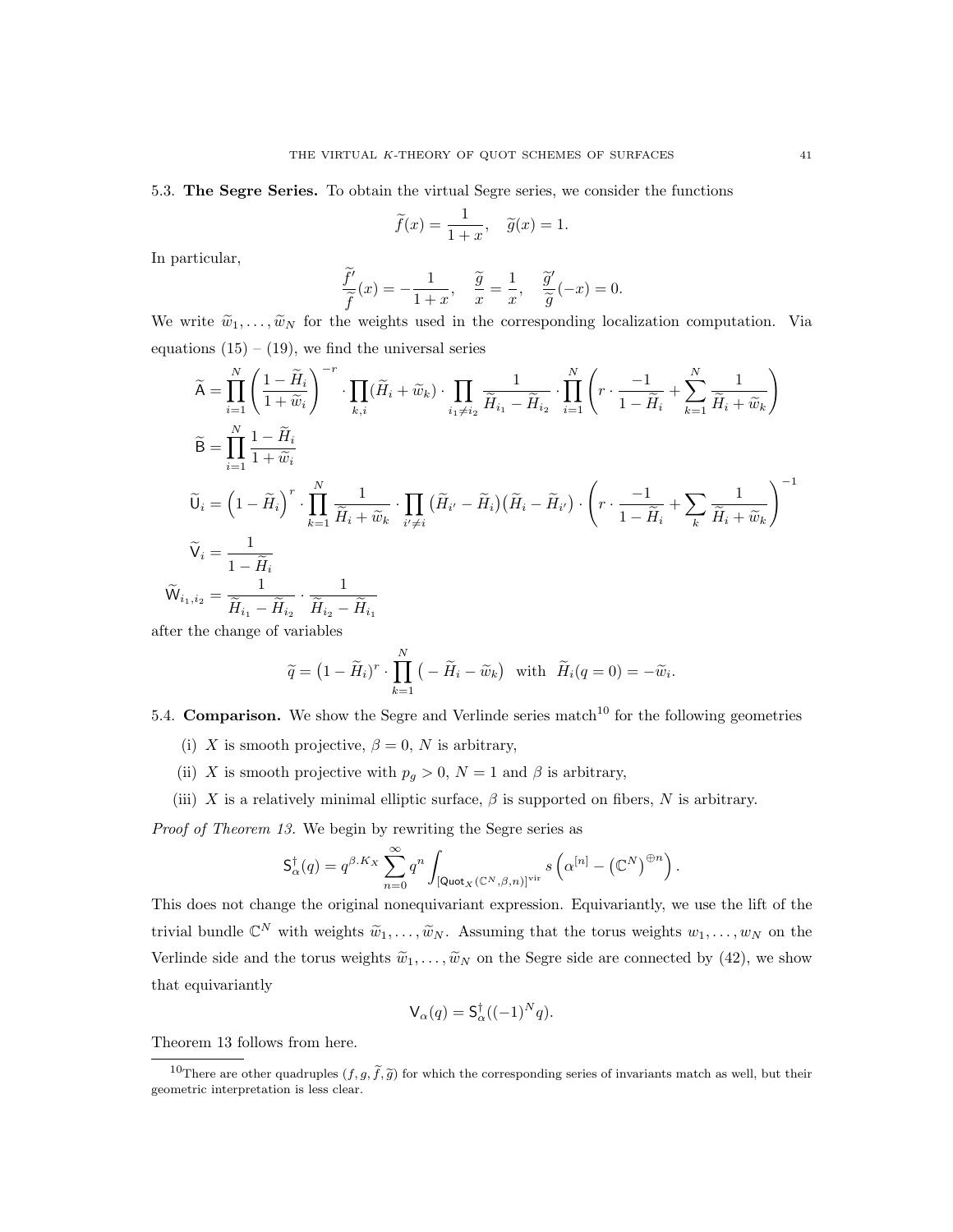We begin by analyzing the series  $V_\alpha$  and  $S_\alpha$ . By the calculations in Sections 5.2 and 5.3, the following universal series match exactly on both series:

$$
A = \widetilde{A}, \quad B = \widetilde{B}, \quad V_i = \widetilde{V}_i
$$

when evaluated at the variables q and  $\tilde{q}$  related by

(43) 
$$
\frac{q}{\tilde{q}} = (-1)^N \cdot \prod_{k=1}^N \frac{1}{1 + \tilde{w}_k}.
$$

However, the remaining universal series no longer match precisely. In fact,

$$
\frac{\mathsf{U}_i}{\widetilde{\mathsf{U}}_i} = (-1)^{N-1} \cdot \prod_{i' \neq i} \frac{1}{1 - \widetilde{H}_{i'}}
$$

$$
\frac{\mathsf{W}_{i_1, i_2}}{\widetilde{\mathsf{W}}_{i_1, i_2}} = (1 - \widetilde{H}_{i_1})(1 - \widetilde{H}_{i_2}).
$$

The geometries (i)–(iii) prevent these terms from taking effect: in cases (i) and (iii) they appear with exponent 0, while in case (ii) only U makes sense and in this case we do obtain a perfect match. Thus, for  $(i)$ – $(i)$ iii), we obtain via  $(11)$  the equivariant identity

$$
\mathsf{V}_{\alpha}(q)=\mathsf{S}_{\alpha}(\widetilde{q})
$$

where

$$
\frac{q}{\widetilde{q}} = (-1)^N \cdot \prod_{k=1}^N \frac{1}{1 + \widetilde{w}_k}.
$$

We can absorb the difference in the variables by working with  $\mathsf{S}_{\alpha}^{\dagger}$  instead. Recall the lift of the trivial bundle  $\mathbb{C}^N$  with weights  $\widetilde{w}_1,\ldots,\widetilde{w}_N$ . This affects each individual summand in  $\mathsf{S}^\dagger_\alpha$  by the factor

$$
(1+\widetilde{w}_1)^n \cdots (1+\widetilde{w}_N)^n \text{ so that } \mathsf{S}_{\alpha}\left(q \cdot \prod_{k=1}^N (1+\widetilde{w}_k)\right) = \mathsf{S}_{\alpha}^{\dagger}(q).
$$

The claimed equality follows

$$
\mathsf{V}_{\alpha}(q) = \mathsf{S}_{\alpha}^{\dagger}((-1)^N q).
$$

 $\Box$ 

**Example 24.** When  $N = 1$  and for rank  $\alpha = r$ , we have

(44) 
$$
\sum_{n=0}^{\infty} q^n \cdot \chi^{\text{vir}}(X^{[n]}, \det \alpha^{[n]}) = (1-t)^{c_1(\alpha) \cdot K_X} \cdot \left(\frac{1-t(r+1)}{(1-t)^{r+1}}\right)^{K_X^2}
$$

for  $q = t(1-t)^r$ . This is a consequence of Theorem 13 and [MOP2, Theorem 2] giving the Segre series. Thus, the theorems in Section 1.3 do not extend to the highest exterior powers and to the Verlinde series which are typically given by algebraic functions.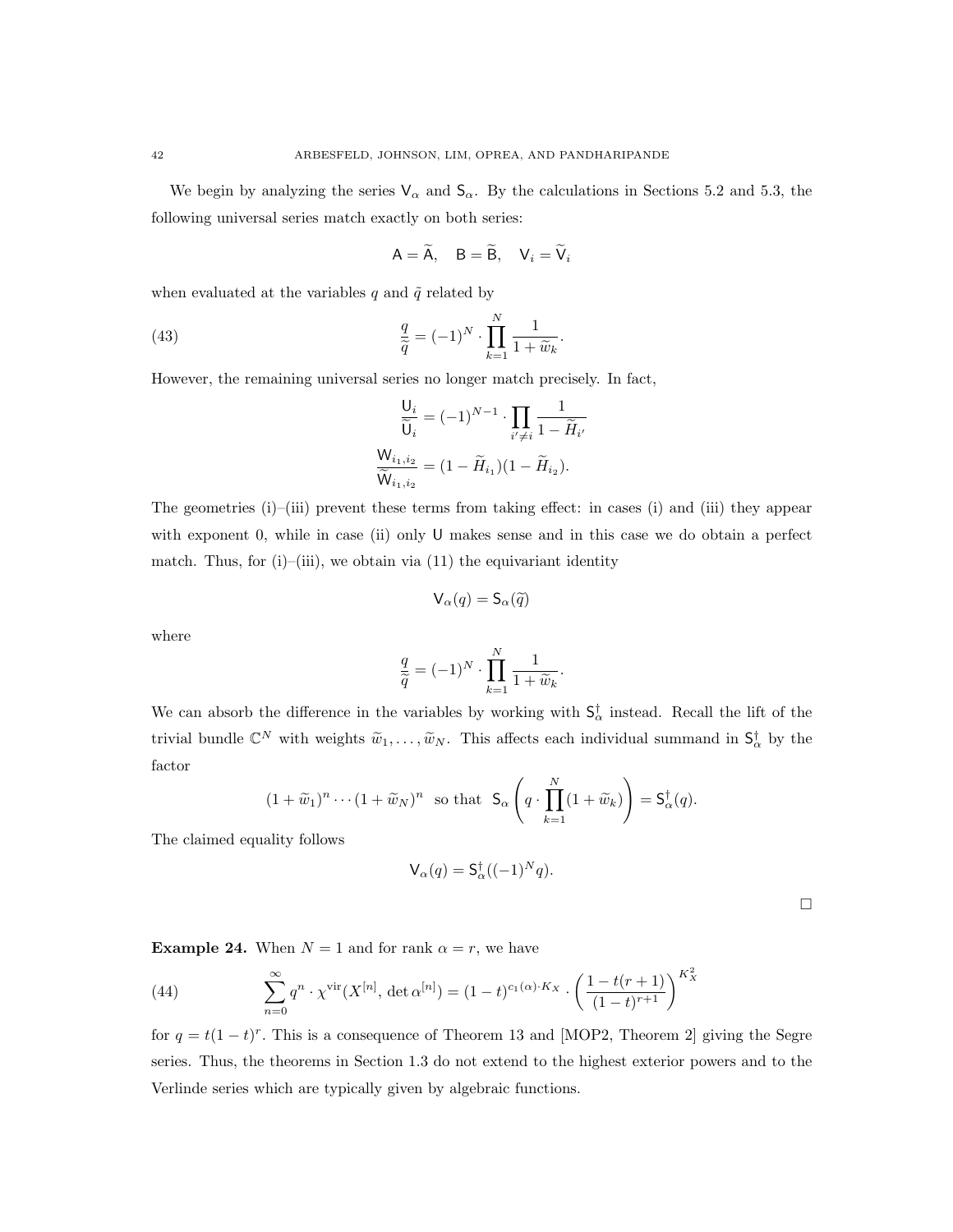Rationality does occur however in the special case when rank  $\alpha = 0$  (also for rank  $\alpha = -1$ ), so that det  $\alpha^{[n]}$  agrees with the pullback from the symmetric power  $(\det \alpha)_{(n)}$ . Then,

(45) 
$$
\sum_{n=0}^{\infty} q^n \cdot \chi^{\text{vir}}(X^{[n]}, \det \alpha^{[n]}) = (1-q)^{-\chi^{\text{vir}}(X, \alpha)} = (1-q)^{c_1(\alpha) \cdot K_X}.
$$

By  $(32)$ , we have

$$
\mathcal{O}_{X^{[n]}}^{\text{vir}} = \sum_{k=0}^{n} (-1)^k \wedge^k (K_X)^{[n]}.
$$

The computation (45) is thus aligned with Theorem 5.2.1 in [Sc] which gives the individual cohomology groups

$$
H^{\star}(X^{[n]},(\det\alpha)_{(n)}\otimes \wedge^k(K_X)^{[n]})=\wedge^k H^{\star}(\det\alpha\otimes K_X)\otimes \operatorname{Sym}^{n-k}H^{\star}(\det\alpha).
$$

5.5. Symmetry. We now prove Theorem 14 giving the symmetry of the Segre/Verlinde series when  $\beta = 0$ . We pick two classes  $\alpha$  and  $\tilde{\alpha}$  such that

$$
\text{rk } \alpha = r, \quad \text{rk } \widetilde{\alpha} = N, \quad \frac{c_1(\alpha) \cdot K}{\text{rk } \alpha} = \frac{c_1(\widetilde{\alpha}) \cdot K}{\text{rk } \widetilde{\alpha}} = \mu.
$$

We show

$$
\mathsf{S}_{N,\,\alpha}((-1)^Nq) = \mathsf{S}_{r,\,\widetilde{\alpha}}((-1)^rq).
$$

For clarity, we change the notation from the previous subsections, writing

$$
\mathsf{S}_{N,\,\alpha}((-1)^N q) = \sum_{n=0}^{\infty} ((-1)^N q)^n \int_{\left[\mathsf{Quot}_X(\mathbb{C}^N,n)\right]^{\text{vir}}} s(\alpha^{[n]}) = \mathsf{M}^{K^2} \cdot \mathsf{N}^\mu
$$

where

$$
M = \prod_{i=1}^{N} \left( r \cdot \frac{-1}{1 - H_i} + \sum_{k=1}^{N} \frac{1}{H_i + w_k} \right) \cdot \prod_{i=1}^{N} \left( \frac{1 - H_i}{1 + w_i} \right)^{-r} \cdot \prod_{1 \le i, k \le N} (H_i + w_k) \cdot \prod_{i_1 \ne i_2} \frac{1}{H_{i_1} - H_{i_2}}
$$
  

$$
N = \prod_{i=1}^{N} \left( \frac{1 - H_i}{1 + w_i} \right)^{r}
$$

for

(46) 
$$
q = (1 - H_i)^r \cdot \prod_{k=1}^N (H_i + w_k), \quad H_i(q = 0) = -w_i
$$

In a similar fashion,

$$
\mathsf{S}_{r,\,\widetilde{\alpha}}((-1)^r q) = \sum_{n=0}^{\infty} \left((-1)^r q\right)^n \int_{\left[\mathsf{Quot}_X(\mathbb{C}^r,n)\right]^{\text{vir}}} s(\widetilde{\alpha}^{[n]}) = \widetilde{\mathsf{M}}^{K^2} \cdot \widetilde{\mathsf{N}}^{\mu}
$$

.

where

$$
\widetilde{\mathsf{M}} = \prod_{j=1}^r \left( N \cdot \frac{-1}{1 - \widetilde{H}_j} + \sum_{k=1}^r \frac{1}{\widetilde{H}_j + \widetilde{w}_k} \right) \cdot \prod_{j=1}^r \left( \frac{1 - \widetilde{H}_j}{1 + \widetilde{w}_j} \right)^{-N} \cdot \prod_{1 \le j, k \le r} (\widetilde{H}_j + \widetilde{w}_k) \cdot \prod_{j_1 \ne j_2} \frac{1}{\widetilde{H}_{j_1} - \widetilde{H}_{j_2}}
$$
\n
$$
\widetilde{\mathsf{N}} = \prod_{i=1}^r \left( \frac{1 - \widetilde{H}_j}{1 + \widetilde{w}_j} \right)^N
$$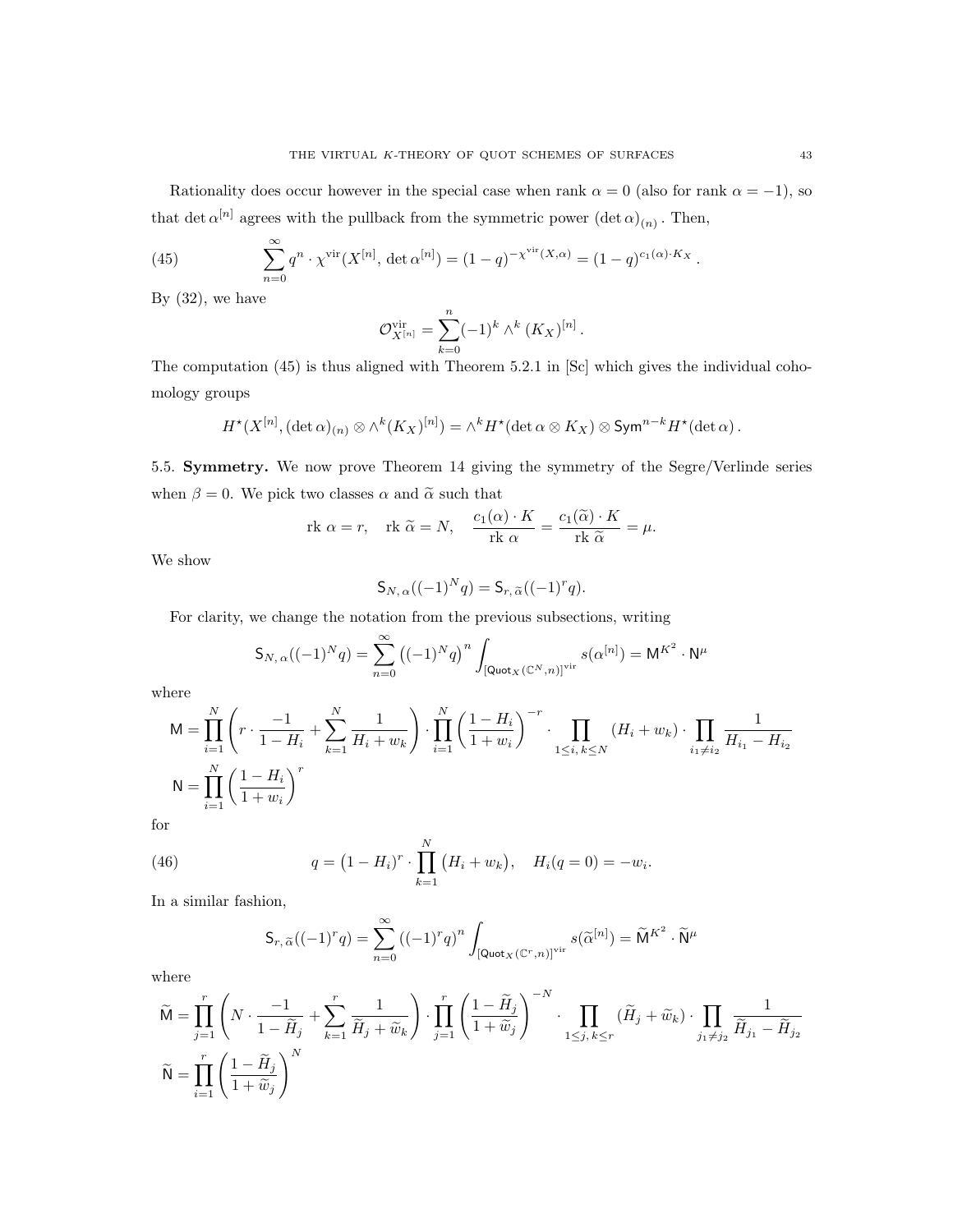for

$$
q = (1 - \widetilde{H}_j)^N \cdot \prod_{k=1}^r (\widetilde{H}_j + \widetilde{w}_k), \quad \widetilde{H}_j(q = 0) = -\widetilde{w}_j.
$$

Two sets of weights  $w = (w_1, \ldots, w_N)$  and  $\widetilde{w} = (\widetilde{w}_1, \ldots, \widetilde{w}_r)$  are used on the two different Quot schemes in the localization computation. We will show that

$$
M\bigg|_{w=0} = \widetilde{M}\bigg|_{\widetilde{w}=0}, \quad N\bigg|_{w=0} = \widetilde{N}\bigg|_{\widetilde{w}=0}.
$$

In fact, we argue that the limit is found by setting  $w = 0$  directly in the above equations. In other words

$$
M\Big|_{w=0} = M^{\star}, \quad N\Big|_{w=0} = N^{\star}
$$

where

$$
\mathsf{M}^{\star} = \prod_{i=1}^{N} \left( r \cdot \frac{-1}{1 - H_i} + \frac{N}{H_i} \right) \cdot \prod_{i=1}^{N} \left( 1 - H_i \right)^{-r} \cdot \prod_{i=1}^{N} H_i^N \cdot \prod_{i_1 \neq i_2} \frac{1}{H_{i_1} - H_{i_2}}
$$
  

$$
\mathsf{N}^{\star} = \prod_{i=1}^{N} (1 - H_i)^r,
$$

and  $H_1, \ldots, H_N$  are the roots<sup>11</sup> of the equation

$$
q = (1 - H)^r \cdot H^N
$$

that vanish at  $q=0$ . These roots are given by formal Puiseux series in the variable  $q^{\frac{1}{N}}$ . To justify the limit, note that expressions  $M$  and  $N$  are symmetric in the  $H$ 's, so they can be recast in terms of the elementary symmetric functions. The assertion follows from the following:

**Claim:** The elementary symmetric functions of the solutions  $H_1, \ldots, H_N$  of (46) are continuous as functions of w at  $w = 0$ .

We will justify this shortly. In a similar fashion, in the limit,  $\widetilde{M}$  and  $\widetilde{N}$  become

$$
\widetilde{\mathsf{M}}^{\star} = \prod_{j=1}^{r} \left( N \cdot \frac{-1}{1 - \widetilde{H}_{j}} + \frac{r}{\widetilde{H}_{j}} \right) \cdot \prod_{j=1}^{r} \left( 1 - \widetilde{H}_{j} \right)^{-N} \cdot \prod_{j=1}^{r} \widetilde{H}_{j}^{r} \cdot \prod_{j_{1} \neq j_{2}} \frac{1}{\widetilde{H}_{j_{1}} - \widetilde{H}_{j_{2}}}
$$

$$
\widetilde{\mathsf{N}}^{\star} = \prod_{j=1}^{r} (1 - \widetilde{H}_{j})^{N}
$$

where  $H_1, \ldots, H_r$  are the roots of  $q = (1 - \tilde{H})^N \cdot \tilde{H}^r$  that vanish at  $q = 0$ .

We show

$$
M^* = \widetilde{M}^*, \quad N^* = \widetilde{N}^*.
$$

Let

$$
f(z) = z^N (1 - z)^r - q.
$$

<sup>&</sup>lt;sup>11</sup>By slight abuse, we do not introduce new notation for the roots of the equation obtained by setting  $w = 0$ .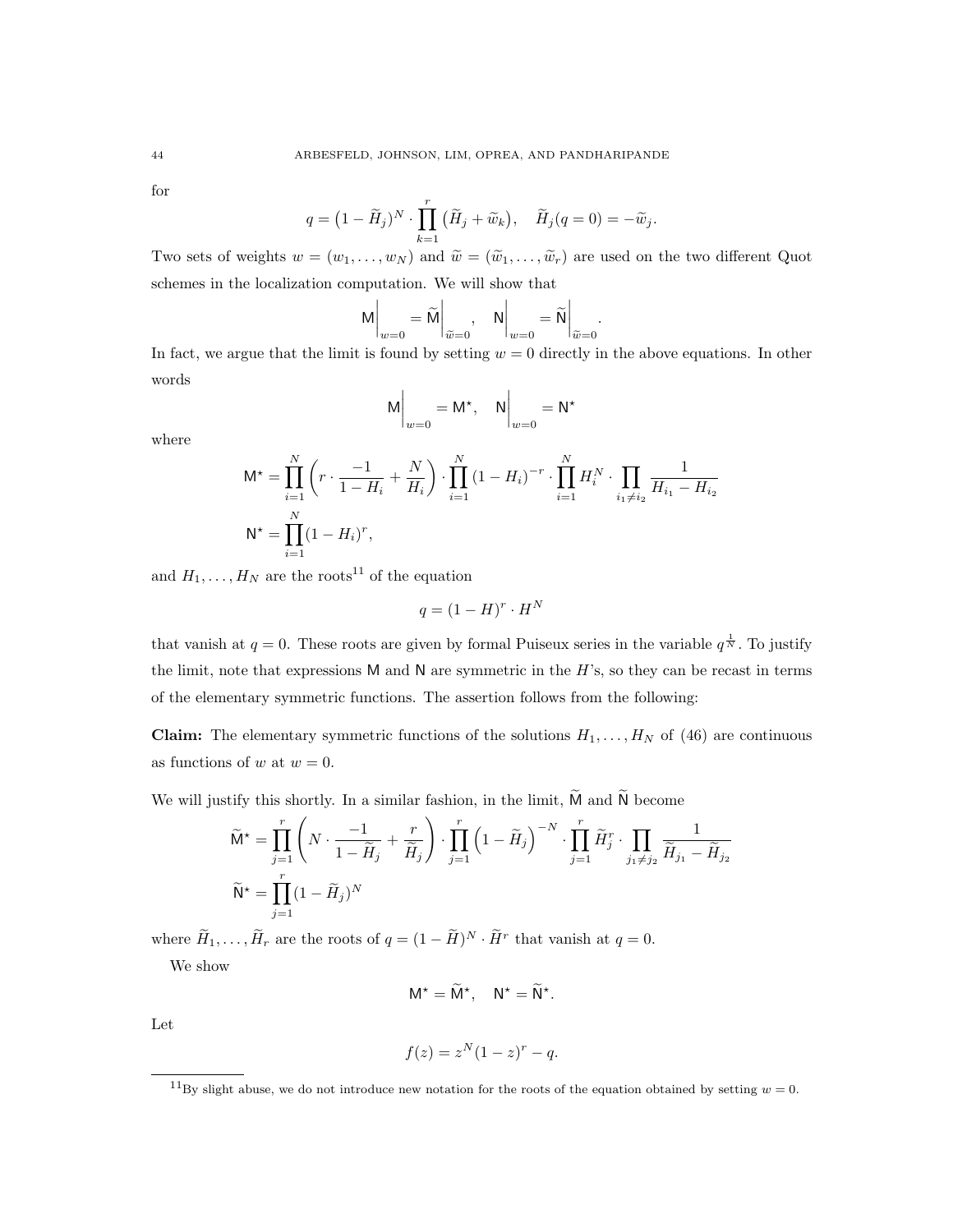We note that  $f(z) = 0$  has  $r + N$  roots namely

$$
H_1,\ldots,H_N,1-H_1,\ldots,1-H_r.
$$

Thus

$$
f(z) = \prod_{i=1}^{N} (z - H_i) \cdot \prod_{j=1}^{r} (1 - z - \widetilde{H}_j).
$$

Using the equations, we can rewrite

$$
\widetilde{\mathsf{N}}^{\star} = \prod_{j=1}^{r} \frac{q}{\widetilde{H}_{j}^{r}} \implies \frac{\mathsf{N}^{\star}}{\widetilde{\mathsf{N}}^{\star}} = q^{-r} \prod_{i=1}^{N} (1 - H_{i})^{r} \cdot \prod_{j=1}^{r} \widetilde{H}_{j}^{r} = q^{-r} f(1)^{r} (-1)^{r} = 1 \implies \mathsf{N}^{*} = \widetilde{\mathsf{N}}^{*}.
$$

The computation for the remaining series is similar. We first note

$$
f'(z) = z^N (1-z)^r \cdot \left(\frac{-r}{1-z} + \frac{N}{z}\right).
$$

From here, we find

$$
M^*N^{*2} = \prod_{i=1}^N \left(r \cdot \frac{-1}{1-H_i} + \frac{N}{H_i}\right) \cdot \prod_{i=1}^N (1-H_i)^r \cdot \prod_{i=1}^N H_i^N \cdot \prod_{i_1 \neq i_2} \frac{1}{H_{i_1} - H_{i_2}}
$$
  
= 
$$
\prod_{i=1}^N f'(H_i) \cdot \prod_{i_1 \neq i_2} \frac{1}{H_{i_1} - H_{i_2}}
$$
  
= 
$$
\prod_{1 \leq i \leq N, 1 \leq j \leq r} (1 - H_i - \widetilde{H}_j) = \widetilde{M}^* \widetilde{N}^*
$$
.

This shows  $M^* = \dot{M}^*$ , completing the proof of Theorem 14.

Proof of the Claim: The proof is a modification of the argument of Section 2.2 of [JOP] which does not apply directly here. We work over the ring  $A = \mathbb{C}(w)[[q]]$  of formal power series whose coefficients are rational functions in  $w$ . For simplicity, set

$$
P(z) = (1 - z)^r
$$
,  $Q(z) = \prod_{k=1}^{N} (z + w_k)$ ,

and write

$$
P(z) = (-1)^r (z^r + p_1 z^{r-1} + \ldots + p_r), \quad Q(z) = z^N + q_1 z^{N-1} + \ldots + q_N.
$$

By assumption,  $H_1, \ldots, H_N \in A$  are the power series solutions of

$$
P(H) \cdot Q(H) - q = 0
$$
,  $H_i(q = 0) = -w_i$ .

Let  $e_i \in A$  be the i<sup>th</sup> elementary symmetric function in  $H_1, \ldots, H_N$  times  $(-1)^i$ , and note that from the initial conditions, we have at  $q = 0$ :

$$
e_i(0) = q_i.
$$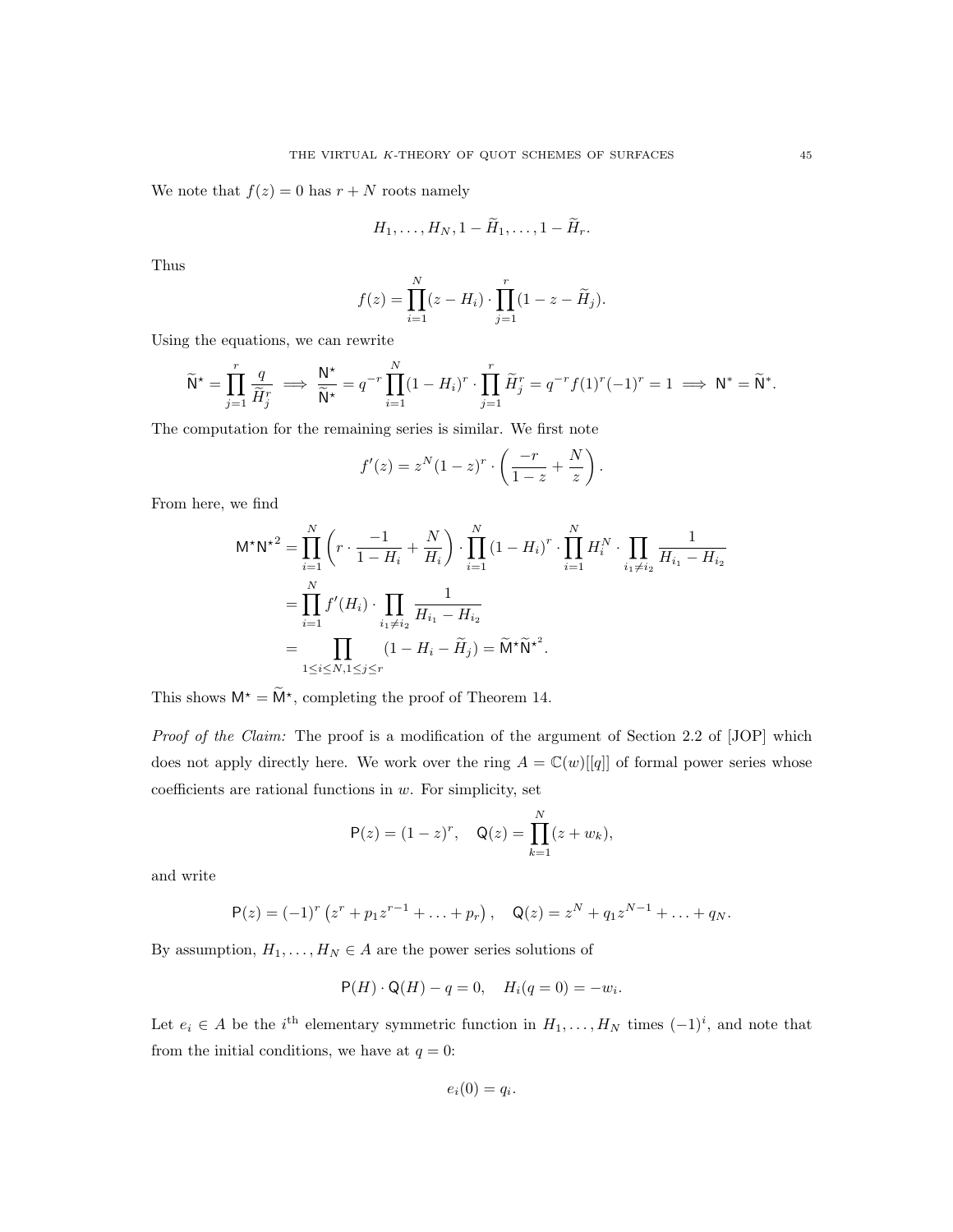We factor in  $A[z]$ :

(47) 
$$
P(z) \cdot Q(z) - q = (-1)^r \cdot \prod_{k=1}^N (z - H_k) \cdot (z^r + f_1 z^{r-1} + \dots + f_r)
$$

$$
= (-1)^r \cdot (z^N + e_1 z^{N-1} + \dots + e_N) \cdot (z^r + f_1 z^{r-1} + \dots + f_r).
$$

Setting  $q = 0$ , we find

$$
P(z) \cdot Q(z) = (-1)^r \cdot \prod_{k=1} (z - H_k(0)) \cdot (z^r + f_1(0)z^{r-1} + \ldots + f_r(0)).
$$

From the initial conditions  $H_k(0) = -w_k$ , we obtain

$$
f_j(0) = p_j.
$$

We use the convention  $e_0 = f_0 = 1$ .

We show by induction on m that the coefficients of  $q^m$  in  $e_i$  and  $f_j$  are rational functions in w whose denominators are powers of

$$
\Delta = \prod_{k=1}^{N} \mathsf{P}(-w_k).
$$

Since  $P(0) \neq 0$ , the substitution  $w = 0$  is therefore allowed, completing the proof of the Claim.

The base case  $m = 0$  is a consequence of the above remarks. For the inductive step, write

$$
e_i = q_i + q^{m+1}e_i^{(m+1)}
$$
 + other terms,  $f_j = p_j + q^{m+1}f_j^{(m+1)}$  + other terms.

The omitted terms correspond to powers of  $q$  with exponent between 1 and  $m$ , or greater than  $m + 1$ . From (47), we see that

$$
[q^{m+1}] \sum_{i+j=k} e_i f_j = [q^{m+1} z^{N+r-k}] (-1)^r (P(z)Q(z) - q) = 0 \text{ or } (-1)^{r+1}.
$$

On the other hand, by direct computation

$$
[q^{m+1}]\sum_{i+j=k} e_i f_j = \sum_{i+j=k} p_j e_i^{(m+1)} + q_i f_j^{(m+1)} + \text{ other terms}.
$$

By the inductive hypothesis, we obtain that

$$
\sum_{i+j=k} p_j e_i^{(m+1)} + q_i f_j^{(m+1)} = c_k
$$

where  $c_k$  is a rational function in w whose denominator is a power of  $\Delta$  for  $1 \leq k \leq N + r$ . We regard the above equations as a linear system in

$$
e_1^{(m+1)},\ldots,e_N^{(m+1)},f_1^{(m+1)},\ldots,f_r^{(m+1)}
$$

which we solve in terms of the  $c_k$ 's by Cramer's rule. To complete the inductive step, we show that the determinant of the matrix of coefficients equals  $\Delta$ . Indeed, the matrix of coefficients has entries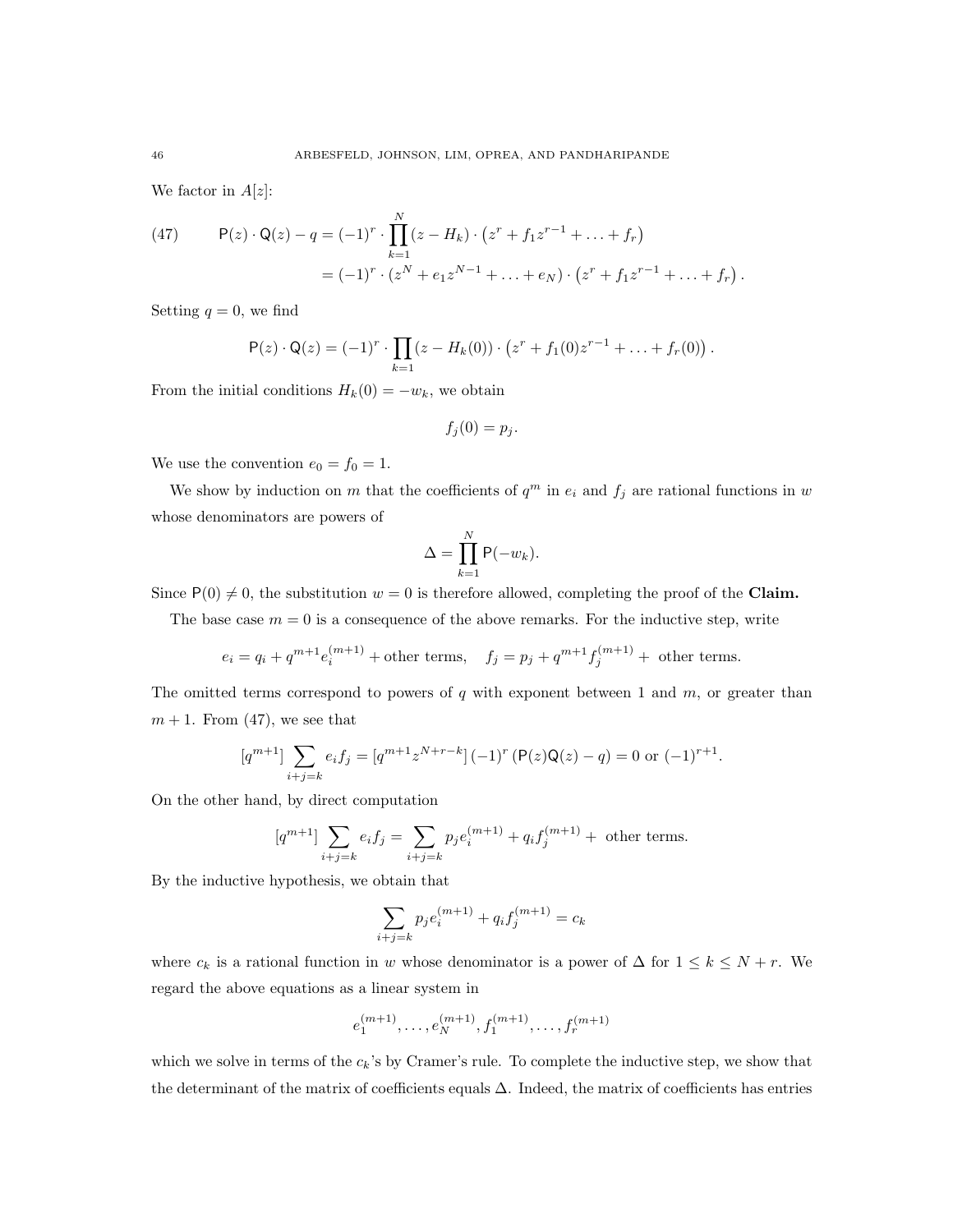equal to  $p_j$  or  $q_i$ , and zero elsewhere. This is in fact the Sylvester matrix of the two polynomials  $(-1)^{r}P$ , Q, and its determinant is therefore the resultant

$$
\Delta = \text{Res } ((-1)^r \mathsf{P}, \mathsf{Q}) = \prod_{k=1}^N \mathsf{P}(-w_k).
$$

**Example 25.** The match between expressions (i)-(iv) and (i)'-(iv)' in Section 1.9 is established by combining Theorems 13, 14, 15. Here, we offer an analogy with the projective space. Indeed, the following identity can be seen as the most basic instance of the Segre/Verlinde correspondence

(48) 
$$
(-1)^k \int_{\mathbb{P}^k} s(\mathcal{O}_{\mathbb{P}^k}(1))^{r+1} = \chi(\mathbb{P}^k, \mathcal{O}_{\mathbb{P}^k}(r)),
$$

while the simplest rank-section symmetry, when formulated on the Verlinde side, is

 $\chi(\mathbb{P}^k, \mathcal{O}(r)) = \chi(\mathbb{P}^r, \mathcal{O}(k)).$ 

In fact the above statements correspond precisely to the case  $n = 1, \beta = 0, N$  arbitrary, so that our results can be interpreted as possible extensions to arbitrary  $n$ . Note that

$$
\mathsf{Quot}_X(\mathbb{C}^N,1) = X \times \mathbb{P}^{N-1}
$$

in such a fashion that  $(x,\zeta) \in X \times \mathbb{P}^{N-1}$  corresponds to the quotient  $\mathbb{C}^N \stackrel{\zeta}{\to} \mathbb{C} \to \mathbb{C}_x \to 0$ . Since

$$
\mathcal{Q} = \mathcal{O}_{\Delta} \boxtimes \mathcal{O}_{\mathbb{P}^{N-1}}(1)
$$

over  $X \times X \times \mathbb{P}^{N-1}$ , we compute

$$
\text{Ext}^{\bullet}(\mathcal{S}, \mathcal{Q}) = TX + T\mathbb{P}^{N-1} - K_X^{\vee} \implies \text{Obs} = K_X^{\vee}
$$

and

$$
\alpha^{[1]} = \alpha \boxtimes \mathcal{O}_{\mathbb{P}^{N-1}}(1) \implies \det \alpha^{[1]} = \det \alpha \boxtimes \mathcal{O}_{\mathbb{P}^{N-1}}(r).
$$

Thus the Verlinde number is

$$
\chi^{\text{vir}}(\text{Quot}_X(\mathbb{C}^N, 1), \det \alpha^{[1]}) = \chi^{\text{vir}}(X, \det \alpha) \cdot \chi(\mathbb{P}^{N-1}, \mathcal{O}_{\mathbb{P}^{N-1}}(r)).
$$

On the Segre side, we find

$$
\int_{\left[\mathsf{Quot}_X(\mathbb{C}^N,1)\right]^{\text{vir}}} s(\alpha^{[1]}) = \int_{X \times \mathbb{P}^{N-1}} \mathsf{e}(K_X^{\vee}) \cdot s(\alpha \boxtimes \mathcal{O}_{\mathbb{P}^{N-1}}(1))
$$
\n
$$
= -\left(\int_X \mathsf{e}(K_X^{\vee}) \cdot c_1(\alpha)\right) \cdot \int_{\mathbb{P}^{N-1}} s(\mathcal{O}_{\mathbb{P}^{N-1}}(1))^{r+1}
$$
\n
$$
= -\chi^{\text{vir}}(X, \det \alpha) \cdot \int_{\mathbb{P}^{N-1}} s(\mathcal{O}_{\mathbb{P}^{N-1}}(1))^{r+1}.
$$

Equation (48) confirms Theorem 13 in this case. We invite the reader to check that all vertices of the cube in Section 1.9 match precisely.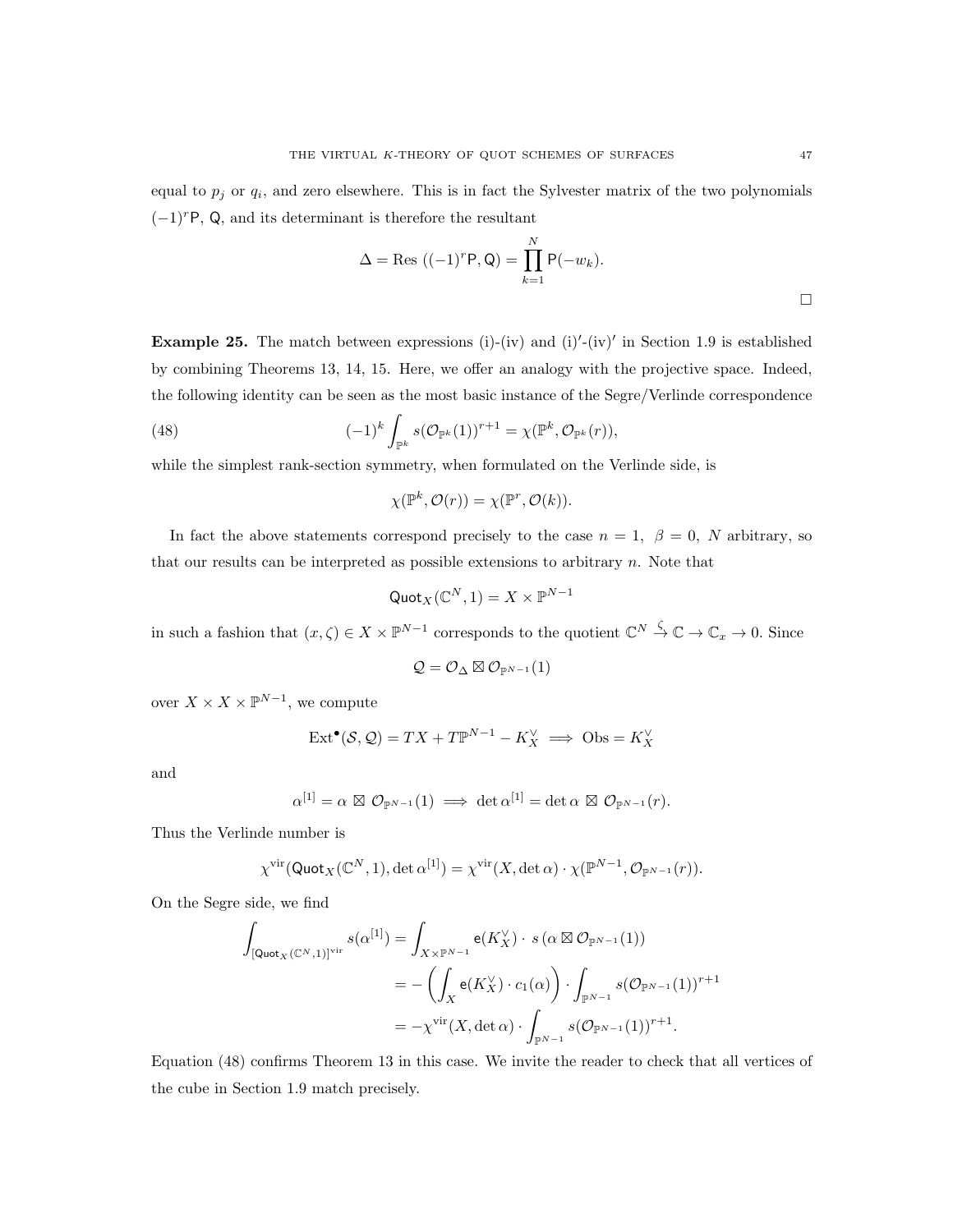#### **REFERENCES**

- [A] N. Arbesfeld, K-theoretic Donaldson-Thomas theory and the Hilbert scheme of points on a surface, arXiv:1905.04567.
- [BF] K. Behrend, B. Fantechi, The intrinsic normal cone, Invent. Math. 128 (1997), 601 617.
- [Be] P. Belkale, The strange duality conjecture for generic curves, J. Amer. Math. Soc. 21 (2008), 235 258.
- [CFK] I Ciocan-Fontanine, M Kapranov, Virtual fundamental classes via dg-manifolds, Geom. Topol. 13 (2009), 1779 – 1804.
- [D] G. Danila, Sections de la puissance tensorielle du fibré tautologique sur le schèma de Hilbert des points d'une surface, Bull. Lond. Math. Soc. 39 (2007), 311 – 316.
- [DKO] M. Dürr, A. Kabanov, C. Okonek, *Poincaré invariants*, Topology 46 (2007), 225 294.
- [EGL] G. Ellingsrud, L. Göttsche, M. Lehn, On the cobordism class of the Hilbert scheme of a surface, J. Algebraic Geom.  $10$   $(2001)$ ,  $81 - 100$ .
- [FG] B. Fantechi, L. Göttsche, Riemann-Roch theorems and elliptic genus for virtually smooth schemes, Geom. Topol. 14 (2010), 83 – 115.
- [G] I. Gessel, A combinatorial proof of the multivariable Lagrange inversion formula, J. Comb. Theory, Ser. A, 45  $(1987), 178 - 195.$
- [GK] L. Göttsche, M. Kool, Virtual Segre and Verlinde numbers of projective surfaces, arXiv: 2007.11631.
- [GP] T. Graber, R. Pandharipande, Localization of virtual classes, Invent. Math. 135 (1999), 487 518.
- [J] D. Johnson, Universal series for Hilbert schemes and Strange Duality, IMRN 10 (2020), 3130 3152.
- [JOP] D. Johnson, D. Oprea, R. Pandharipande, Rationality of descendent series for Hilbert and Quot schemes of surfaces, arXiv:2002.08787.
- [K] A. Krug, Tensor products of tautological bundles under the Bridgeland-King-Reid-Haiman equivalence, Geom. Dedicata 172 (2014), 245 – 291.
- [Lee] Y.P. Lee, Quantum K-theory. I. Foundations, Duke Math. J. 121 (2004) 389 424.
- [Le] M. Lehn, Chern classes of tautological sheaves on Hilbert schemes of points on surfaces, Invent. Math. 136  $(1999), 157 - 207.$
- [L] W. Lim, Virtual  $\chi_{-y}$ -genera of Quot schemes on surfaces, arXiv:2003.04429.
- [Lin] Y. Lin, Moduli spaces of stable pairs, Pacific J. Math. 294 (2018), 123 158.
- [MO1] A. Marian, D. Oprea, Virtual intersections on the Quot scheme and Vafa-Intriligator formulas, Duke Math. Journal 136 (2007), 81–131.
- [MO2] A. Marian, D. Oprea, *The level-rank duality for non-abelian theta functions*, Invent. Math. 168 (2007),  $225 - 247.$
- [MOP1] A. Marian, D. Oprea, R. Pandharipande, Segre classes and Hilbert schemes of points, Annales Scientifiques de l'ENS 50 (2017), 239 – 267.
- [MOP2] A. Marian, D. Oprea, R. Pandharipande, The combinatorics of Lehn's conjecture, J. Math. Soc. Japan 71  $(2019), 299 - 308.$
- [MOP3] A. Marian, D. Oprea, R. Pandharipande, Higher rank Segre integrals over the Hilbert scheme of points, J. Eur. Math. Soc. (to appear), arXiv:1712.02382.
- [MNOP] D. Maulik, N. Nekrasov, A. Okounkov, R. Pandharipande, Gromov-Witten theory and Donaldson-Thomas theory, Compos. Math. 142 (2003), 1263 – 1285.
- [OP] D. Oprea, R. Pandharipande, Quot schemes of curves and surfaces: virtual classes, integrals, Euler characteristics, Geom. Topol. (to appear), arXiv:1903.08787.
- [P] R. Pandharipande, Descendents for stable pairs on 3-folds, Modern Geometry: A celebration of the work of Simon Donaldson, Proc. Sympos. Pure Math. 99 (2018), 251–288.
- [PP1] R. Pandharipande, A. Pixton, Descendents for stable pairs on 3-folds: Rationality, Comp. Math. 149 (2013), 81 – 124.
- [PP2] R. Pandharipande, A. Pixton, Descendent theory for stable pairs on toric 3-folds, J. Math. Soc. Japan 65 (2013), 1337 – 1372.
- [PT1] R. Pandharipande, R. Thomas, Curve counting via stable pairs in the derived category, Invent. Math. 178  $(2009), 407 - 447.$
- [PT2] R. Pandharipande, R. Thomas, The 3-fold vertex via stable pairs, Geom. Topol. 13 (2009) 1835 1876.
- [PT3] R. Pandharipande, R. Thomas, 13/2 ways of counting curves in Moduli spaces, 282 333, London Math. Soc. Lecture Notes 411, Cambridge Univ. Press, Cambridge, 2014.
- [Q] F. Qu, Virtual pullbacks in K-theory, Ann. Inst. Fourier  $4$  (2018), 1609 1641.
- [Sc] L. Scala, Cohomology of the Hilbert scheme of points on a surface with values in representations of tautological bundles, Duke Math. J. 2 (2009), 211 – 267.
- [Sch] D. Schultheis, Virtual invariants of Quot schemes over del Pezzo surfaces, Ph.D. Thesis, UC San Diego (2012).